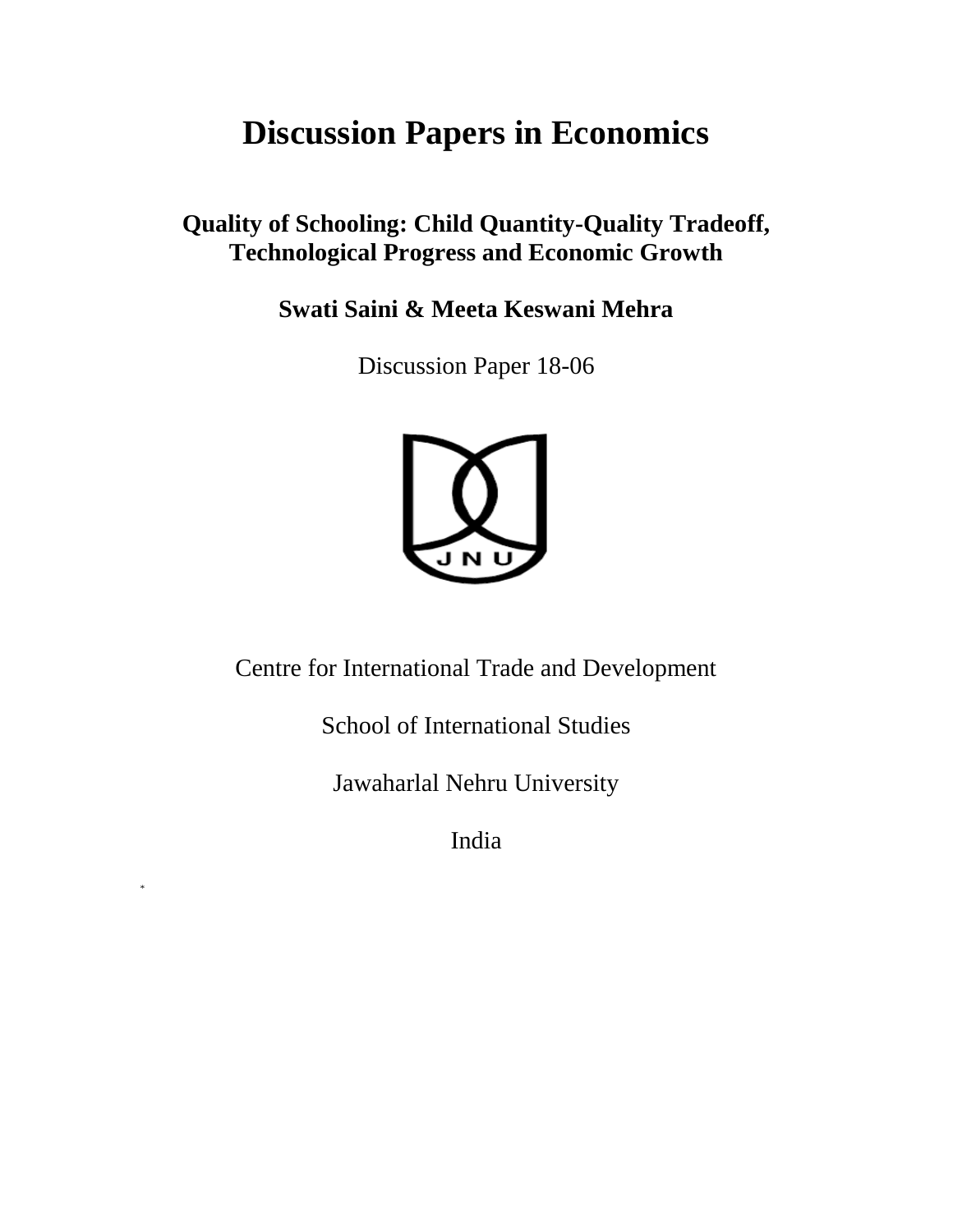# Quality of Schooling: Child Quantity-Quality Tradeoff, Technological Progress and Economic Growth

Meeta Keswani Mehra<sup>†</sup> Swati Saini\*

## Abstract

An overlapping generations version of an R&D-based growth model 'a la Diamond  $(1965)$  and Jones  $(1995)$  is built to examine how improvement in quality of schooling impact technical progress and long- run economic growth of an economy by influencing fertility and education decisions at household level. The results indicate that improvement in schooling quality triggers a child quantity-quality trade-off at household level when quality of schooling exceeds an endogenously determined threshold. At the household level, parents invest more in education of children and have lesser number of children in response to improvement in quality of schooling. This micro-level tradeoff has two opposing effects on aggregate human capital accumulation at macro level. Higher investment in education of a child stimulates the accumulation of human capital which fosters technical progress but the simultaneous decline in fertility rate reduces the total factor productivity growth and economic growth by contracting the pool of available researchers. The first effect prevails over latter only when quality of schooling is higher than the threshold.

**Keywords**—fertility, quality of schooling, economic growth, demographic transition

<sup>\*</sup>Ph.D. Scholar, Centre for International Trade and Development (CITD), School of International Studies (SIS), Jawaharlal Nehru University (JNU), New Delhi. Email: swatisaini 1128@gmail.com.

<sup>&</sup>lt;sup>†</sup>Professor of Economics, Centre for International Trade and Development, Jawaharlal Nehru University (JNU), New Delhi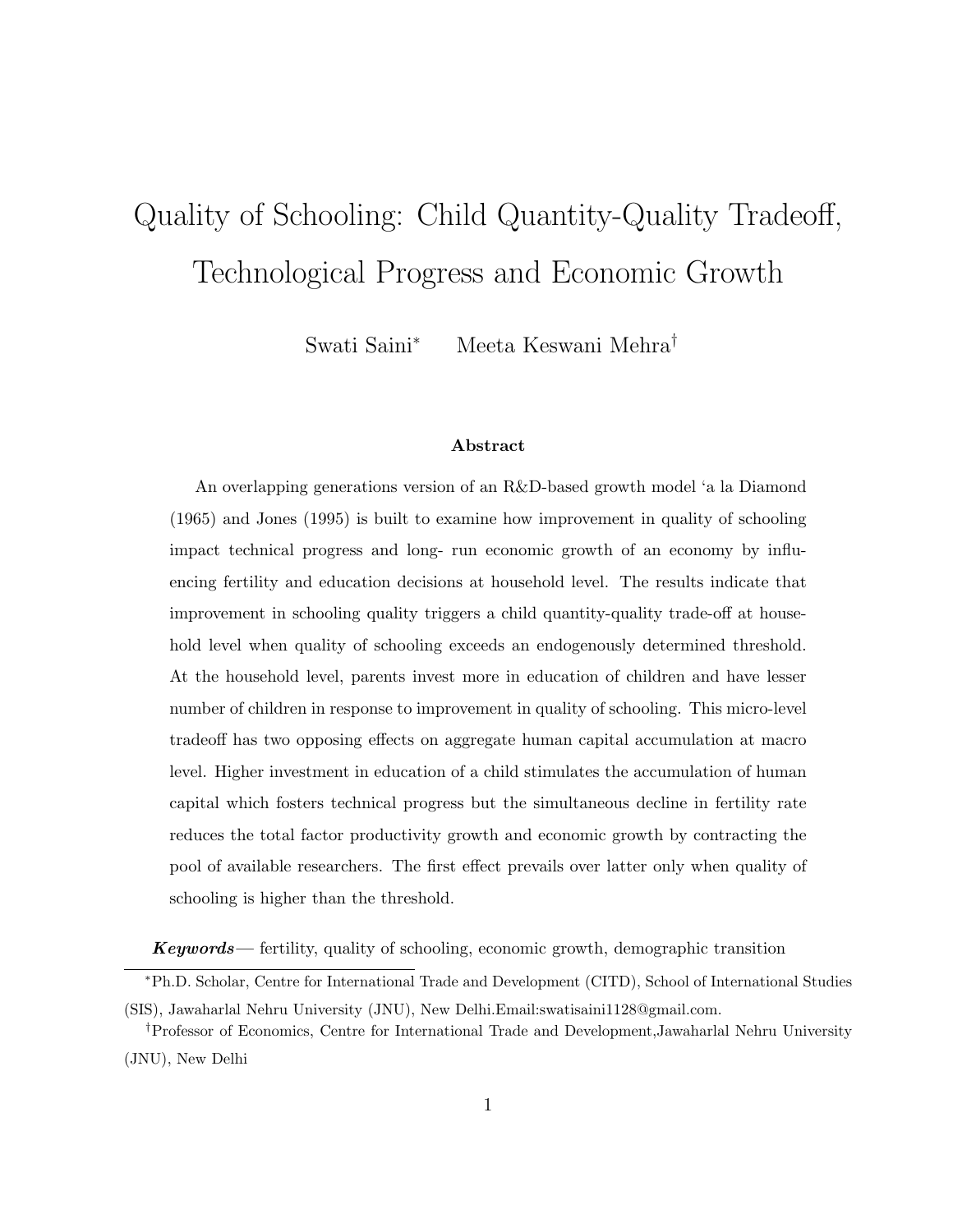### Introduction  $\mathbf 1$

Human capital as a potential driver of technical change has, consequently, emerged as an important determinant of economic growth in the endogenous growth theory literature. The policy emphasis on schooling in the development strategies of most countries mirrors the emphasis of research on the role of human capital in determining growth and development pattern of economies. Developing countries have focussed on improving the access to education so that their stock of human capital can be built up which, in turn, can be fruitfully employed to speed up the process of technological progress and diffusion and, therefore, spur economic growth. As per the estimates of Barro and Lee (2013), the share of population without any formal schooling in developing countries has declined from 54.6 percent in 1960 to approximately 17.4 percent in 2010. However, merely expanding access to education does not ensure that children actually learn in schools. The learning outcomes in schools closely hinge upon the quality of schooling, which has been given inadequate attention in the development policy paradigms of most developing countries until now. But recently, development policy paradigms of most countries are gradually shifting towards improving learning quality in schools than merely expanding access to education. This policy paradigm shift in education policy is also reflected in the post-2015 development agenda. Imparting quality education features as the fourth Sustainable Development Goal set by the United Nations. This shift is motivated by two factors.

First, there is growing evidence that quality of schooling matters more for economic growth. Hanushek and Kimko (2000) and Hanushek and Woessmann (2012) provide an extensive discussion of how scores from cognitive skill tests can be used to measure the quality of human capital and its effects on economic growth. They use data from six voluntary international tests of mathematics and science to build a measure of quality of education. They find that the estimate of human capital quality has a significant positive impact on growth. Several studies have since found very similar results (Bosworth & Collins, 2003; Ciccone & Papaioannou, 2009; Islam, Ang, & Madsen, 2014a). Second, poor quality of schooling remains a dismal reality in developing countries. UNESCO (2014) reports that 250 million children are functionally illiterate and innumerate despite 50 percent of them having spent at least four years in school. According to the Annual Status of Education Report (ASER) 2017 survey titled "Beyond Basics", based on an assessment of 30,000 children in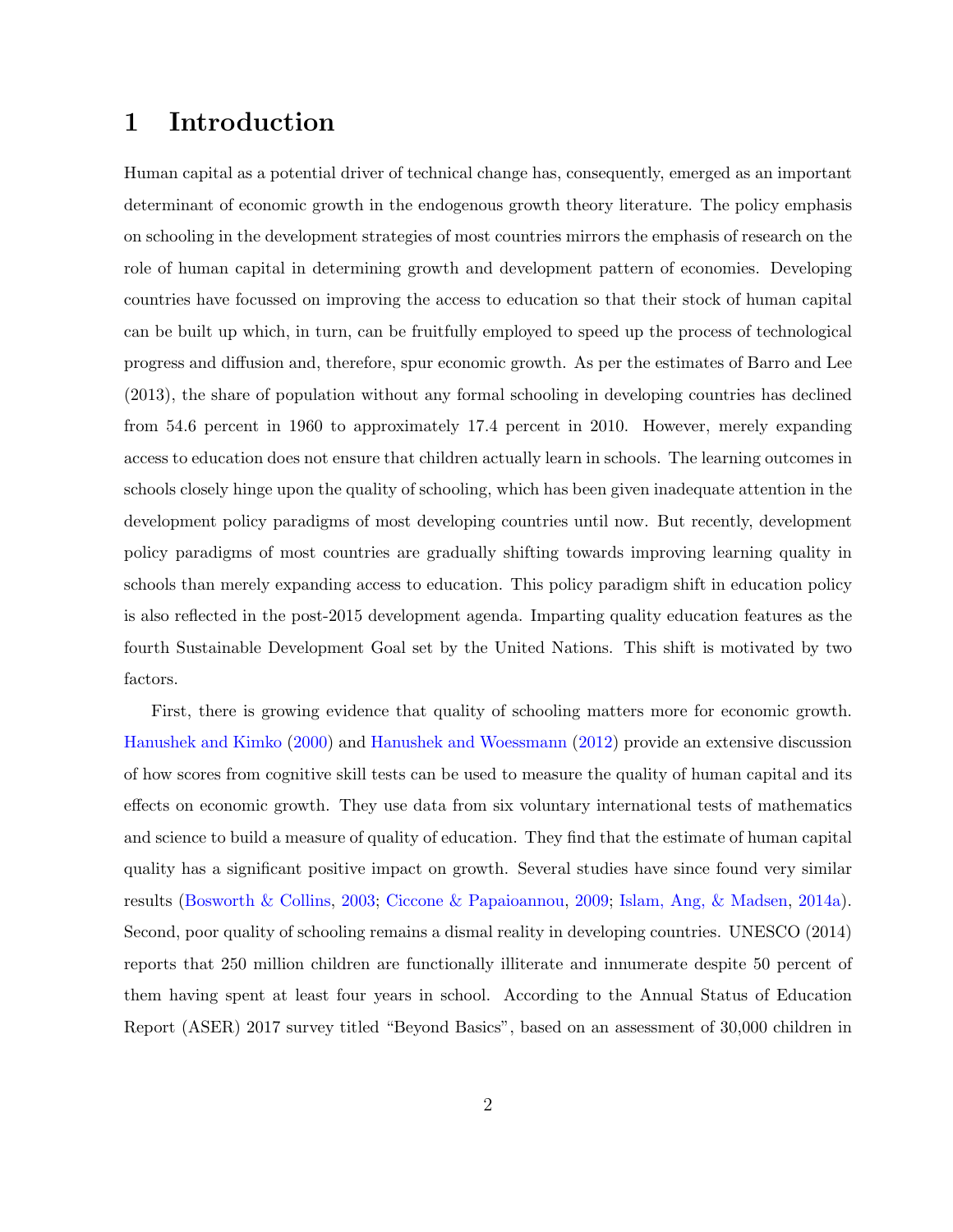28 districts of 24 states in India, only 43 percent of 14-18-year-olds could do simple division after eight years of schooling. Less than half of the children surveyed could not add weights in kilograms and more than 40 percent could not tell hours and minutes from a clock. 36 percent of the children could not answer the capital of India correctly. This scenario is staggering and reveals a gloomy picture about the learning outcomes of children in Indian schools. Similarly, Glewwe, Ilias, and Kremer (2010) report that teachers from rural schools in Kenya were absent 20 percent of the time; while, in Zambia and Pakistan, teachers were absent, respectively, 18 percent and 10 percent of the time (J. Das, Dercon, Habyarimana, & Krishnan, 2004; Reimers, 1993). This implies that poor quality of schooling significantly distorts the learning outcomes in schools, which in turn, has far-reaching implications on growth prospects of developing countries.

In this paper, we build an overlapping generations version of an  $R\&D$ -based growth model á la Diamond (1965) and Jones (1995) to analyze how improvement in quality of schooling and the associated changes in fertility and education decisions at the micro level influence the longrun economic growth of an economy. We characterize two types of economies. The first type is an innovation economy where technological improvements occur by innovating upon the local technology frontier. The second type is an imitation economy where technological progress occurs by imitating existing foreign technologies. We find that the quality of schooling triggers a child quantity-quality trade-off at the micro level when quality of schooling surpasses an endogenously determined threshold under both the technology regimes. When quality of schooling surpasses the threshold, parents invest in the education of their children and bear lesser number of children. However, parents focus on maximizing fertility and do not educate their children when quality of schooling is less than the threshold. This micro-level trade-off generates two types of effects on economic growth at the macro level - a growth-stimulating effect and a growth-impeding effect. Higher investment in the education of a child stimulates the accumulation of human capital, which fosters technical progress but the simultaneous decline in fertility rate reduces the total factor productivity growth and economic growth by contracting the pool of available researchers. Our results show that the former effect dominates over latter only when the quality of schooling is higher than the threshold, and the economy is on a self-sustaining growth path. Alternatively, when the quality of schooling is less than the threshold, parents do not educate their children and focus, instead on maximizing fertility. In such a scenario, economic growth is solely driven by quantity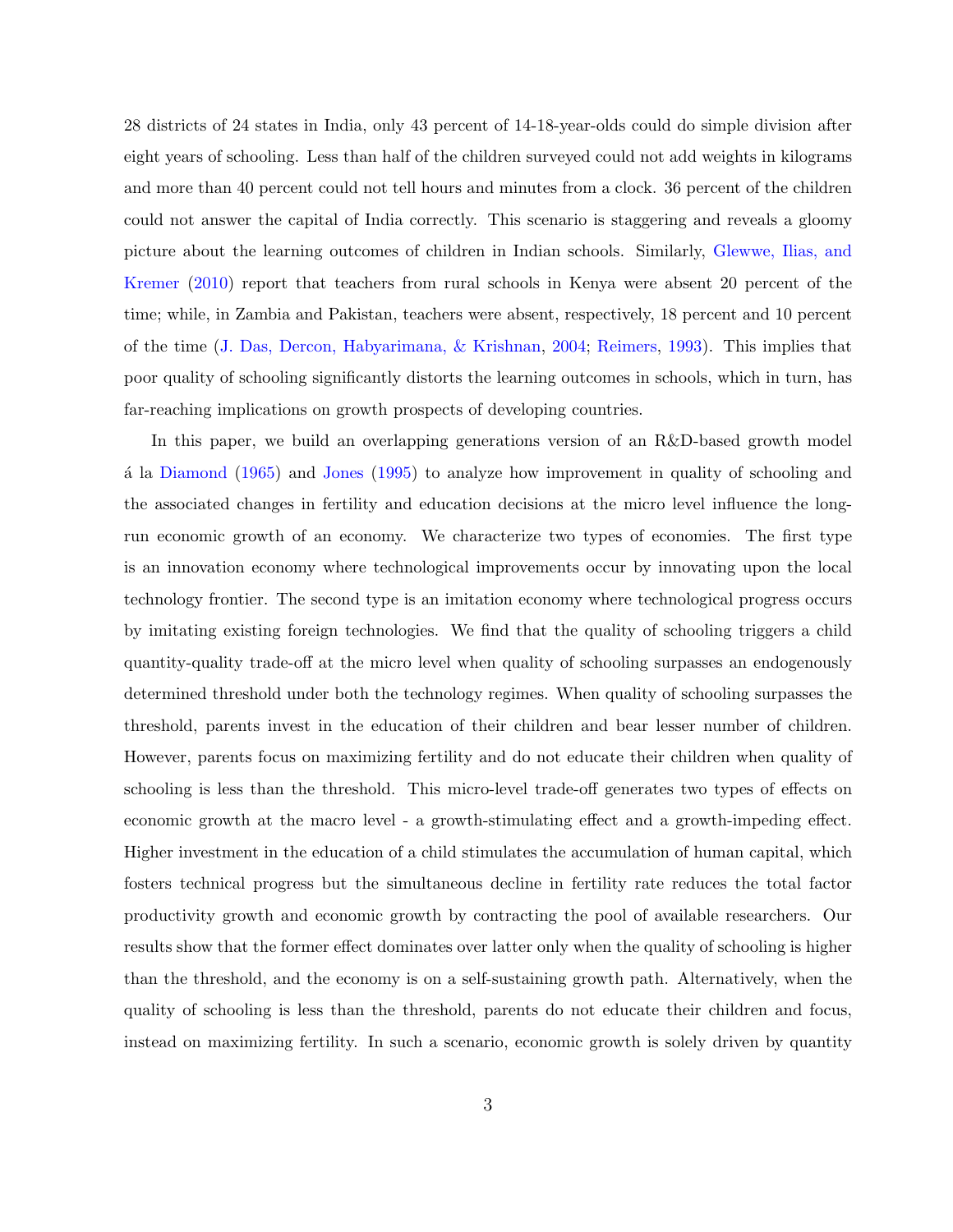of human capital. Higher fertility rate leads to higher population growth, which propels economic growth rate under both innovation and imitation regimes.

Our theoretical result that improvement in quality of schooling leads to higher investment in education when quality of schooling surpasses an endogenously determined threshold is consistent with recent theoretical and empirical findings. In a theoretical context, Castello-Climent and Hidalgo-Cabrillana (2012) study the effects of exogenously determined school quality on student choices of education and its consequent impact on economic growth. They find that high-quality education increases the returns to schooling, and hence, the incentives to accumulate human capital. They also emprically validate their theoretical result by carrying out a cross-country analysis which reveals that quality of education has a positive effect on enrollment rates in secondary schooling only when quality of schooling is sufficiently high. Similarly, Hanushek, Lavy, and Hitomi (2008) find that lower quality of schooling leads to higher dropout rates in case of Egyptian primary schools.

Our work is closely related to two broad strands of literature. First, there is theoretical literature that analyzes the linkages between quality of schooling and economic growth. Many existing studies (M. Das & Guha, 2012; Gilpin & Kaganovich, 2012; Tamura, 2001) on quality of schooling and economic growth focus on explaining how determinants of quality of schooling such as teacher-student ratio and teacher quality together impact the learning process, and the consequent human capital formation and, therefore, economic growth. M. Das and Guha (2012) consider an economy with heterogenous agents. In their framework, two teacher specific inputs (teacher quality and teacher quantity) and two student-specific inputs (ability and effort) enter the production function of human capital. The human capital accumulation and economic growth depends upon this complex interaction between these two types of schooling inputs. Similar to M. Das and Guha  $(2012)$ , Gilpin and Kaganovich  $(2012)$  analyze a similar quantity-quality trade-off of teachers in a two-tiered schooling system: basic and advanced (college level). Their results show that the hiring costs of teachers increase over time leading to a shift of the optimal trade-off betwen quality and quantity in favor of the latter in the process of endogenous growth. Castello-Climent and Hidalgo-Cabrillana (2012) develop a theory of human capital investment to study the effects of exogenously determined schooling quality on student choices of education, and to understand its effect on economic growth. High-quality education increases the returns to schooling, and hence the incentives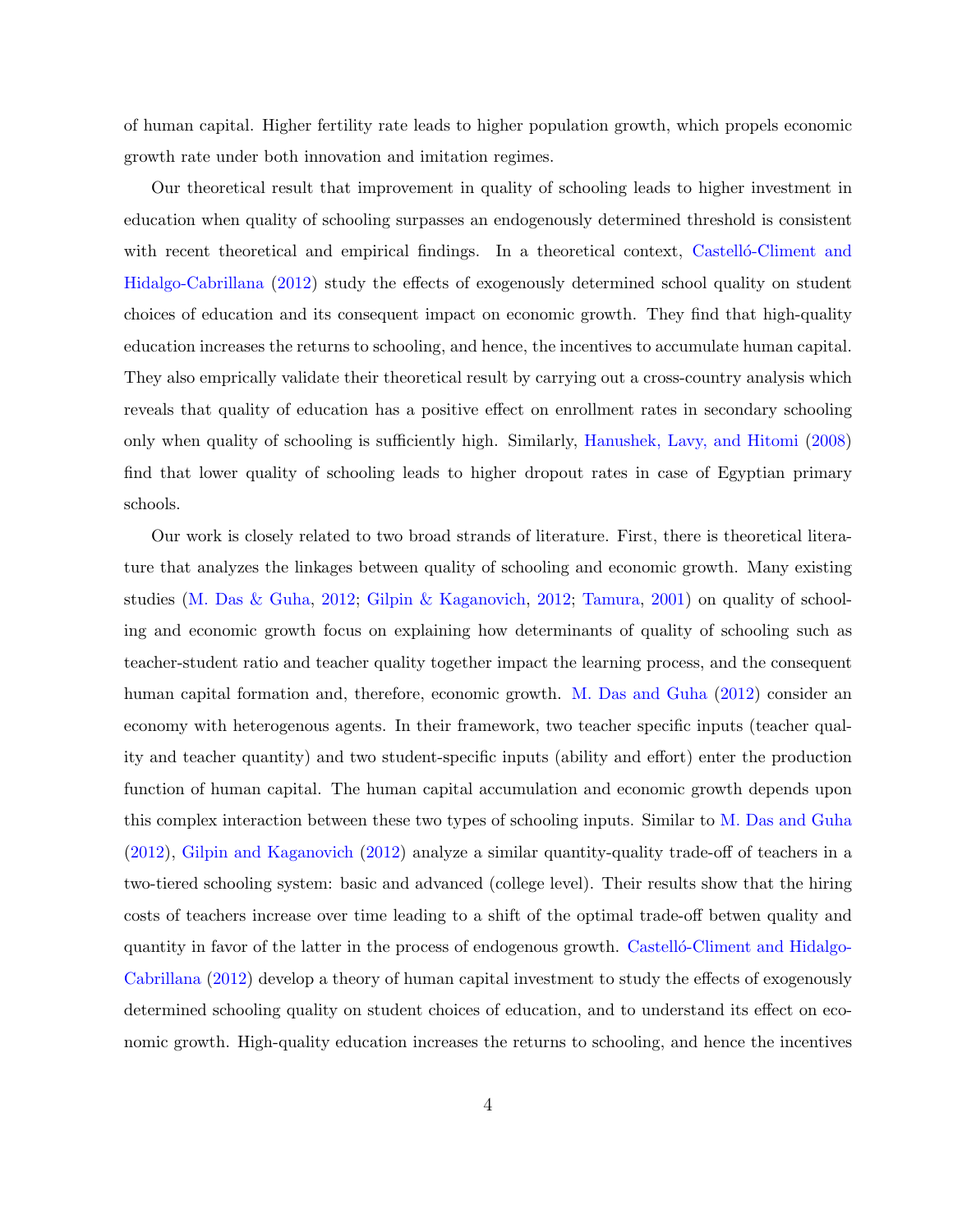to accumulate human capital. This is caused by two different channels: higher quality incentivizes people to acquire education (extensive margin), and once individuals decide to participate in higher education, higher-quality increases the investment made per individual (intensive margin). These two channels, in turn, lead to economic growth.

However, most of these studies assume exogenously determined population growth and do not consider technical progress in their models. Consequently, these studies are unable to analyze the impact of schooling quality and the resulting demographic change on R&D activities, which are a major determinant of technological development in the present world. We improve upon these papers by endogenizing both - population growth and technical change. Specifically, our work focuses on interactions between quality of schooling and demographic change, which influence total factor productivity growth and, therefore, growth prospects of an economy.

Second, our research relates to the literature linking R&D based growth with endogenous fertility and education decisions (Hashimoto & Tabata, 2016; Strulik, 2005; Strulik, Prettner, & Prskawetz, 2013). Strulik (2005) introduce human capital accumulation in a R&D-based growth model where R&D activity is driven by expansion in variety and quality of intermediate inputs. He finds that economic growth depends positively on the rate of human capital accumulation and positively or negatively on population growth depending on the degree of altruism towards future generations. Economic growth and population growth are negatively correlated if households maximize utility derived from their own per capita consumption. Alternatively, economic growth and population growth are positively correlated if households maximize utility derived from the consumption of their dynasty. Hashimoto and Tabata (2016) examine how increase in the old-age survival rate influences fertility and education decisions at the micro level and its consequent impact on economic growth at the macro level. They show that an increase in life expectancy encourages young individuals to invest more in their education and bear fewer children at the household level. Further, they show that in economies in which life expectancy is sufficiently low, this micro-level trade-off yields a higher rate of human capital accumulation and, therefore, higher rate of technical progress and economic growth at the macro level. However, in economies in which life expectancy is sufficiently high, this micro-level trade-off leads to greater decline in population growth rate which impedes the increase in the supply of researchers and, thereby, reduces the rate of technical progress and economic growth of the economy.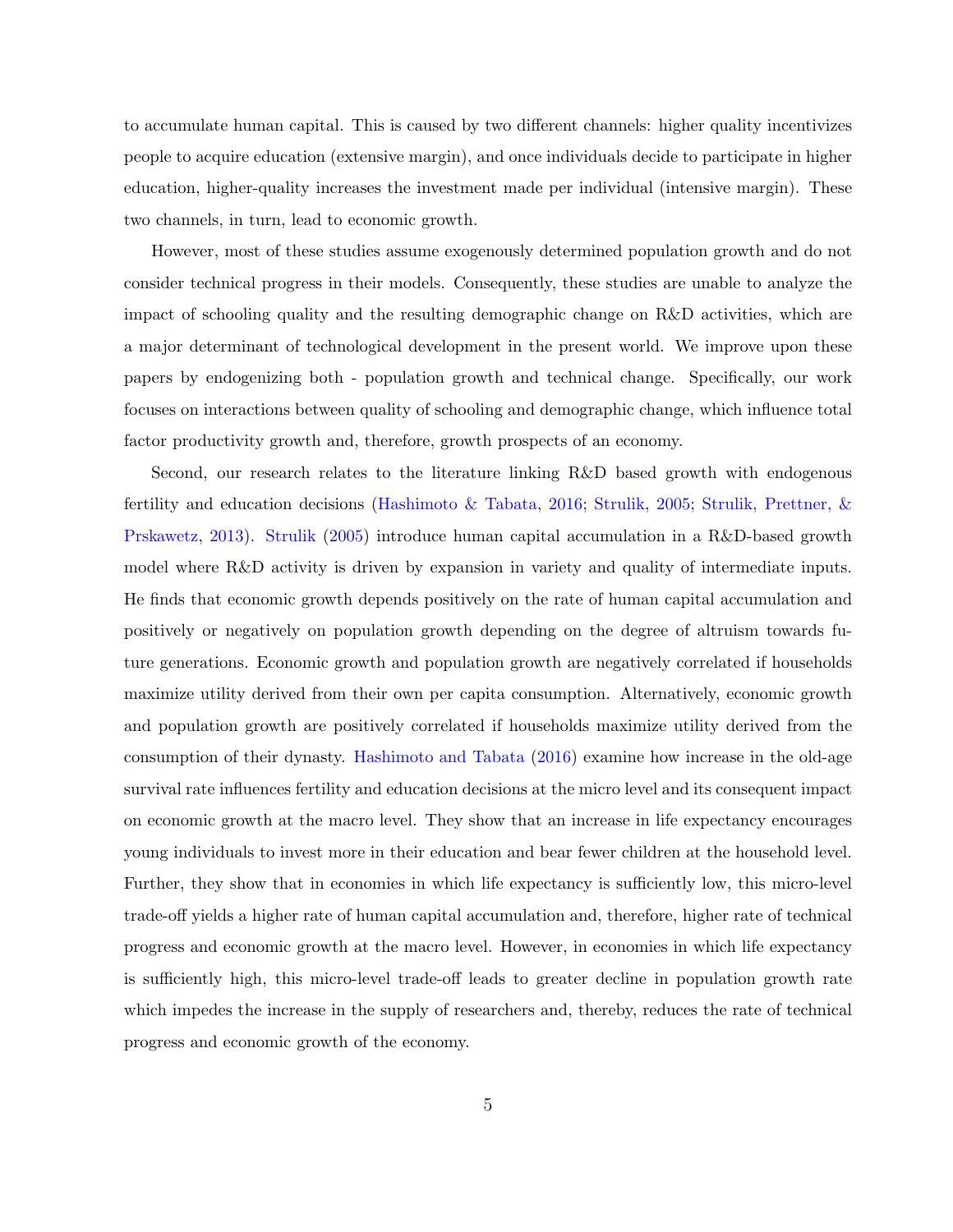In particular, this work is closely related to Strulik et al. (2013). Strulik et al. (2013) analyze child quantity-quality trade-off by integrating R&D based innovations into a unified growth framework. They explain why high levels of total factor productivity and economic growth in modern economies are associated with low or negative population growth by considering a child quantityquality trade-off at the household level. In their theoretical model, decisions related to fertility and education are endogenously determined by households. A substitution of child quantity,  $n$ , by child quality (i.e. expenditure on education),  $e$ , that keeps total child expenditure,  $e.n$ , constant sets free parental time, which can be used to earn extra income. The additional income is partly spent on education, such that the overall child expenditure rises more proportionately than child quantity falls. On the macro side of the economy, this trade-off means that the magnitude by which human capital per person, h rises is larger than the magnitude by which number of persons,  $L$ , falls. The net impact of this micro level trade-off is that the total available human capital h.L increases at the macro level. Given that human capital is the driving force for R&D, this entails a higher R&D output and higher R&D-based growth.

Although our modelling framework is similar to Strulik et al. (2013), we go beyond Strulik et al. (2013) in at least three respects. First, the focus of our research is not on formulating a unified growth theory which explains the entire transition of an economy from Malthusian stagnation to modern growth. Instead, the purpose of this work is to build a growth model that explains the inter-linkages between quality of schooling, demographic change and technological improvements in a modern economy. Therefore, this thesis focusses on characterizing two types of economies with low and high quality of schooling and examines the corresponding drivers of economic growth in these two types of economies. To the best of our knowledge, this issue is yet to be explicitly discussed in the literature. Second, our study examines the impact of a demographic transition triggered by improvement in quality of schooling. Strulik et al. (2013) focus on impact of a demographic transition induced by technological progress. Third, we extend Strulik et al. (2013) by considering two distinct channels of technological improvement - innovation and imitation. Under the innovation regime, technological improvements occur by innovating on local technology fromtier whereas under imitation regime, technological progress occurs by imitating existing foreign technologies. In this respect as well, this work is an improvement over existing research in this area.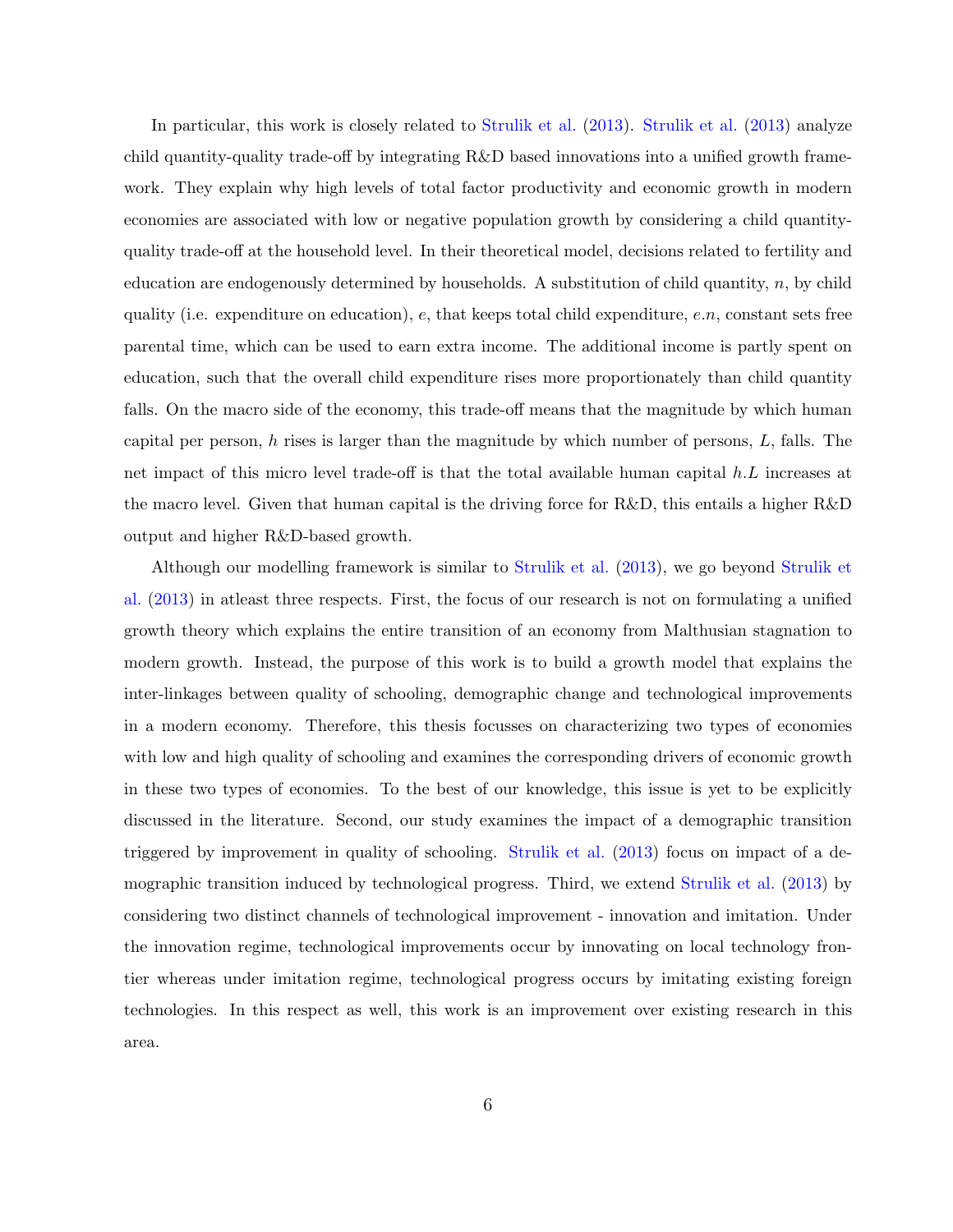This paper is organized as follows. Section 2 discusses the basic structure of the model. Section 3 contains the key analytical results for a decentralized economy, which provide the key propositions of this study. Section 4 concludes.

### The Model and Equilibrium Solutions  $\overline{2}$

#### $2.1$ The Economic Environment

We consider a model economy populated by overlapping generations of people who live for two periods: adulthood and old age. Time is discrete and goes from 0 to  $\infty$ . During childhood, which is not modeled explicitly, individuals are reared and educated by their parents. All the decisions are made at the beginning of adulthood. Adults are identical in all aspects. They inelastically supply their skills in the labor market. Adults care about consumption of a homogeneous final good, number and human capital level of their children. During old age, individuals consume their savings plus interest earned on these. Abstracting from gender differences, each household has a single parent. For avoiding the indivisibility problem, we assume that children are in continuous number. All individuals survive up to adulthood. The education of current period's children determines human capital endowment of next period's adult generation. Akin to Castelló-Climent and Hidalgo-Cabrillana (2012), human capital accumulation function depends on an exogenously given quality of education system, parental investment in education and human capital of parent. Parental investment in education is a fraction of income spent on education of each child.

The production structure of the economy closely follows Romer (1990) and Jones (1995). The economy consists of three sectors: final goods sector, intermediate goods sector and R&D sector. R&D sector employs human capital to produce blueprints of intermediate goods. Intermediate goods are produced by monopolistic firms using physical capital and intermediate good-specific blueprint. Final goods sector produces the good competitively using land and variety of intermediate goods as inputs.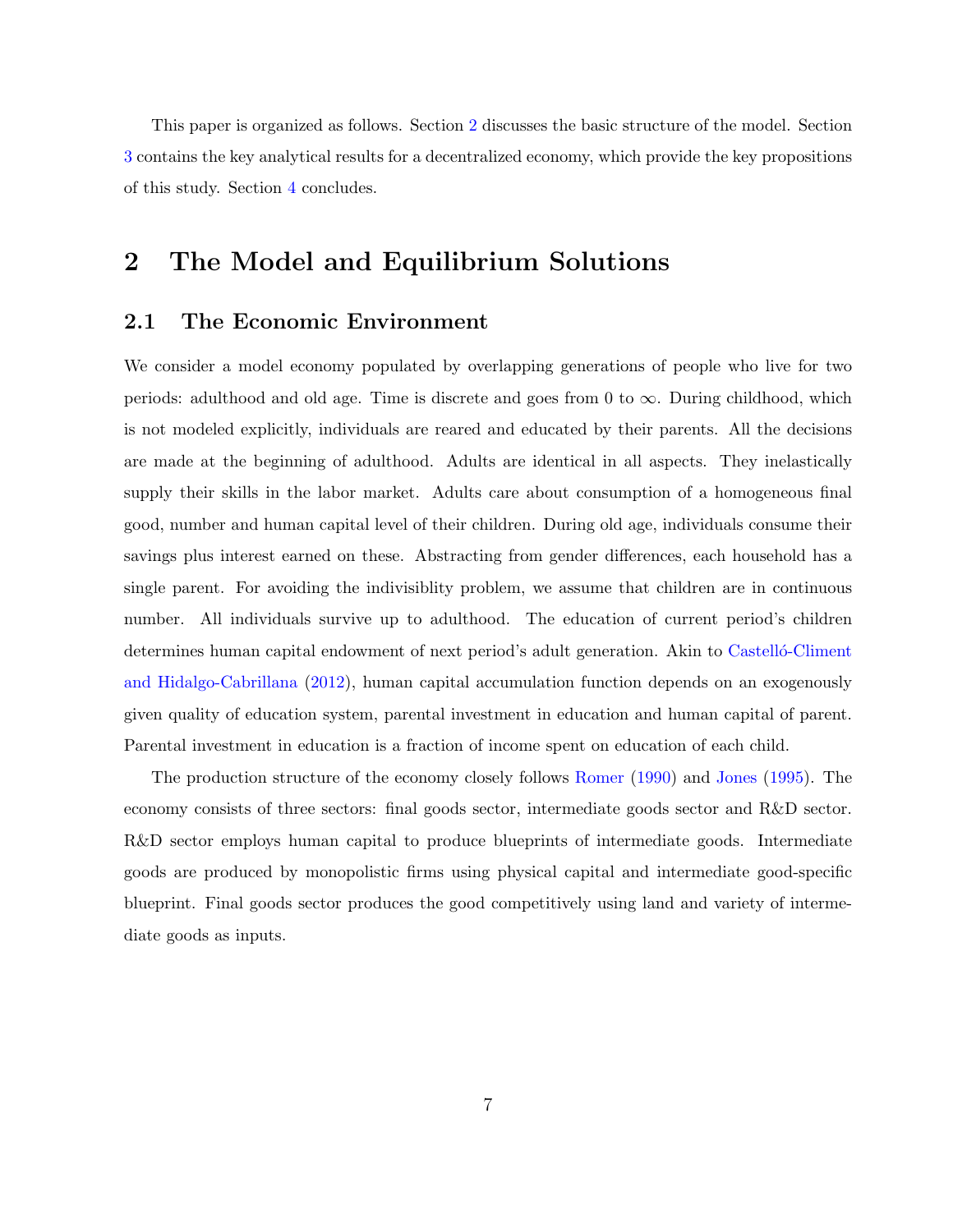#### $2.2$ Individuals

Individuals derive utility from  $c_{1,t}$ , their own consumption (of the final good) during adulthood;  $c_{2,t+1}$ , their own consumption during old age;  $n_t$ , number of children and  $h_{t+1}$ , human capital of children. Parents' motivation to invest in human capital of children by spending on children's education is driven by a "warm glow" of giving (Andreoni, 1989) or preference for having "higherquality" children (Becker, 1960). The lifetime expected utility of individuals in generation t is given by:

$$
u_t = \log c_{1,t} + \beta_1 \log c_{2,t+1} + \beta_2 \log(h_{t+1} n_t),\tag{1}
$$

where positive weights  $\beta_1$  and  $\beta_2$  measure the importance of future consumption and child quantity and quality relative to current consumption in the utility function. Alternatively, following De la Croix and Doepke (2004),  $\beta_2$  can be interpreted as an altruism factor.

An adult's human capital is denoted by  $h_t$  and the wage per unit of human capital is  $w_t$ . Young adults spend their income on current consumption, savings for old-age consumption and child's education expenditure. Rearing a child necessarily takes fraction  $\tau \in (0,1)$  of an adult's time, which is given exogenously. Accordingly, the budget constraints for the young and old adults are given by:

$$
w_t h_t (1 - \tau n_t) = c_{1,t} + s_t + e_t (w_t h_t) n_t; \tag{2}
$$

$$
c_{2,t+1} = (1 + r_{t+1})s_t,\tag{3}
$$

where  $e_t$  is the fraction of income per child spent on education,  $s_t$  is savings and  $r_{t+1}$  is interest rate. Non-negativity constraints apply to all the variables.

The human capital of children,  $h_{t+1}$ , depends on human capital of parents,  $h_t$ , parental investment in education per child,  $e_t$ , and quality of education system,  $\theta$ , which is exogenously given.

$$
h_{t+1} = (\mu + \theta e_t)^{\epsilon} h_t, \qquad \epsilon < 1. \tag{4}
$$

The parameters satisfy  $\mu \geq 1$  and  $\epsilon \in (0,1)$ .  $\epsilon$  measures the returns to education.  $\mu$  is the intergenerational human capital spillovers that are basically skills learnt by children by observing and imitating parents. The parametric restriction of  $\mu \geq 1$  ensures that the growth rate of per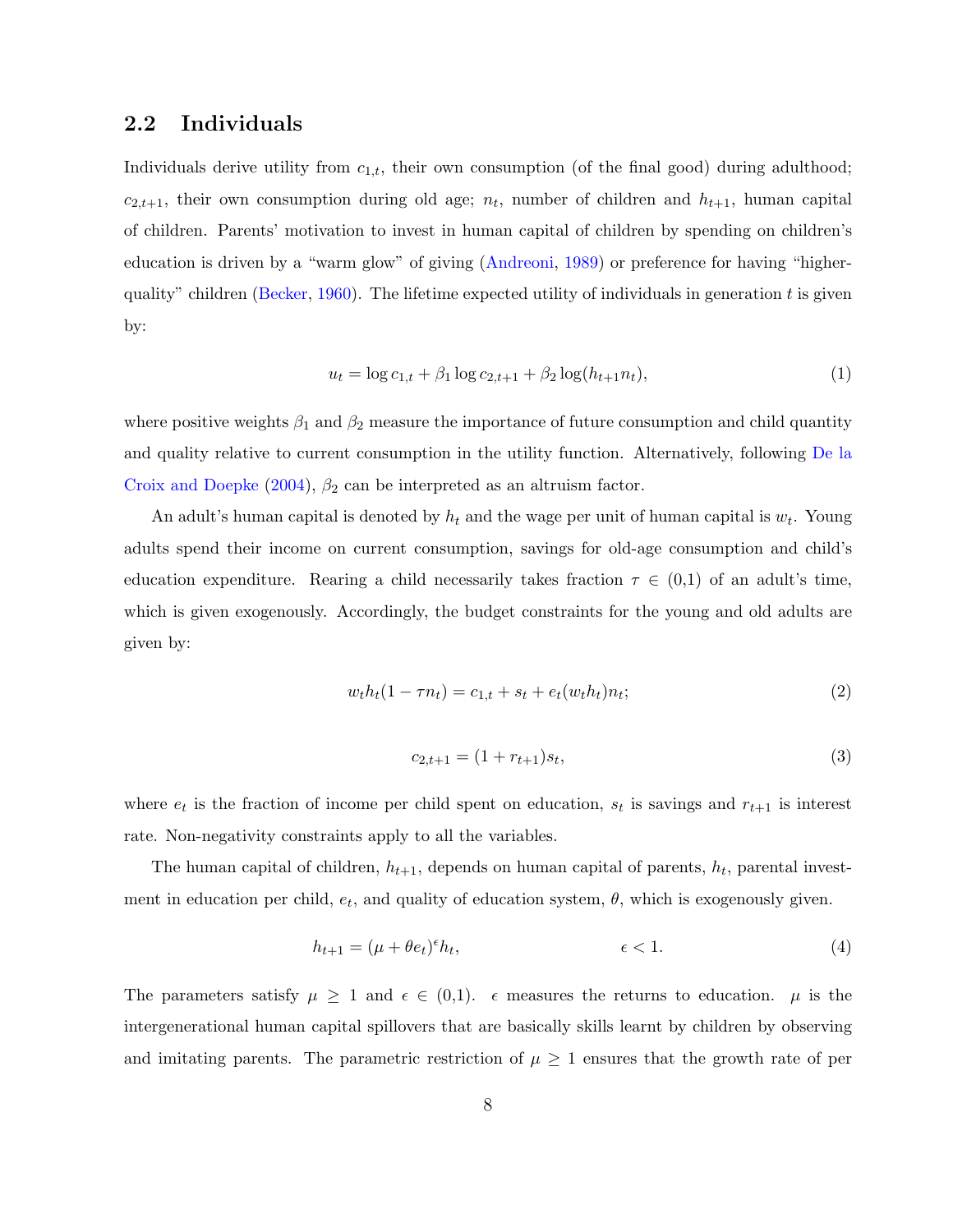capita human capital does not become negative when parents do not invest in education. It ensures that children will acquire knowledge and skills at least equivalent to their parents when parents do not educate their children. The assumption that quality of schooling is an argument in human capital accumulation function is consistent with a number of studies. Hanushek et al. (2008) find that lower-quality schools lead to higher dropout rates in case of Egyptian primary schools. Similarly, Hanushek and Woessmann (2008) find that cognitive skills, a proxy for educational quality, is positively related to individual earnings. In theoretical terms, Castello-Climent and Hidalgo-Cabrillana (2012) have shown in their theory of human capital investment that high-quality education increases the returns to schooling and incentivizes human capital accumulation via two channels- extensive and intensive margins. Higher quality makes education accessible to more people (extensive margin), and once individuals decide to participate in higher education, higher quality increases the investment made per individual (intensive margin). Parental human capital,  $h_t$ , as an input in human capital accumulation technology represents intergenerational transfers of human capital, which is a common assumption in the literature (De la Croix & Doepke, 2004; Kalemli-Ozcan, 2002, 2003; Tamura, 2001).

Individuals maximize utility in eq. (1) with respect to the constraints, eqs. (2) to (4) using control variables  $c_{1,t}$ ,  $s_t$ ,  $n_t$  and  $e_t$ . The solution to individuals' decision problem can either be interior, or at a corner where the individuals choose zero education. The first-order conditions yield the following solution, as in eqs.  $(5)$  to  $(8)$ , for consumption and savings irrespective of whether education is in the interior or at the corner:

$$
c_{1,t} = \frac{w_t h_t}{1 + \beta_1 + \beta_2};
$$
\n(5)

$$
s_t = \frac{\beta_1 w_t h_t}{1 + \beta_1 + \beta_2}.\tag{6}
$$

For child quantity and quality, there exists a threshold level of quality of schooling. If quality of schooling falls below the threshold, adults do not spent on child quality and maximize child quantity. This constitutes the corner solution. In particular, following results are derived from the

<sup>&</sup>lt;sup>1</sup>Detailed mathematical derivations are provided in Appendix  $A$ .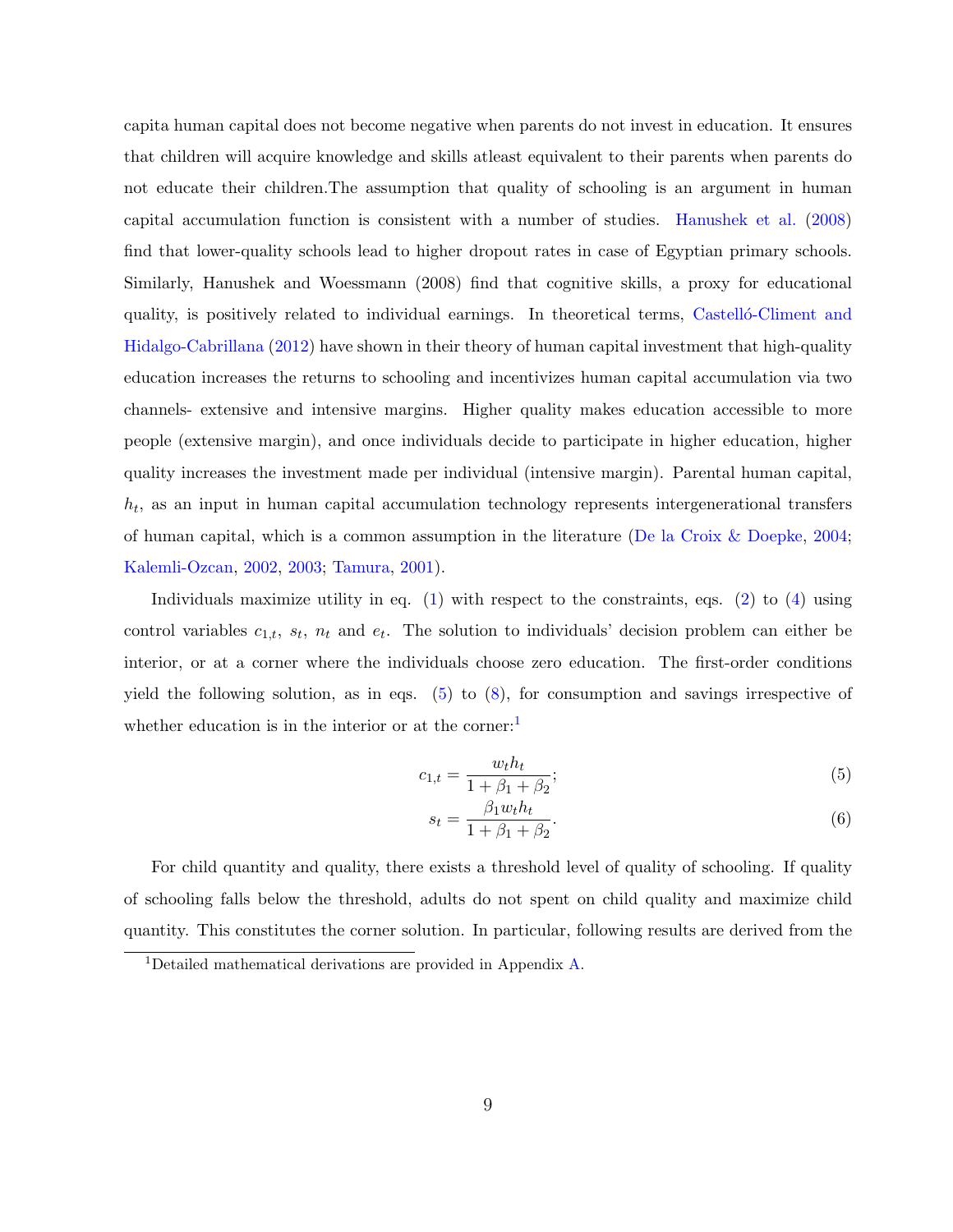first-order conditions:

$$
e_{t} = \begin{cases} 0, & \text{if } \theta \leq \frac{\mu}{\tau \epsilon}; \\ \frac{\tau \theta \epsilon - \mu}{\theta (1 - \epsilon)}, & \text{otherwise}, \end{cases}
$$
(7)  

$$
\begin{cases} \beta_{2} \epsilon \theta & \text{if } \theta < \frac{\mu}{\epsilon}. \end{cases}
$$

$$
n_{t} = \begin{cases} \frac{\mu_{2}c\sigma}{(1+\beta_{1}+\beta_{2})\mu}, & \text{if } \theta \leq \frac{\mu}{\tau\epsilon};\\ \frac{\beta_{2}\theta(1-\epsilon)}{(1+\beta_{1}+\beta_{2})(\tau\theta-\mu)}, & \text{otherwise.} \end{cases}
$$
(8)

Inserting eq.  $(7)$  in eq.  $(4)$ , we get an equation of motion for human capital as:

$$
h_{t+1} = \begin{cases} \mu^{\epsilon} h_t, & \text{if } \theta \le \frac{\mu}{\tau \epsilon};\\ \left[\frac{\epsilon(\tau \theta - \mu)}{(1 - \epsilon)}\right]^{\epsilon} h_t, & \text{otherwise.} \end{cases}
$$
(9)

Below the threshold, quality of schooling is not an argument in human capital production function. Without education expenditure, human capital of next generation consists of basic skills only. From eqs.  $(5)$  to  $(8)$ , irrespective of whether quality of schooling exceeds threshold or not, savings and consumption are increasing in  $w_t h_t$  and there is no direct effect of income on fertility because a positive income effect of an increase in wages on fertility is balanced by a negative substitution effect. The quality of schooling has a direct bearing on child quantity and quality. The following lemma shows how quality of schooling influences fertility behavior.

**Lemma 1** When quality of schooling is high enough to surpass the threshold, a marginal improvement in the quality of schooling triggers a child quantity-quality trade-off such that adults bear lesser number of children and invest more in education per child in response to improvement in quality of schooling. However, when quality of schooling is lower than the threshold, then it has no effect on child quality as adults do not invest in child's education and focus instead on maximizing child *quantity.* 

**Proof.** By investigating the corner solution in eqs.  $(7)$  and  $(8)$ , it can be immediately seen that quality of schooling entails no child quantity-quality trade-off if quality of schooling falls below the threshold. Adults do not spend on education and maximize fertility. To see the effect when quality of schooling is above the threshold, we take the derivatives of the interior solution of  $e_t$  and  $n_t$  with respect to  $\theta$  in eqs. (7) and (8). That is,

$$
\frac{\partial n_t}{\partial \theta} = \frac{-\mu \beta_2 (1 - \epsilon)}{(1 + \beta_1 + \beta_2)(\tau \theta - \mu)^2} < 0;
$$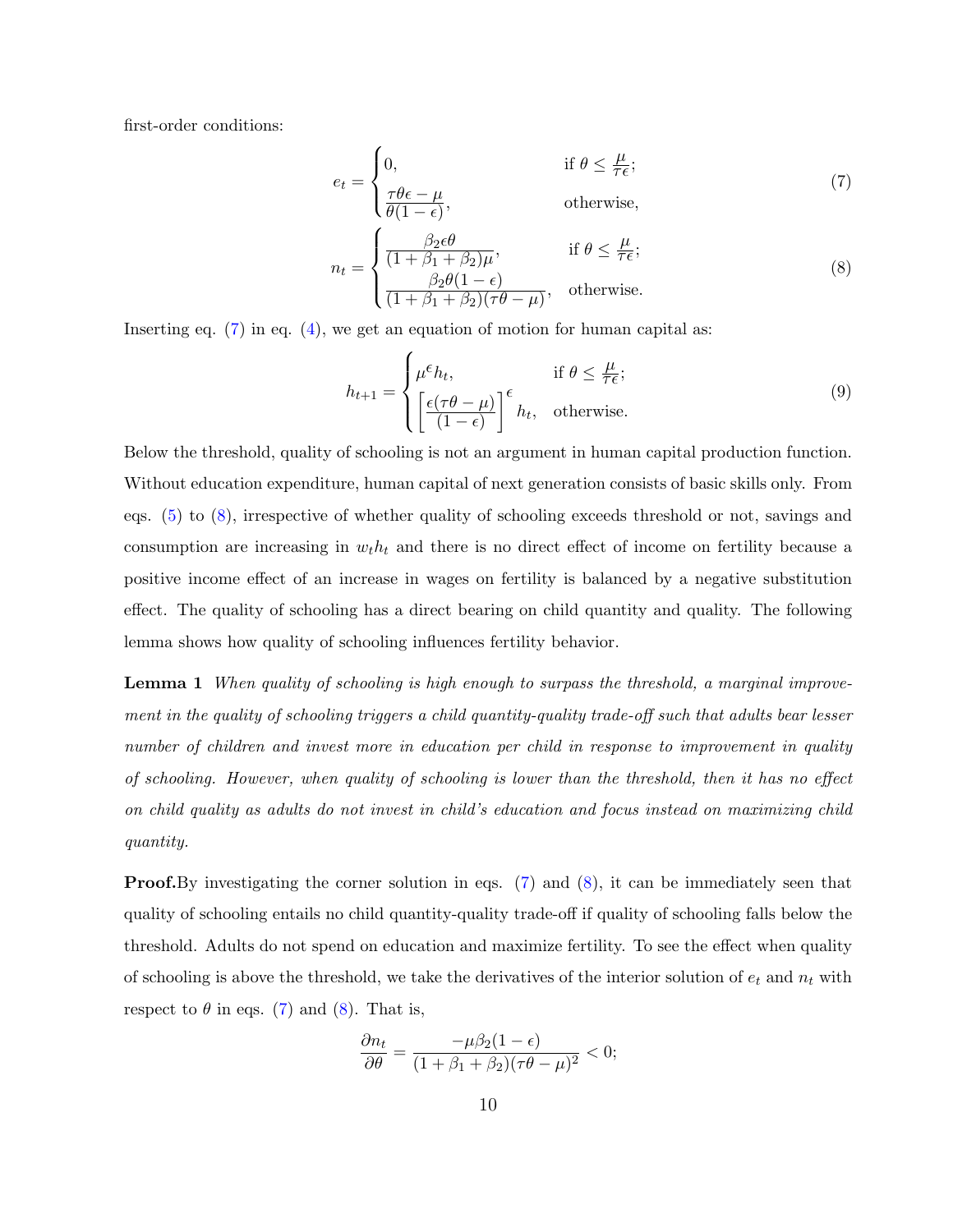$$
\frac{\partial e_t}{\partial \theta} = \frac{\mu}{(1 - \epsilon)\theta^2} > 0.
$$

When quality of schooling is less than the threshold, the derivatives of the corner solution of  $e_t$  and  $n_t$  with respect to  $\theta$  in eqs. (7) and (8) yield:

$$
\frac{\partial n_t}{\partial \theta} = \frac{\beta_2 \epsilon}{(1 + \beta_1 + \beta_2)\mu} > 0;
$$

$$
\frac{\partial e_t}{\partial \theta} = 0.
$$

П

Thus, it can be seen that fertility changes are directly triggered by quality of schooling. Any improvement in quality of schooling over and above the threshold makes learning in schools more effective and, therefore, increases marginal returns to investment in human capital. Consequently, a parent reduces fertility and spends more on education per child. Thus, quality of schooling can be perceived as another plausible mechanism for triggering child quantity-quality trade-off besides other commonly proposed mechanisms such as declining child mortality (Soares, 2005), rise in life expectancy of parents (Boucekkine, Croix, & Licandro, 2003; Boucekkine, De la Croix, & Licandro, 2002; Hashimoto & Tabata, 2016; Kalemli-Ozcan, 2002, 2003), technical progress (Galor & Weil, 2000) and decline in gender wage gap (Galor & Weil, 1996). These theoretical results are in line with recent empirical findings. For example, Hanushek et al. (2008) find that lower quality of schooling leads to higher dropout rates in Egyptian primary schools. A cross-country analysis by Castelló-Climent and Hidalgo-Cabrillana (2012) reveals that quality of education has a positive effect on enrollment rates in secondary schooling only when quality of schooling is sufficiently high.

**Lemma 2** An increase in returns to education,  $\epsilon$ , leads to a child quantity-quality trade-off wherein parents educate their children and bear lesser number of children when quality of schooling surpasses the threshold. However, when quality of schooling is less than the threshold, returns to education has no effect on education of children and parents maximize child fertility.

**Proof.** Taking the derivatives of the interior solution of  $e_t$  and  $n_t$  with respect to  $\epsilon$  in eqs. (7) and  $(8)$ , one gets that:

$$
\frac{\partial n_t}{\partial \epsilon} = \frac{-\beta_2 \theta}{(1 + \beta_1 + \beta_2)(\tau \theta - \mu)} < 0;
$$

$$
\frac{\partial e_t}{\partial \epsilon} = \frac{\tau \theta - \mu}{\theta (1 - \epsilon)^2} > 0.
$$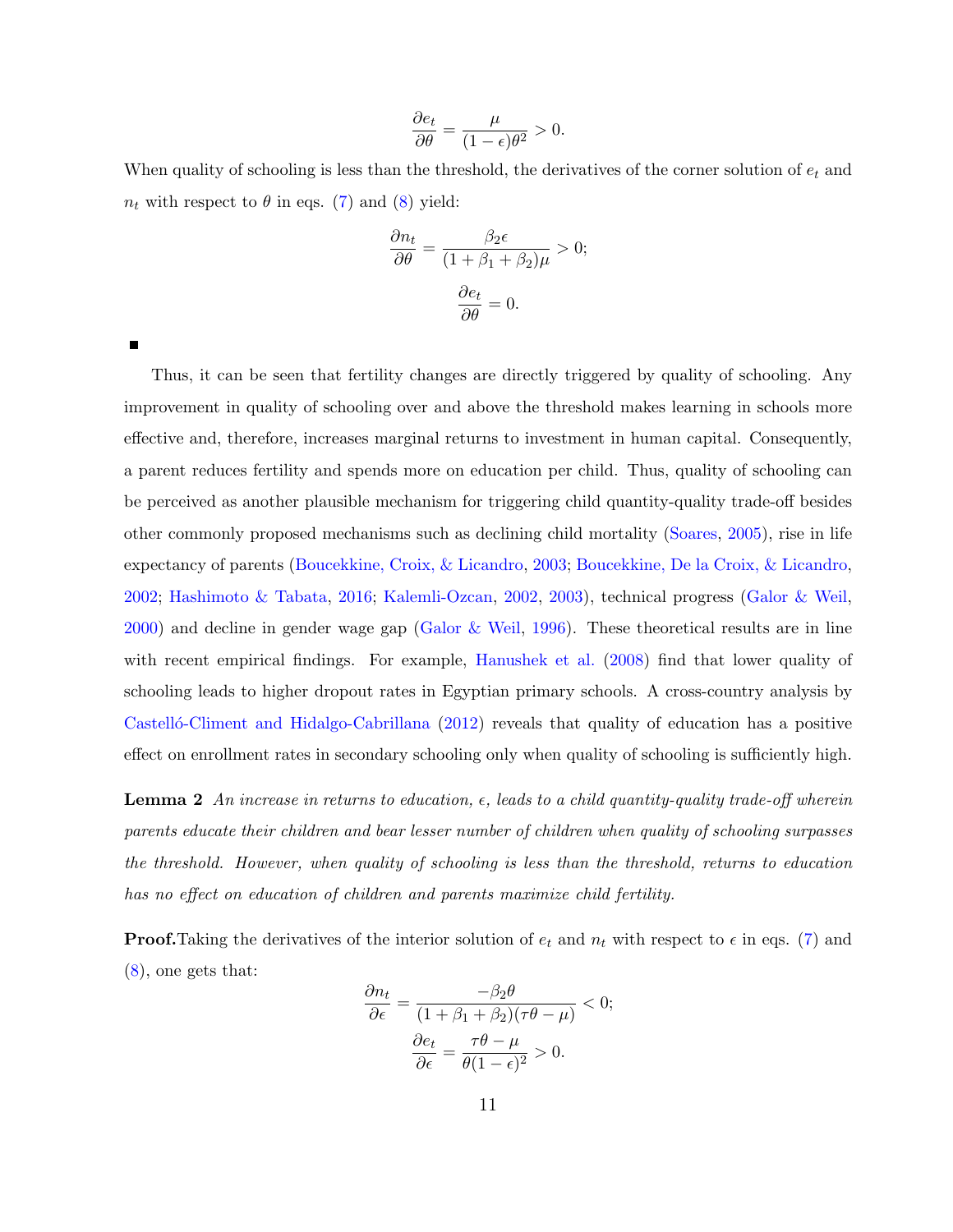When quality of schooling is less than the threshold, the derivatives of the corner solution of  $e_t$  and  $n_t$  with respect to  $\epsilon$  in eqs. (7) and (8) yield:

$$
\frac{\partial n_t}{\partial \epsilon} = \frac{\beta_2 \theta}{(1 + \beta_1 + \beta_2)\mu} > 0;
$$

$$
\frac{\partial e_t}{\partial \epsilon} = 0.
$$

This implies that returns to education is yet another factor that can trigger a child quantityquality trade-off. High returns to education implies education makes human capital more productive. Therefore, parents invest in education of their children and decide to have lesser number of children. However, when quality of schooling is less than the threshold, then parents decide not to make any investment in the education of children and, therefore, returns to schooling has no effect on child quality and child quantity is maximized. Both Lemmas 1 and 2 will be used later in our analysis.

#### 2.3 **Final Goods Sector**

The final homogenous good,  $Y_t$  is produced and sold in a competitive market. For any firm, the production structure at time  $t$  is defined as:

$$
Y_t = l_t^{1-\alpha} \sum_{i=1}^{A_t} x_{it}^{\alpha}, \qquad 0 < \alpha < 1. \tag{10}
$$

The production of final good uses land and a variety of intermediate inputs. For simplicity, the total supply of land,  $l_t$ , is kept fixed and has been normalized to 1.  $x_{i,t}$  is the quantity of *i*th intermediate input that is used in the final goods production and  $A_t$  is the number of available varieties of intermediate inputs or the level of technological knowledge that grows through R&D. The parameter  $\alpha$  is the capital share in final goods production. This production specification exhibits diminishing marginal productivity in each input,  $l_t$  and  $x_{i,t}$ , and constant returns to scale in all inputs together. The existence of additive separability across  $x_{i,t}$  implies that the marginal product of intermediate input i is independent of the quantity employed of intermediate input  $i+1$ . Thus, a new type of intermediate good is neither a direct substitute for nor a direct complement of the types that already exist. Therefore, discoveries of new types of intermediates do not make any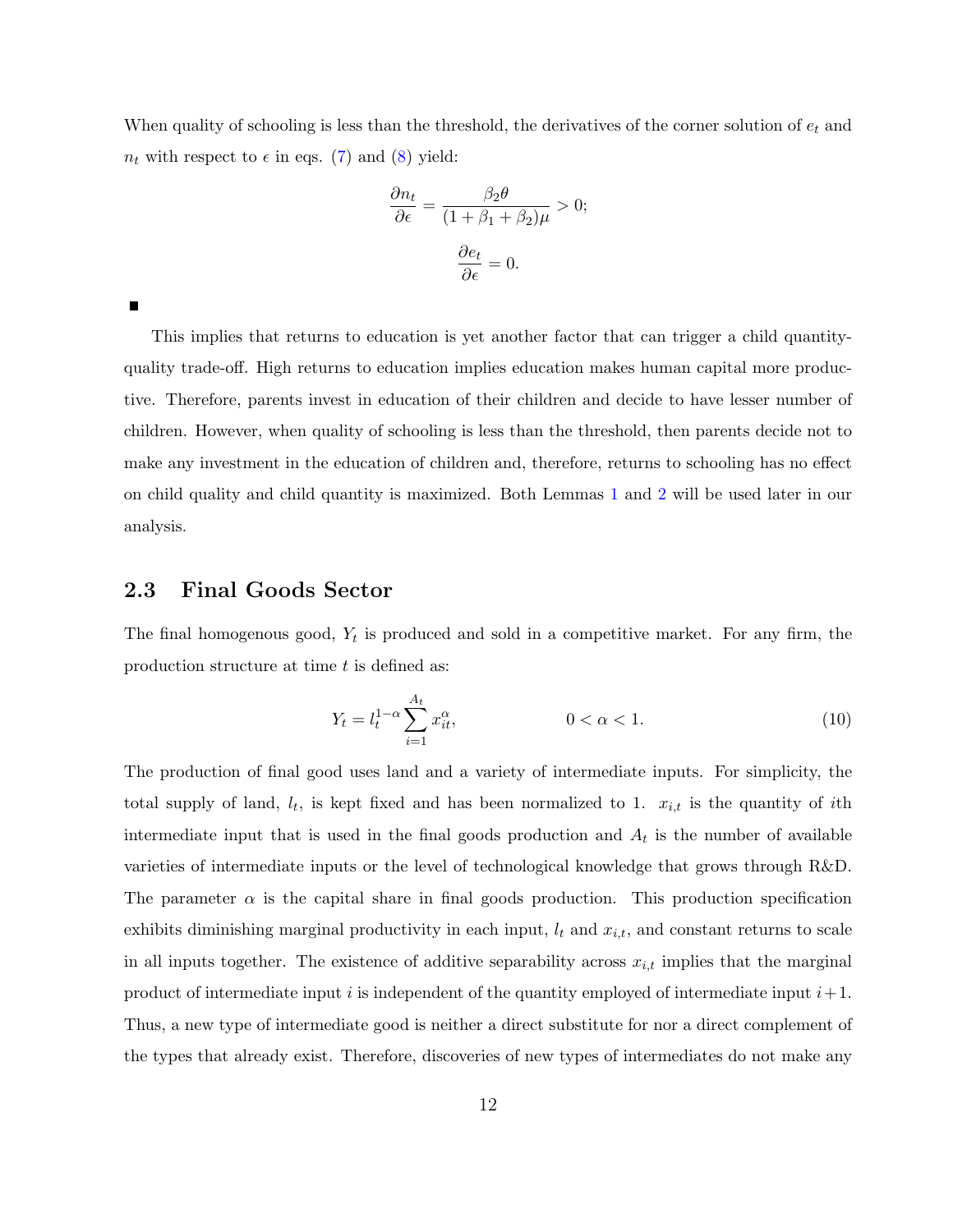existing types obsolete. The price of final good  $P<sub>Y</sub>$  has been normalized to 1. In each period t, the final good producers solve the following profit maximization problem with respect to their choice of range of intermediate inputs:

$$
Max_{x_{it},l_t} \ \pi_t(Y) = l_t^{1-\alpha} \sum_{i=1}^{A_t} x_{it}^{\alpha} - \sum_{i=1}^{A_t} p_{it} x_{it} - d_t l_t,
$$
\n(11)

where  $p_{it}$  is the unit monopoly price of ith intermediate input and  $d_t$  is the rate of return on land. The first-order conditions imply that:

$$
p_{it} = \alpha l_t^{1-\alpha} x_{it}^{\alpha-1}.
$$
\n<sup>(12)</sup>

Eq.  $(12)$  yields the demand for each intermediate input as

$$
x_{it} = \left[\frac{\alpha}{p_{it}}\right]^{\frac{1}{1-\alpha}} l_t;
$$
\n(13)

$$
d_t = (1 - \alpha)l_t^{1 - \alpha - 1} \sum_{i=1}^{A_t} x_{it}^{\alpha} = \frac{(1 - \alpha)Y_t}{l_t}.
$$
\n(14)

where the last expression is deduced after substituting for  $Y_t$  from eq. (10). We have not explicitly modeled the government sector. However, to keep the exposition simple, it has been assumed that the total return on land is paid by the households to the government.

An analysis of the intermediate goods sector ensues.

#### 2.4 **Intermediate Goods Sector**

Each intermediate good i is produced by monopolist producer who holds the blueprint to produce  $x_{it}$ quantity at time  $t$ . Each intermediate good uses only capital in a one-to-one production technology, or  $x_{it} = K_{it}$ . Thus, the amount of intermediate inputs produced of all types equals the aggregate capital stock of the economy.

$$
\sum_{i=1}^{A_t} x_{it} = K_t.
$$
\n(15)

Each ith intermediate good producer maximizes profits with respect to his/her choice of capital. That is,

$$
Max_{x_{it}} \ \pi_t(i) = p_{it}x_{it} - r_t K_{it} = \alpha l_t^{1-\alpha} x_{it}^{\alpha} - r_t x_{it}, \tag{16}
$$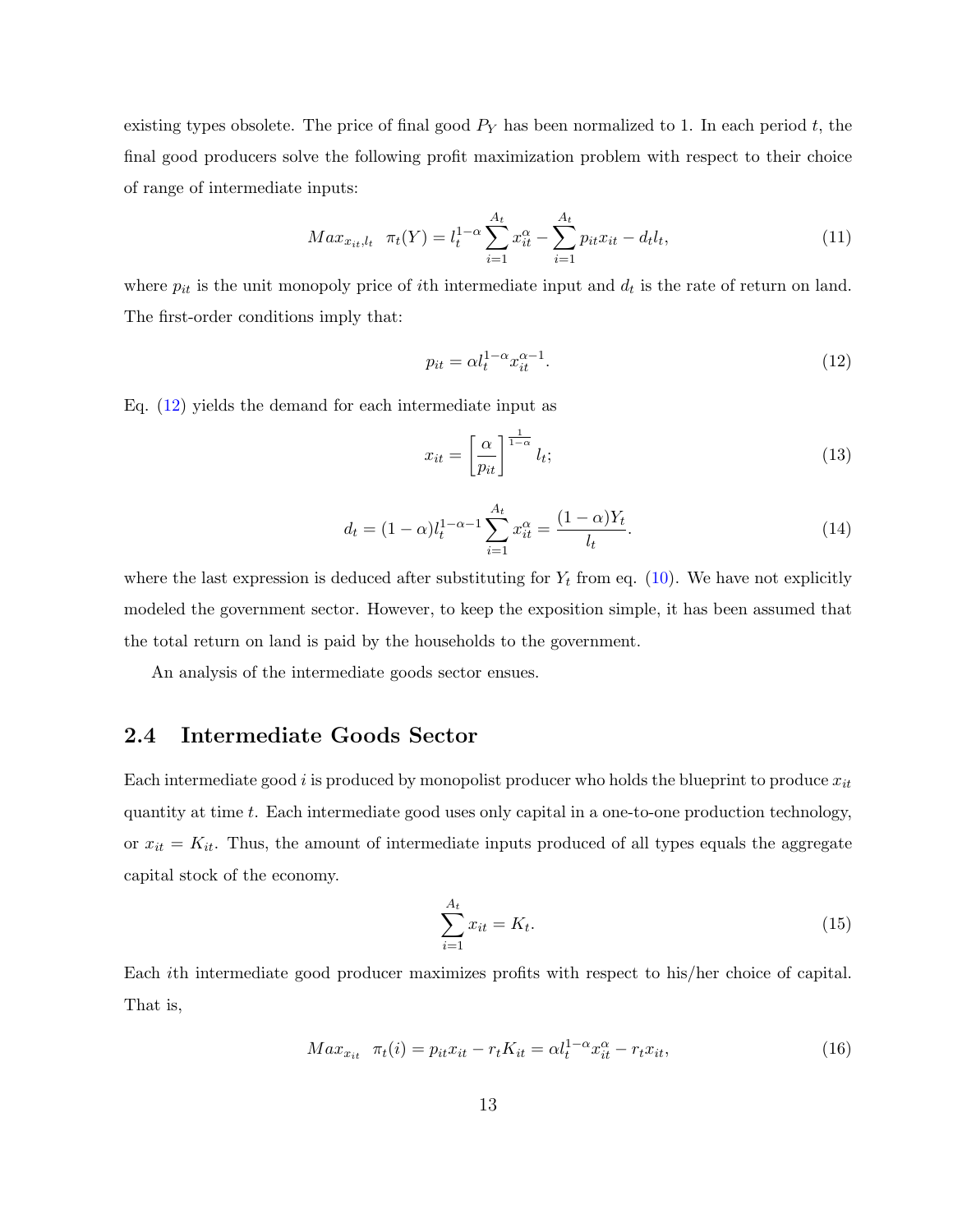where the expression in the r.h.s derives from substituting the solution to  $p_{it}$  from eq. (12) and  $x_{it}$  $= K_{it}$ .  $r_t$  is the price per unit capital. The first-order condition leads to

$$
\alpha^2 l_t^{1-\alpha} x_{it}^{\alpha-1} = r_t. \tag{17}
$$

Using eq. (12), we get the solution to equilibrium price as  $p_{it} = p_t = \frac{r_t}{\alpha}$ . This is the monopoly price charged as a markup over marginal cost. Note that being independent of  $i$ , this price is constant across all intermediate goods. From eq.  $(13)$ , this implies that quantity produced of each i is the same, that is,  $x_{it} = x_t = \left[\frac{\alpha^2}{r_t}\right]^{\frac{1}{1-\alpha}} l_t$ . In equilibrium, the net profit of the *i*th monopolist is given by:

$$
\pi_t = p_t x_t - r_t x_t \equiv \left[\frac{r_t}{\alpha} - r_t\right] x_t \equiv \left[\frac{1 - \alpha}{\alpha}\right] r_t x_t;
$$
\n(18)

$$
= \alpha (1 - \alpha) l_t^{1 - \alpha} x_t^{\alpha}, \qquad (19)
$$

where last expression has been derived using eq. (17) and  $x_{it} = x_t$  at the equilibrium. Since, in equilibrium, intermediate inputs are sold at the same price and demanded in equal quantities, aggregate physical capital is given by  $K_t = A_t x_t$ . Inserting this information into the production function of the final good, eq.  $(10)$  simplifies to

$$
Y_t = l_t^{1-\alpha} A_t^{1-\alpha} K_t^{\alpha}.
$$
\n<sup>(20)</sup>

Accordingly, equilibrium profits of the *i*th monopolist in eq.  $(3.19)$  can be expressed as:

$$
\pi_t = \alpha (1 - \alpha) \frac{Y_t}{A_t}.
$$
\n(21)

This follows after substituting for  $x_t$  from  $K_t = A_t x_t$  and using eq. (20). Further, the price per unit of capital can be expressed as:

$$
r_t = \alpha^2 l_t^{1-\alpha} \left[ \frac{A_t}{K_t} \right]^{1-\alpha}.
$$
\n(22)

Further using eq.  $(20)$ , rental rate of capital can be simplified to:

$$
r_t = \alpha^2 \left[ \frac{Y_t}{K_t} \right].
$$
\n(23)

The R&D sector is now discussed.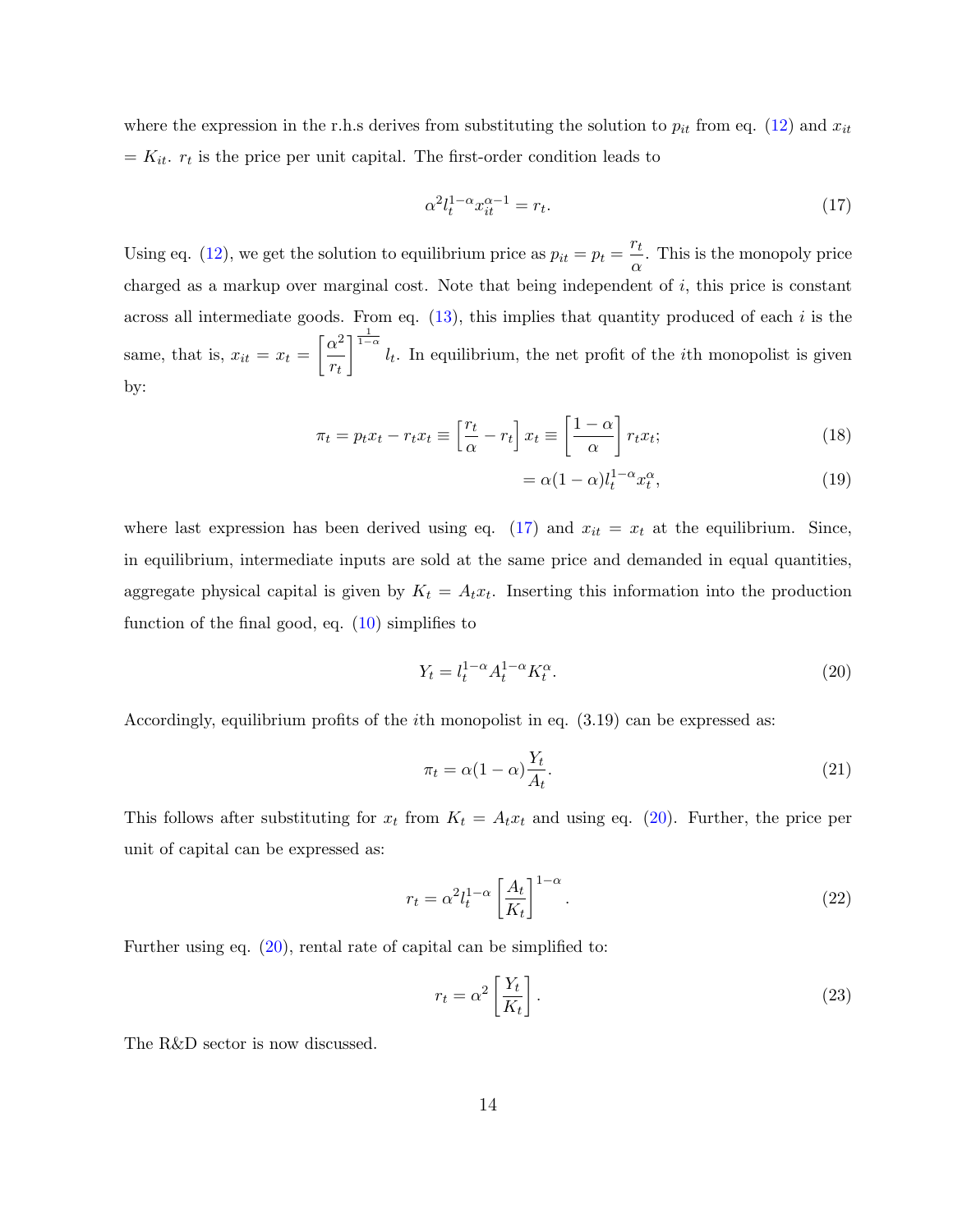#### 2.5 **R&D** Sector

Under the assumption of free entry into the  $R\&D$  sector, firms employ human capital to develop new blueprints which are sold at price,  $p_t^A$ , common to all blueprints due to competition in the market for blueprints. We consider two types of regimes that can drive  $R\&D$  activities. The  $R\&D$ sector produces blueprint of an intermediate variety either by imitating from the world technology frontier or by innovating upon the local technology level. Following Papageorgiou and Perez-Sebastian (2006) and Guilló, Papageorgiou, and Perez-Sebastian (2011), the production function of technology for a firm is postulated as:

$$
A_{t+1} - A_t = \delta_t H_t,\tag{24}
$$

where  $A_{t+1} - A_t$  are new blueprints. Productivity of R&D activity,  $\delta_t$ , is constant at the firm level but at the aggregate level, it is defined as:

$$
\text{Innovation regime}: \delta_t = \bar{\delta} H_t^{\lambda - 1} A_t^{\phi};\tag{25}
$$

$$
\text{Imitation regime}: \delta_t = \bar{\delta} H_t^{\lambda - 1} A_t^{\phi} \left[ \frac{\bar{A}_t}{A_t} \right]. \tag{26}
$$

R&D productivity depends positively on the number of already existing ideas,  $A_t$ , and human capital employed in R&D sector,  $H_t$ . The parameter  $\bar{\delta}$  denotes general productivity in R&D.  $0<\phi<1$  measures intertemporal knowledge spillovers (standing-on-shoulders effect) and  $0<\lambda<1$ measures returns to R&D effort (stepping-on-toes effect).  $\bar{A}_t$  is the world technology frontier that is assumed to grow exogenously at rate,  $g_{\bar{A}}$ . The standing-on-shoulders effect may arise as existing knowledge contributes to the capacity to innovate. The returns to human capital differ between the firm level and the economy-wide level. There exists constant returns to R&D effort at the firm level as revealed by eq.  $(24)$ . However, the R&D technology shows diminishing returns to R&D effort as researchers generate negative externality at the aggregate level (stepping-on-toes effect). The stepping-on-toes effect may arise due to competition among multiple R&D firms to become the first to succeed at creating and patenting a new blueprint and/or process. If all other factors are held constant, an increase in R&D effort will induce increased duplication of research efforts leading to stepping-on-toes effect. Additionally, R&D productivity depends on a catch-up term,  $\frac{A_t}{A_t}$  under imitation regime. Akin to Nelson and Phelps (1966),  $\frac{A_t}{A_t}$  is the catch-up term which signifies the fact that greater the technological gap between leader and follower economy, higher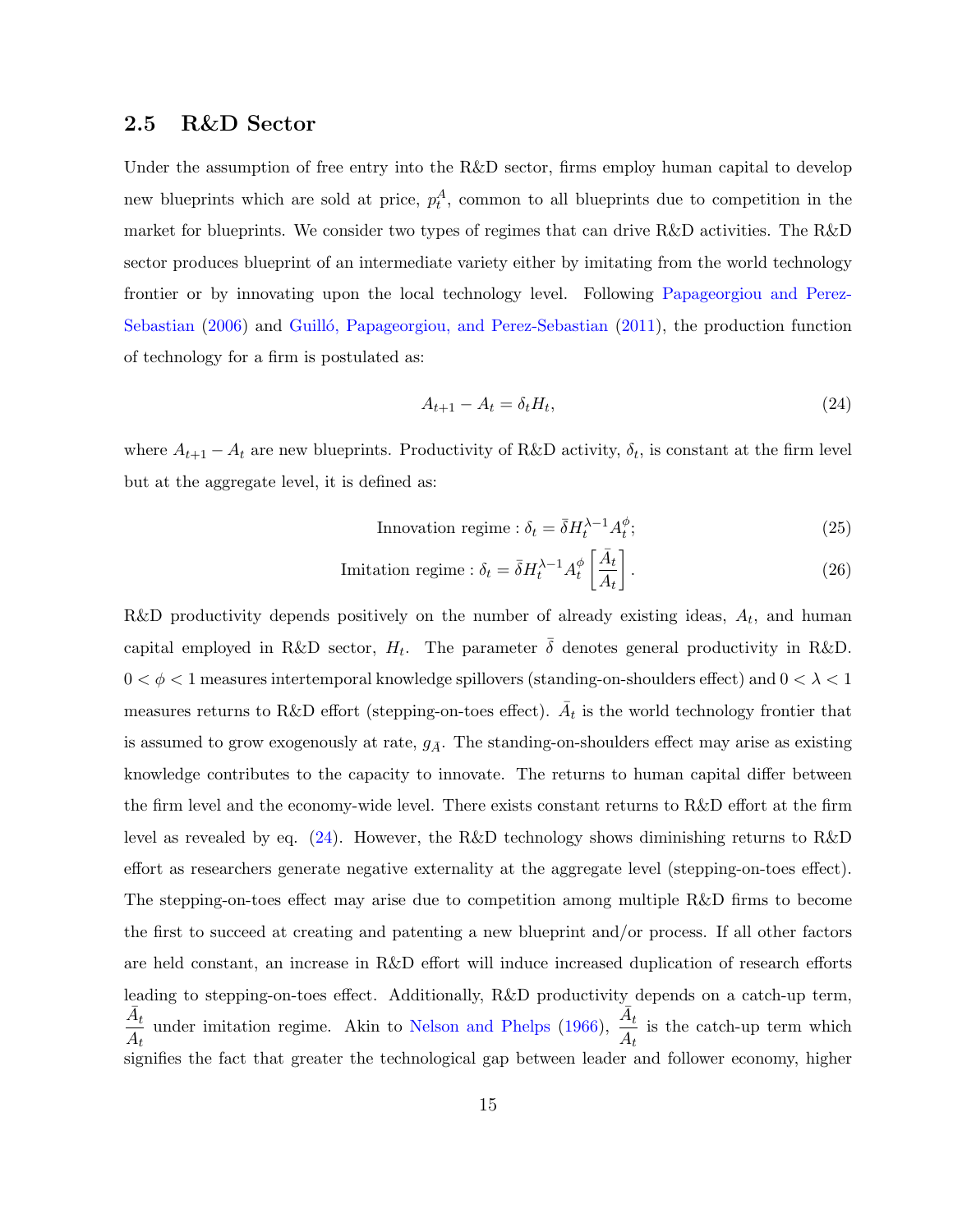the potential of the follower economy to catch up through imitation of existing technologies. Since all R&D firms end up in a symmetric equilibrium, the production function of technology under imitation regime at the aggregate level reduces to:

$$
A_{t+1} - A_t = \bar{\delta} H_t^{\lambda} A_t^{\phi} \left[ \frac{\bar{A}_t}{A_t} \right]. \tag{27}
$$

The catch-up effect is specific to imitation regime alone. Under the innovation regime, firms innovate upon the local technology level to discover new blueprints. In this case, the aggregate production function reduces to:

$$
A_{t+1} - A_t = \bar{\delta} H_t^{\lambda} A_t^{\phi}.
$$
\n(28)

Firms in the  $R\&D$  sector maximize their profits, given by:

$$
\pi_{t,A} = p_t^A (A_{t+1} - A_t) - w_t H_t,\tag{29}
$$

where  $p_t^A$  is price of a blueprint,  $A_{t+1} - A_t$  are number of new blueprints discovered and  $w_t$  is the wage rate.

Under both imitation and innovation regimes, using eq.  $(24)$ , the profit function of an R&D firm can be expressed as:

$$
\pi_{t,A} = p_t^A(\delta_t H_t) - w_t H_t. \tag{30}
$$

Again, under both the technology regimes, maximization of profits leads to the following optimality condition:

$$
w_t = p_t^A \delta_t. \tag{31}
$$

Substituting for  $\delta_t$  from eq. (25), the wage rate under innovation regime is given by:

$$
w_t^{in} = p_t^A \bar{\delta} H_t^{\lambda - 1} A_t^{\phi} = \left[ \frac{p_t^A \bar{\delta} H_t^{\lambda} A_t^{\phi}}{H_t} \right].
$$
 (32)

Similarly, wage rate under imitation regime is given by:

$$
w_t^{im} = \frac{p_t^A \bar{\delta} H_t^{\lambda} A_t^{\phi} \frac{A_t}{A_t}}{H_t}.
$$
\n(33)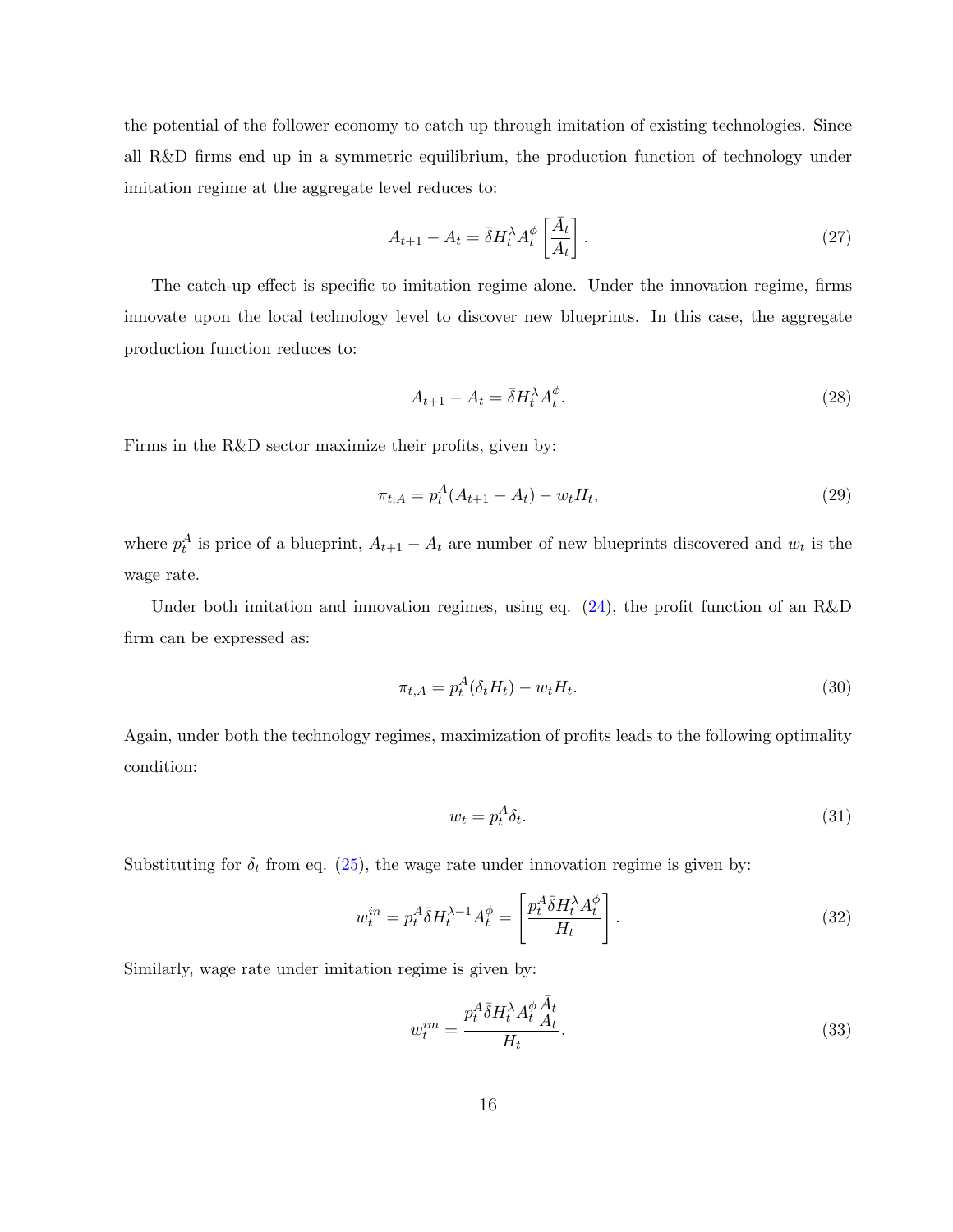Using eqs.  $(27)$  and  $(28)$ , the wage rate under both the regimes simplifies to

$$
w_t = \left[\frac{p_t^A (A_{t+1} - A_t)}{H_t}\right],\tag{34}
$$

where wages of scientists are increasing in price of blueprint (price of patent) and number of blueprints discovered.

The decision to produce an intermediate variety by an intermediate input producer depends on the difference between the cost of acquiring the patent for a blueprint from the R&D sector,  $p_t^A$ , and the monopoly profits,  $\pi_t$ , that can be earned by producing intermediate varieties. Given this information, the R&D sector will set the price of patent,  $p_t^A$  such that it extracts the present discounted value of monopoly profits of intermediate firms. The research arbitrage argument goes as follows.

Suppose an intermediate firm faces two options. First, it can make an investment of  $p_t^A$  in physical capital and earn the market rate of interest,  $r_t$ . Alternatively, it can purchase a patent, earn profits in one period and, then, sell the patent. In equilibirum, the rate of return from both these investments should be the same. That is,

$$
r_t p_t^A = \pi_t + p_{t+1}^A - p_t^A.
$$

The l.h.s of this equation is the interest earned from investing in physical capital. The r.h.s is the sum of the profits earned and the capital gain/loss resulting from the change in price of patents over time. Rearranging the above equation yields the following research arbitrage condition:

$$
r_t = \frac{\pi_t}{p_t^A} + \left[\frac{p_{t+1}^A - p_t^A}{p_t^A}\right].
$$
\n(35)

This equation states that R&D sector charges a price of blueprint,  $p_t^A$ , such that intermediate input producers are indifferent between purchasing a blueprint to produce an intermediate variety and not producing the intermediate variety at all. The dividend rate, given by,  $\frac{\pi_t}{n^4}$  and the capital gain/loss,  $\frac{p_{t+1}^A - p_t^A}{p_t^A}$ , equal the market rate of return on investment,  $r_t$ . This research arbitrage condition yields the following price of blueprint: $^2$ 

$$
p_t^A = \frac{\pi_t}{1 + r_t - \left[\frac{(1 + g_{K,t})}{(1 + g_{A,t})}\right]^\alpha}.
$$
\n(36)

<sup>&</sup>lt;sup>2</sup>Detailed derivation is provided in Appendix B.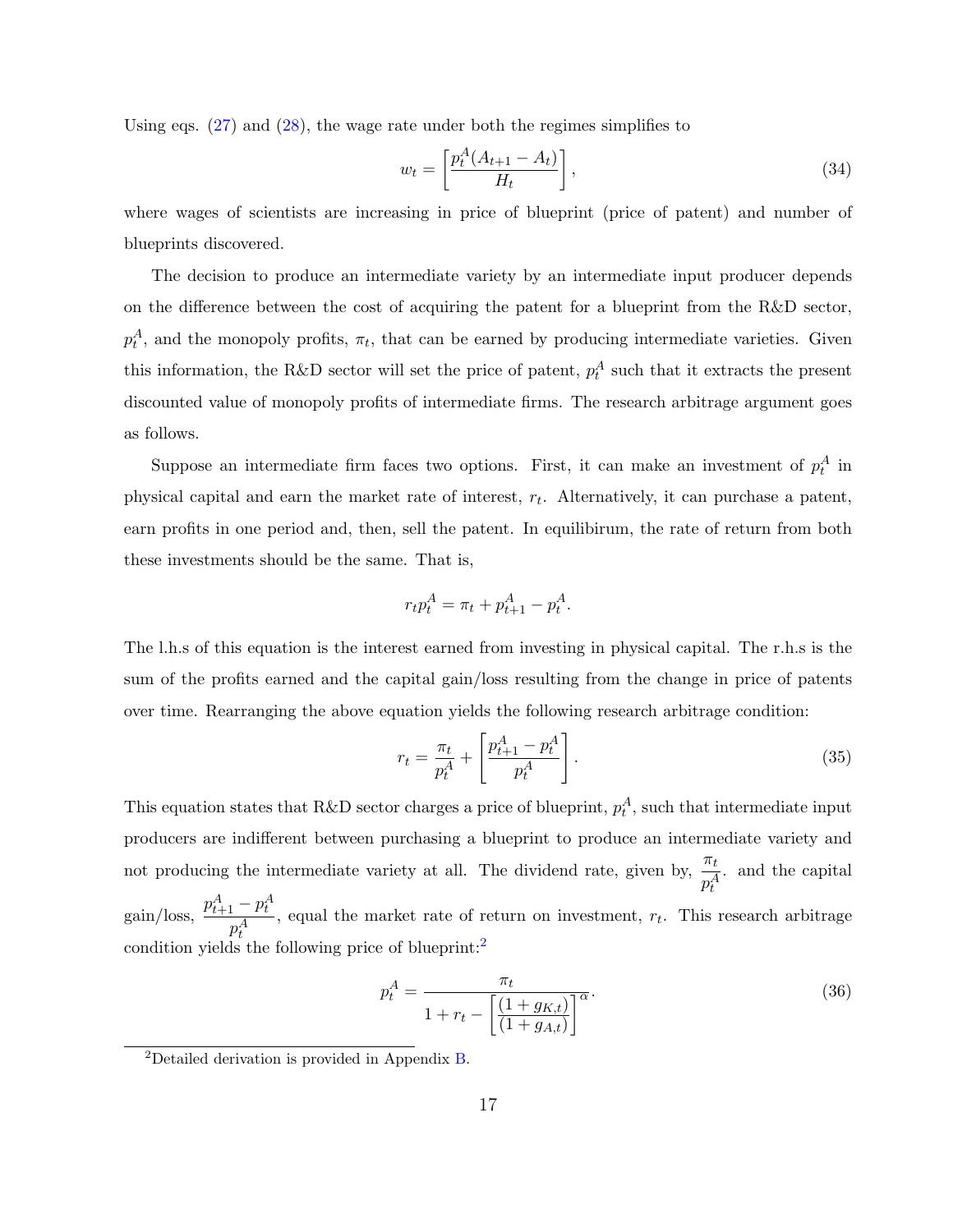Inserting this in eq.  $(34)$ , the wage rate under both the technology regimes can be expressed as:

$$
w_t = \frac{\alpha (1 - \alpha)}{1 + r_t - \left[ \frac{(1 + g_{K,t})}{(1 + g_{A,t})} \right]^{\alpha}} \frac{Y_t}{H_t} g_{A,t},\tag{37}
$$

where  $g_{K,t} = \frac{K_{t+1} - K_t}{K_t}$  and  $g_{A,t} = \frac{A_{t+1} - A_t}{A_t}$ .

Alternatively, similar to Strulik et al. (2013) and Prettner (2012), it can be assumed that patent protection for a newly discovered blueprint lasts only for one period  $t$  (i.e. one generation) to do away with issues of discounted present value of benefits from R&D. This leads to a slightly modified Romer (1990) production structure where patents last for one period. This assumption simplifies the exposition considerably as it keeps the basic incentive to create new knowledge intact while avoiding the intertemporal problems of patent pricing and patent holding. In the R&D sector, once a blueprint has been produced, a large number of potential intermediate input producers bid for the patent of the blueprint. The decision to produce a new intermediate variety depends on a comparison of operating profits that can be earned by producing an intermediate variety in time period  $t$  (when patent protection is valid) and the cost of buying blueprint. Since the market for blue prints is competitive, price of blue print will be bid up until it is equal to the operating profit of intermediate input firm in period  $t$ . Therefore, price of blueprints can be written as:

$$
p_t^A = \pi_t = \alpha (1 - \alpha) \frac{Y_t}{A_t},\tag{38}
$$

which follows from eq.  $(21)$ . Accordingly, wage rate in eq.  $(34)$  under both the regimes can be expressed as:

$$
w_t = \alpha (1 - \alpha) \frac{Y_t}{H_t} g_{A,t},\tag{39}
$$

where  $g_{A,t} = \frac{A_{t+1} - A_t}{A_t}$ .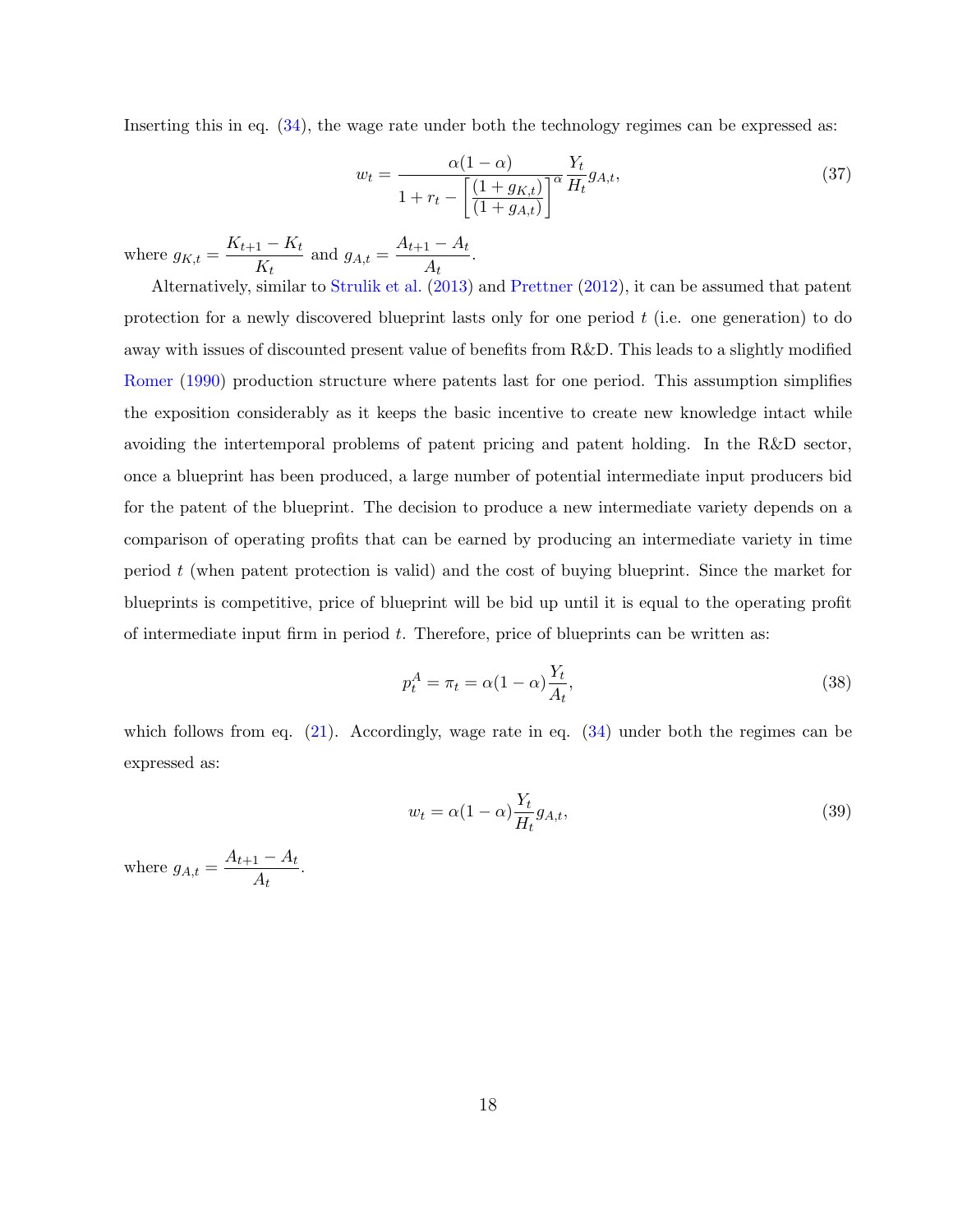## 3 Dynamics and Steady-State Properties of the Stylized Economy

#### $3.1$ Dynamics of the Key Variables

This section examines the dynamic properties of our stylized economy. First, we discuss the dynamics of physical factors of production. The aggregate population,  $N_t$ , grows at the fertility rate,  $n_t$  as follows:

$$
N_{t+1} = n_t N_t,\tag{40}
$$

where  $n_t$  is endogenously given by eq. (8). Taking child rearing time into account, the size of the workforce is given by  $L_t = (1 - \tau n_t)N_t$ . Since child rearing costs are constant, and from eq. (8) we know that fertility rate is also constant over time, the workforce grows at the fertility rate, as:

$$
L_{t+1} = n_t L_t. \tag{41}
$$

Assuming that physical capital depreciates fully within a generation (that is, depreciation is 100 percent) so that next period's capital stock consists of this period's aggregate savings, the market clearing condition for capital market will be

$$
K_{t+1} = s_t N_t,\tag{42}
$$

where  $N_t$  is the population of generation t.

If patents are infinitely-lived, then wage rate is given by eq.  $(37)$ . Inserting the solutions for savings from eq.  $(6)$  and wage rate from eq.  $(37)$  and inserting eq.  $(20)$  into eq.  $(42)$  and using the fact that  $N_t = L_t$  from eqs. (40) and (41), we get the equation governing the evolution of aggregate physical capital as:

$$
K_{t+1} = B_1 K_t^{\alpha} A_t^{1-\alpha} g_{A,t}, \tag{43}
$$

where 
$$
B_1 = \frac{\beta_1 \alpha (1 - \alpha) l_t^{1 - \alpha}}{(1 + \beta_1 + \beta_2) \left[1 + r_t - \left[\frac{(1 + g_{K,t})}{(1 + g_{A,t})}\right]^{\alpha}\right]}.
$$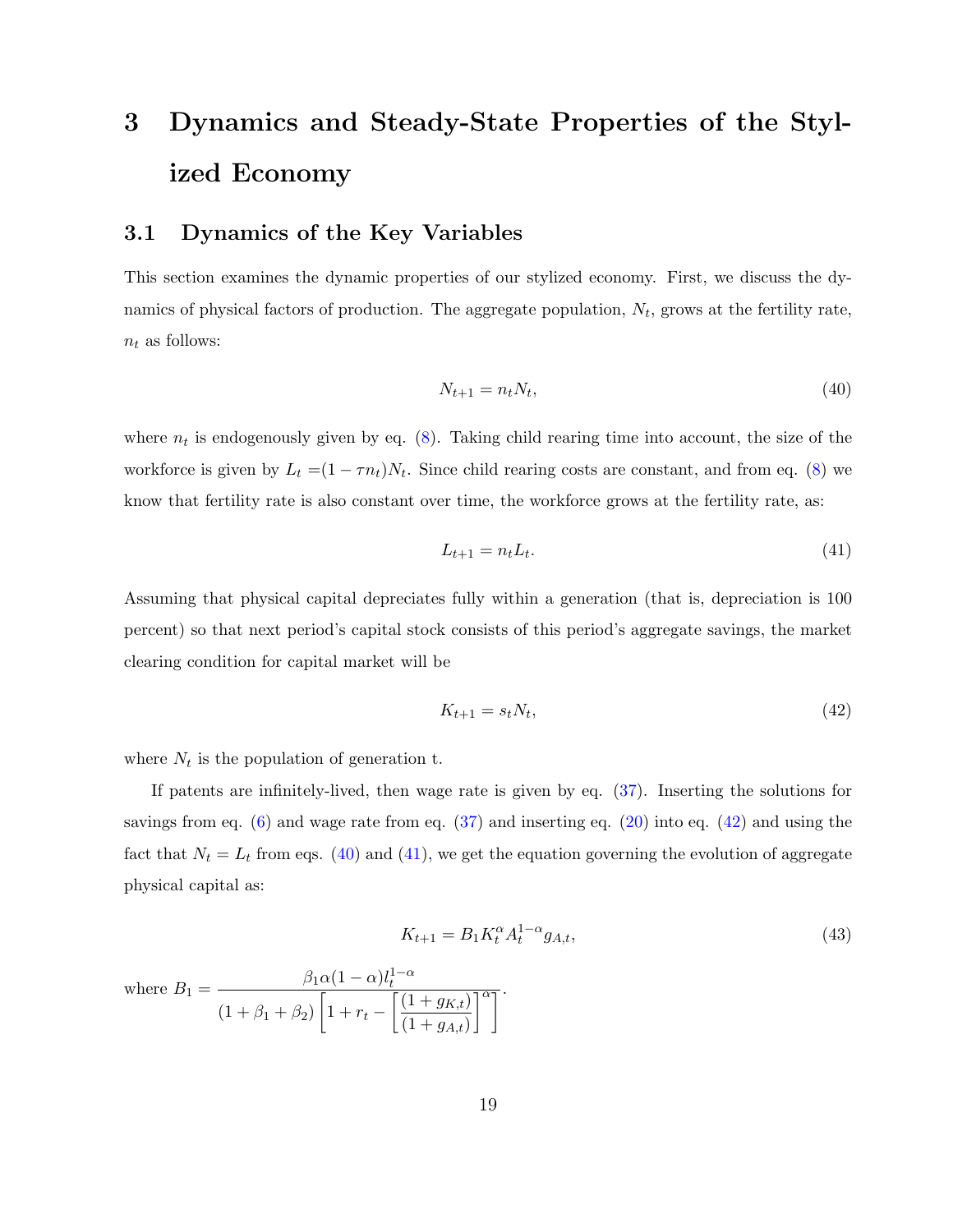For the alternate case, when patents last for one period, the equation for physical capital accumulation is expressed as:

$$
K_{t+1} = B_2 K_t^{\alpha} A_t^{1-\alpha} g_{A,t},
$$
\n(44)

where  $B_2 = \left[\frac{\beta_1}{1+\beta_1+\beta_2}\right] \alpha (1-\alpha) l_t^{1-\alpha}$ . The above expression is derived after inserting the solutions for savings from eq.  $(6)$  and wage rate from eq.  $(39)$  and inserting eq.  $(20)$  into eq.  $(42)$  and using the fact that  $N_t = L_t$  from eqs. (40) and (41).

Next, we discuss the dynamics of aggregate human capital,  $H_t \equiv h_t L_t$ . The dynamics of per capita human capital are given by eq.  $(9)$ . Using eqs.  $(9)$  and  $(41)$ , the equation for aggregate human capital accumulation can be written as:

$$
\frac{H_{t+1}}{H_t} = \begin{cases} \mu^{\epsilon} n_t, & \text{if } \theta \le \frac{\mu}{\tau \epsilon};\\ \left[\frac{\epsilon(\tau \theta - \mu)}{(1 - \epsilon)}\right]^{\epsilon} n_t, & \text{otherwise.} \end{cases}
$$
\n(45)

From eqs.  $(27)$  and  $(28)$ , the dynamics of total factor productivity can be expressed as: Imitation regime:

$$
A_{t+1} = A_t + \bar{\delta} H_t^{\lambda} A_t^{\phi} \left[ \frac{\bar{A}_t}{A_t} \right],
$$
\n(46)

Innovation regime:

$$
A_{t+1} = A_t + \bar{\delta} H_t^{\lambda} A_t^{\phi}.
$$
\n<sup>(47)</sup>

This system of equations fully describes the equilibrium dynamics of our model economy for all the plausible cases. The next subsection characterises the balanced growth paths of an economy for two cases - a) when an economy's quality of education system is sufficiently high,  $\theta > \frac{\mu}{\tau}$ , and b) when quality of schooling is less than the threshold,  $\theta \leq \frac{\mu}{\tau \epsilon}$ .

#### $3.2$ Characterizing the Balanced Growth Path

A balanced growth path (BGP) is a long run equilibrium of the economy, also defined as the steady state, along which growth rate of variables is either zero or constant over time. For any variable  $x$ , the growth rate is denoted by  $g_{x,t} = (x_{t+1} - x_t)/x_t$ , and its rate of change by  $\tilde{g}_{x,t} = (g_{x,t+1} - g_{x,t})/g_{x,t}$ . The balanced growth, thus, requires  $\tilde{g}_{x,t} = 0$ . We denote the growth rate of x along the BGP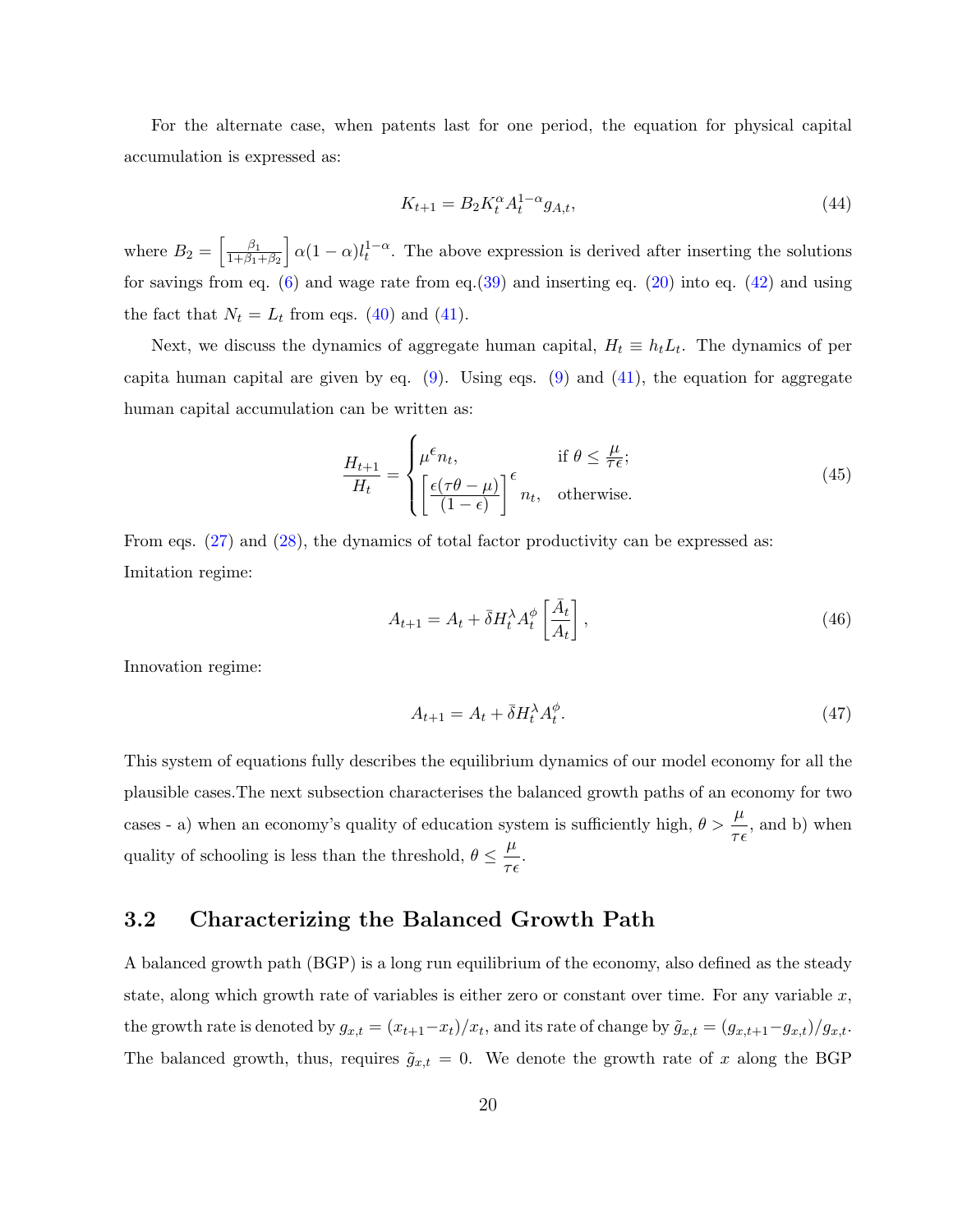by  $g_x$ , i.e., by omitting the time index for brevity. We begin by evaluating the physical capital accumulation along the BGP. When patents last forever, the growth rate of physical is derived from eq.  $(43)$  as:

$$
1 + g_{K,t} \equiv \frac{K_{t+1}}{K_t} = \left[\frac{K_t}{K_{t-1}}\right]^\alpha \left[\frac{A_t}{A_{t-1}}\right]^{1-\alpha} \left[\frac{g_{A,t}}{g_{A,t-1}}\right] \left[\frac{1 + r_{t-1} - \left[\frac{(1 + g_{K,t-1})}{(1 + g_{A,t-1})}\right]^\alpha}{1 + r_t - \left[\frac{(1 + g_{K,t})}{(1 + g_{A,t})}\right]^\alpha}\right].
$$
 (48)

When patents last for one period, we deduce from eq.  $(44)$  that:

$$
1 + g_{K,t} \equiv \frac{K_{t+1}}{K_t} = \left[\frac{K_t}{K_{t-1}}\right]^\alpha \left[\frac{A_t}{A_{t-1}}\right]^{1-\alpha} \left[\frac{g_{A,t}}{g_{A,t-1}}\right].
$$
 (49)

It has been proved in Appendix  $C$  that both the cases of infinitely-lived patents and one-period lasting patents yield the same steady state condition:

$$
g_K = g_A. \tag{50}
$$

The growth of physical capital and productivity are positively correlated along the steady state. Next, we consider the growth rate of total factor productivity, for which we observe from eq. (46) that rate of technical progress under the imitation regime can be written as:

$$
1 + g_{A,t} \equiv \frac{A_{t+1}}{A_t} = 1 + \frac{\bar{\delta}^{\frac{1}{2-\phi}} H_t^{\frac{\lambda}{2-\phi}} \bar{A}_t^{\frac{1}{2-\phi}}}{A_t}.
$$
\n(51)

Since along BGP, l.h.s is constant. Therefore, r.h.s must be constant as well, and this happens when

$$
(1+g_A) = (1+g_H)^{\frac{\lambda}{2-\phi}} (1+g_{\bar{A}})^{\frac{1}{2-\phi}} = [(1+g_h)n]^{\frac{\lambda}{2-\phi}} (1+g_{\bar{A}})^{\frac{1}{2-\phi}}.
$$
\n(52)

The r.h.s follows from the definition of aggregate human capital, that is,  $H_t = h_t L_t$  and eq. (41).<sup>3</sup>

Similarly, under innovation regime, we observe from eq.  $(47)$  that:

$$
1 + g_{A,t} \equiv \frac{A_{t+1}}{A_t} = 1 + \frac{\overline{\delta^{\frac{1}{1-\phi}}} H_t^{\frac{\widehat{\delta}}{1-\phi}}}{A_t}.
$$
\n(53)

Using the definition of BGP, we derive the long run rate of technological progress under the innovation regime to be:

$$
(1 + g_A) = [(1 + g_h)n]^{\frac{\lambda}{1 - \phi}}.
$$
\n(54)

 $3$ We have dropped the time index of fertility rate as fertility rate remains constant over time.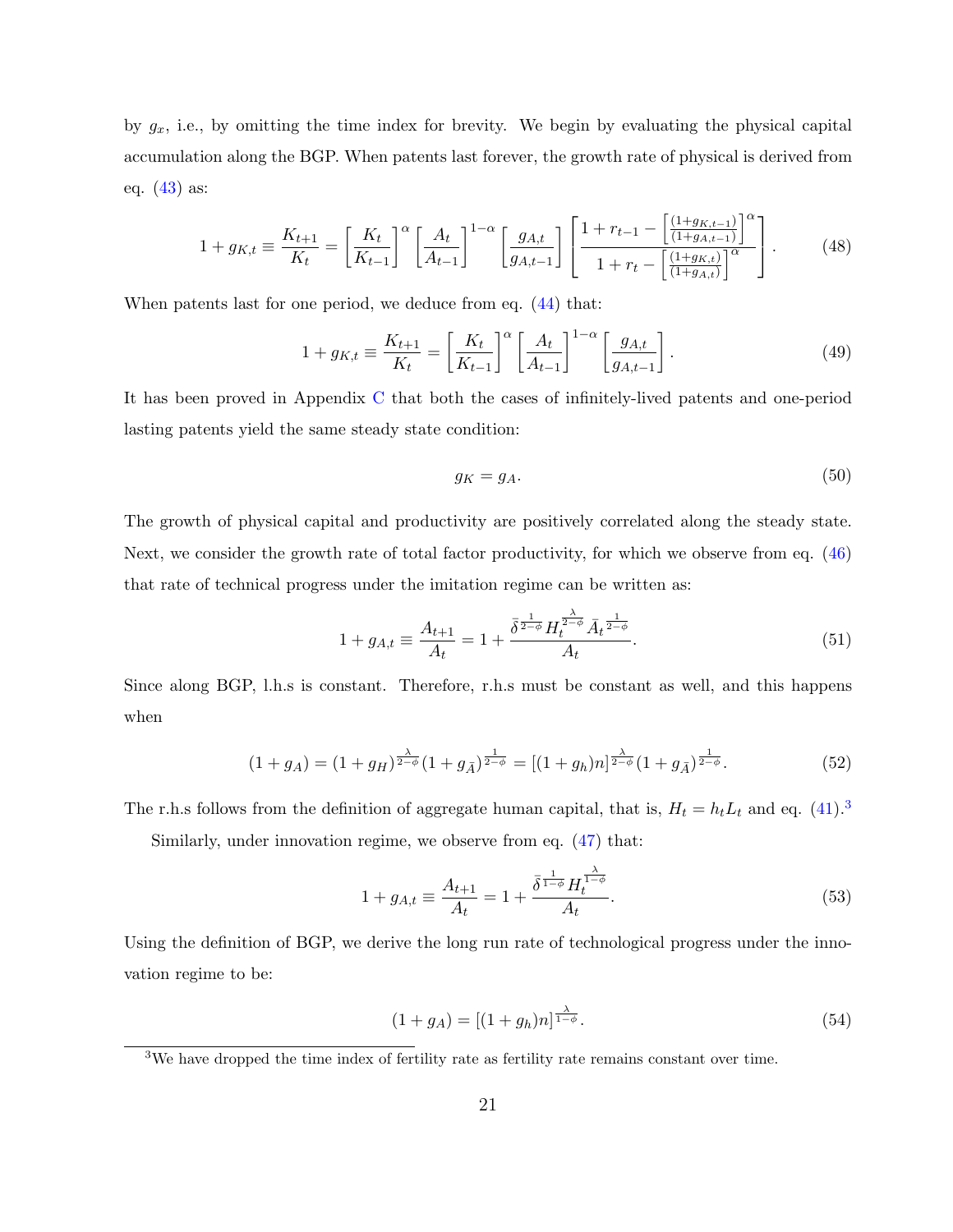Thus, under both imitation and innovation regimes, technological progress is driven by growth in aggregate human capital. Human capital accumulation improves productivity of researchers, which fosters technological progress. Besides aggregate human capital, the growth of world technology frontier is an additional driver of growth under the imitation regime. The follower economy takes advantage of existing technologies through technology adoption. Therefore, as the world technology frontier grows, it enhances the potential of follower country to catch up through imitation.

Next, we ascertain the growth rates of aggregate GDP and per capita consumption along BGP. From eq.  $(20)$ , we observe that

$$
1 + g_{Y,t} \equiv \frac{Y_{t+1}}{Y_t} = \left(\frac{K_{t+1}}{K_t}\right)^{\alpha} \left(\frac{A_{t+1}}{A_t}\right)^{1-\alpha};
$$
\n(55)

Using eq.  $(50)$ , the long run growth rate of GDP can be expressed as

$$
g_Y = g_A. \tag{56}
$$

Putting together all information from eqs.  $(50)$ ,  $(52)$ ,  $(54)$  and  $(56)$ , we derive the balanced growth path of the economy under the two technology regimes. Imitation regime:

$$
g_K = g_Y = g_A = [(1 + g_h)n]^{\frac{\lambda}{2 - \phi}} (1 + g_{\bar{A}})^{\frac{1}{2 - \phi}} - 1; \tag{57}
$$

Innovation regime:

$$
g_K = g_Y = g_A = [(1 + g_h)n]^{\frac{\lambda}{1 - \phi}} - 1,
$$
\n(58)

where

$$
[(1+g_h)n] = (1+g_H) = \begin{cases} \frac{\beta_2 \theta \epsilon}{(1+\beta_1+\beta_2)\mu^{1-\epsilon}}, & \text{if } \theta \le \frac{\mu}{\tau \epsilon} \\ \frac{\beta_2 \theta \epsilon^{\epsilon}(1-\epsilon)^{1-\epsilon}}{(1+\beta_1+\beta_2)(\tau \theta - \mu)^{1-\epsilon}}, & \text{otherwise} \end{cases}
$$

This follows after substituting the value of n from eq.  $(8)$  in eq.  $(45)$ . Furthermore, we observe from the consumer's optimisation exercise that:

$$
\frac{c_{t+1}}{c_t} = \beta_1 (1 + r_{t+1}).\tag{59}
$$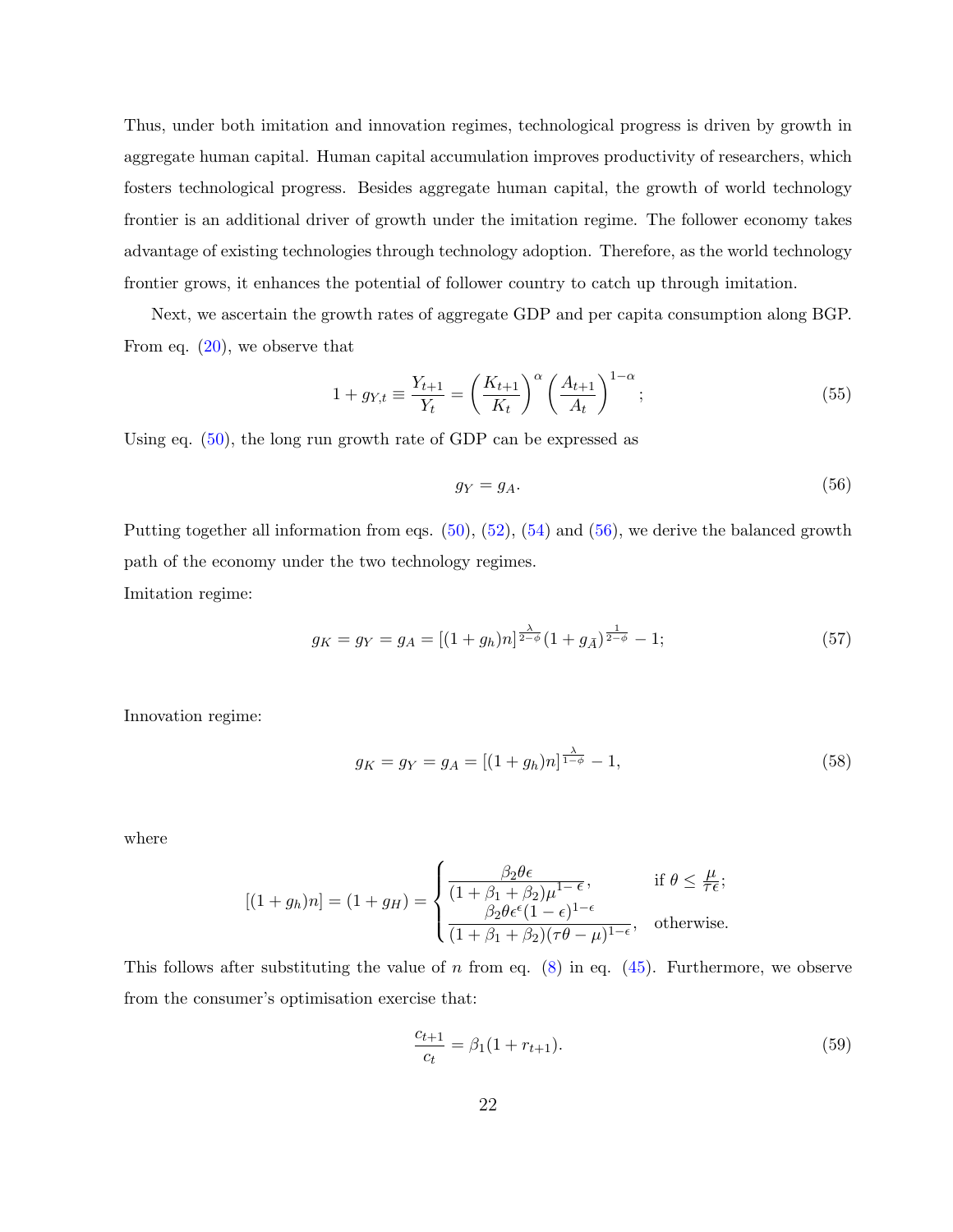The r.h.s follows from substituting values of  $c_t$  and  $s_t$  from eqs. (5) and (6) in eq. (3). Using eqs.  $(23)$ ,  $(57)$  and  $(58)$ , we derive that:

$$
\frac{c_{t+1}}{c_t} = \beta_1 \left[ 1 + \alpha^2 \frac{Y_t}{K_t} \right].
$$
\n
$$
(60)
$$

Along the BGP, since  $g_K = g_Y$ , per capita consumption grows at a constant rate under both the technology regimes.

We next analyze the evolution of wage rate and rate of interest along the steady state. From eq.  $(23)$ , under both the technology regimes, rate of interest is given by:

$$
r_t = \alpha^2 \frac{Y_t}{K_t}.
$$

A closer examination of the above expression for rate of interest reveals that it will be constant along the BGP if  $A_t$  and  $K_t$  grow at the same rate. From eqs. (57) and (58), it is derived that along the BGP, this is indeed the case. That is,

$$
g_K = g_Y
$$

This implies rate of interest is constant along the BGP under both the technology regimes, which is as one would expect. Further, when patents are infinitely-lived, we know that eq. (37) yields the following expression for wage rate under both the technology regimes:

$$
w_t = \frac{\alpha(1-\alpha)}{1+r_t - \left[\frac{1+g_{K,t}}{1+g_{A,t}}\right]^\alpha} \frac{Y_t}{H_t} g_{A,t},
$$

where  $g_{K,t} = \frac{K_{t+1} - K_t}{K_t}$  and  $g_{A,t} = \frac{A_{t+1} - A_t}{A_t}$ .

Alternatively, when patents last for one time-period, we know from eq. (39) that wage rate is expressed as

$$
w_t = \alpha (1 - \alpha) \frac{Y_t}{H_t} g_{A,t}.
$$

From eq.  $(58)$ , we know that under innovation regime:

$$
g_K = g_Y = g_A = [(1 + g_h)n]^{\frac{\lambda}{1 - \phi}} - 1.
$$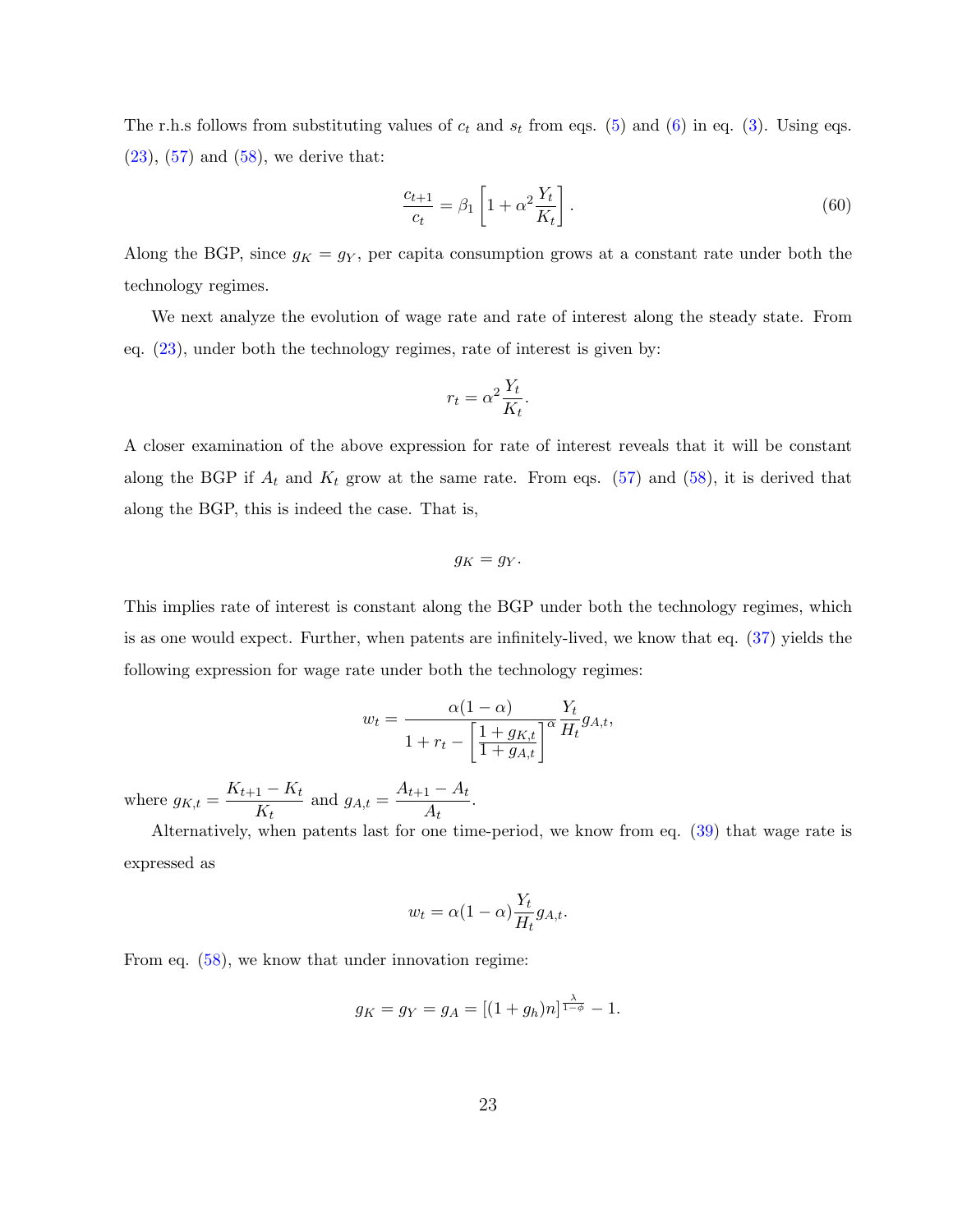This implies that along the BGP for both the cases of finitely and infinitely-lived patents, wage rate is constant if aggregate human capital and aggregate output grow at the same rate. This holds true under the condition:

$$
\lambda + \phi = 1. \tag{61}
$$

The intuition behind this condition is that joint sum of returns to R&D effort and intertemporal knowledge spillovers should be equal to 1 to ensure constant returns to R&D sector. Only when this condition is met, aggregate human capital and aggregate output grow at the same rate and wage rate stabilizes.

Analogously, we know from eq.  $(57)$  that under imitation regime:

$$
g_K = g_Y = g_A = [(1 + g_h)n]^{\frac{\lambda}{2 - \phi}} (1 + g_{\bar{A}})^{\frac{1}{2 - \phi}} - 1.
$$

This implies that wage rate is constant along the BGP for both the cases of finitely and infinitelylived patents if aggregate human capital and aggregate output grow at the same rate. This holds true only if

$$
\lambda + \phi = 1 \text{ and } (1 + g_{\bar{A}}) = (1 + g_H). \tag{62}
$$

Thus, the parametric restriction in eq.  $(61)$  is necessary for the economy to be in steady state.

In what follows, we analyze what happens to the stylized economy when the parametric conditions in eq.  $(61)$  is not satisfied. Ideally, we should characterize the out-of-steady state dynamics of the macro-variables under the two technology regimes. However, out-of-steady state analysis is tedious as the calculations are mathematically intractable. Therefore, we discuss the behavior of the variables under the two regimes of technological improvement when the parametric condition specified in eq. (61) is not met around the BGP. Accordingly, it is assumed that the other parametric condition,  $(1 + g_{\overline{A}}) = (1 + g_H)$  still holds as the economy is initially moving along the BGP.

Suppose the economy is on the BGP but due to some exogenous occurence, the value of  $\lambda$  or  $\phi$ falls such that  $\lambda + \phi < 1$ . It has been proved in Appendix D that when  $\lambda + \phi < 1$ , the wage rate falls over time for both the cases of one-period lived and infinitely-lived patents under both the regimes of technological improvement. Consequently, per capita consumption and savings rate in absolute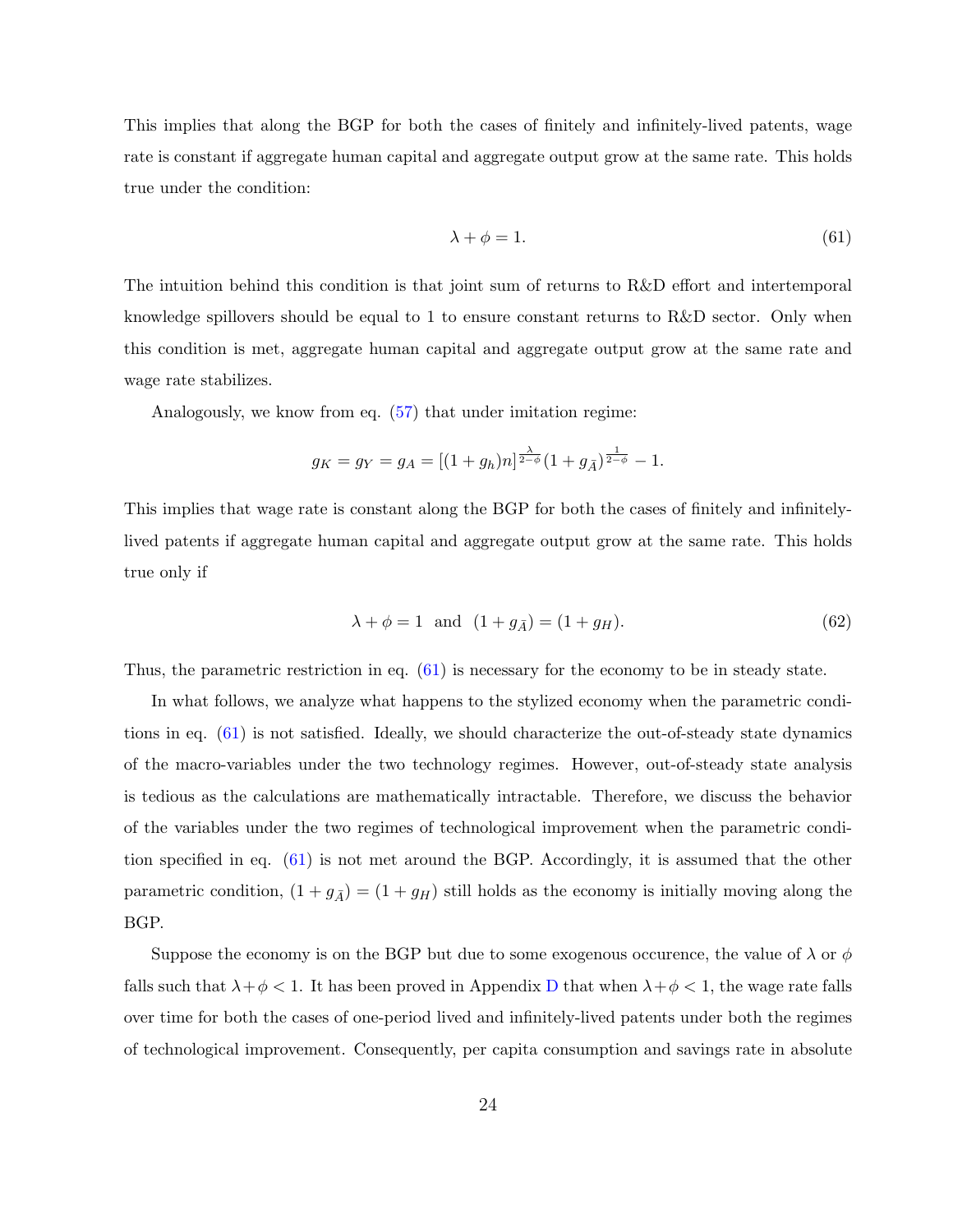terms decline under both the technology regimes. Thus, both innovation and imitation economies will shrink over time if diminishing returns to R&D sector set in around the steady state, and the individual economies will diverge.

Alternatively, if the value of  $\lambda$  or  $\phi$  rises, such that  $\lambda + \phi > 1$  along the BGP, then it is shown again in Appendix D that under both the technology regimes, per capita consumption and savings rate rise in absolute terms as the wage rate rises over time for both the cases of infinitely-lived and one-period lived patents. However, this is only a theoretical possibility as there is no empirical support for the hypothesis that there exists increasing returns to R&D sector, that is,  $\lambda + \phi > 1$  in the real world. Thus, an economy on the BGP implies that

$$
\lambda + \phi = 1,
$$

which is, therefore, a necessary condition for the steady state under both the innovation and imitation regimes.

Further, from eq.  $(57)$ ,  $(1+g_H)$  under imitation regime can be expressed as:

$$
(1+g_H) = \frac{(1+g_A)^{\frac{2-\phi}{\lambda}}}{(1+g_{\bar{A}})^{\lambda}},
$$
\n(63)

Substituting in eq. (62) and simplifying for  $(1 + g_{\overline{A}})$ , we get that

$$
(1 + g_{\bar{A}}) = (1 + g_A)^{\frac{2-\phi}{\lambda(1+\lambda)}}.
$$
\n(64)

Thus, the frontier economy will grow at the above rate along the BGP. Also, it can be observed that the frontier economy will grow at a higher rate than the follower economy only if

$$
\frac{2-\phi}{\lambda(1+\lambda)} > 1,\tag{65}
$$

which will be true if

$$
\lambda + \phi < 2 - \lambda^2. \tag{66}
$$

This is indeed the case given  $\lambda + \phi = 1$  from eq. (62). Thus, the evolution of wage rate and rate of interest can be stated in terms of the following proposition.

**Proposition 3.1** In case of both one-period and infinitely-lived patents, when  $\theta > \frac{\mu}{\tau \epsilon}$  or  $\theta \leq \frac{\mu}{\tau \epsilon}$ .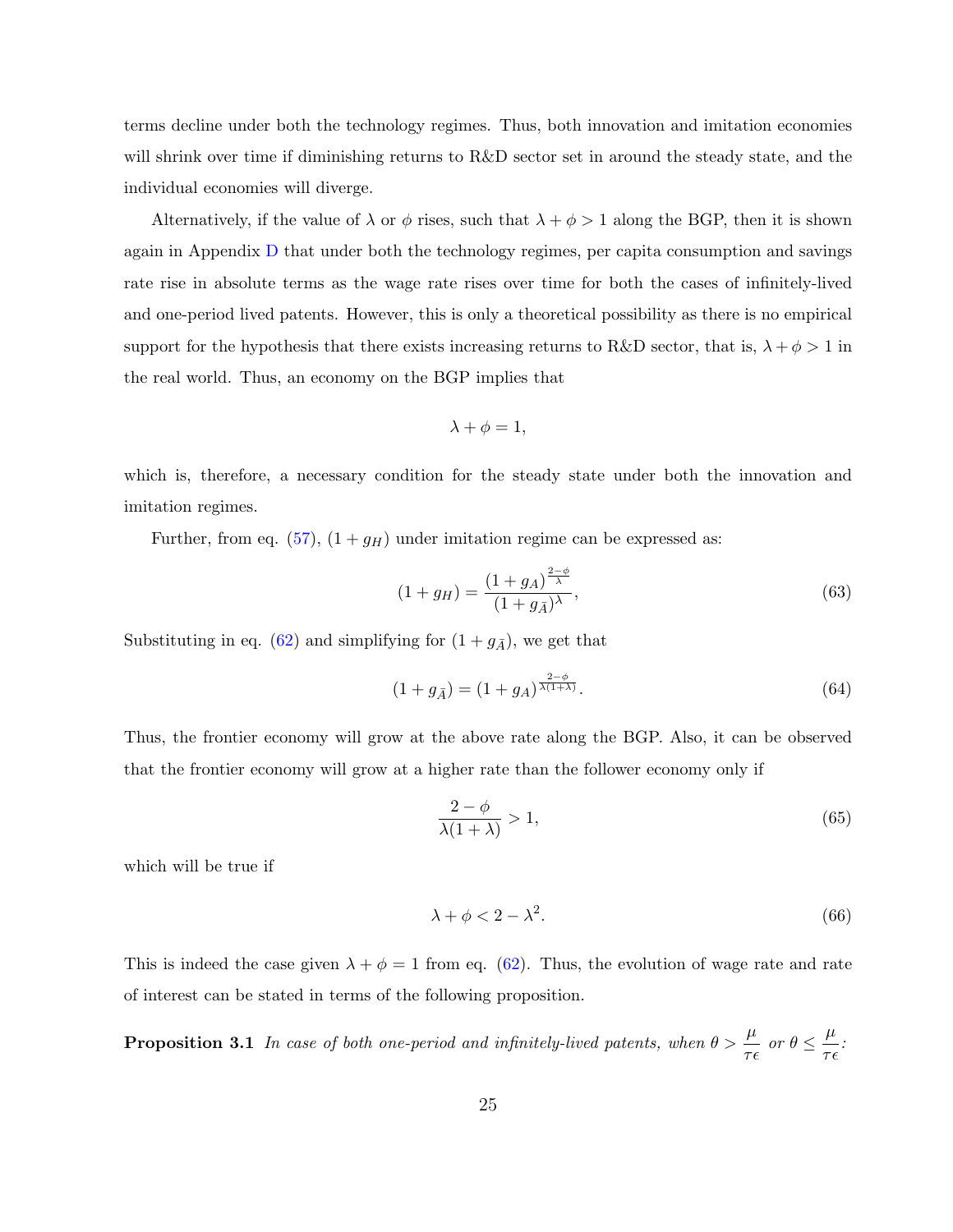- Under both the innovation and imitation regimes, rate of interest is constant along the balanced growth path.
- Wage rate is constant under innovation regime along the balanced growth path implying the necessary condition:

$$
\lambda + \phi = 1.
$$

• Wage rate is constant under imitation regime along the balanced growth path under the necessary condition:

$$
g_{\bar{A}} = (1 + g_A)^{\frac{2-\phi}{\lambda(1+\lambda)}} \quad \text{and} \quad \lambda + \phi = 1
$$

Additionally, it can be deduced from eq. (58) that when  $\lambda + \phi = 1$  holds, the BGP under innovation regime can be redefined as

$$
g_K = g_Y = g_A = [(1 + g_h)n] - 1,\t(67)
$$

where

$$
[(1+g_h)n] = (1+g_H) = \begin{cases} \frac{\beta_2 \theta \epsilon}{(1+\beta_1+\beta_2)\mu^{1-\epsilon}}, & \text{if } \theta \le \frac{\mu}{\tau \epsilon};\\ \frac{\beta_2 \theta \epsilon^{\epsilon}(1-\epsilon)^{1-\epsilon}}{(1+\beta_1+\beta_2)(\tau \theta - \mu)^{1-\epsilon}}, & \text{otherwise} \end{cases}
$$

Furthermore, we derive the conditions when the economic growth rate is higher for an economy with high quality of schooling,  $\theta > \frac{\mu}{\tau \epsilon}$  as compared to an economy with lower quality of schooling.  $\theta \leq \frac{\mu}{\tau \epsilon}$  under the two technology regimes. We assume that when  $\theta > \frac{\mu}{\tau \epsilon}$ , quality of schooling is denoted by  $\theta_h$  for that particular economy whereas quality of schooling is denoted by  $\theta_l$  for an economy with quality of schooling less than the threshold,  $\theta \leq \frac{\mu}{\tau \epsilon}$ . As shown in eqs. (67) and (57), the rate of economic growth is contingent upon the rate of human capital accumulation under the two technology regimes. This means that under the two technology regimes, an economy with higher quality of schooling,  $\theta_h$ , grows at a higher rate as compared to an economy with a lower quality of schooling,  $\theta_l$  when the following condition holds true:

$$
g_H(\theta_h > \frac{\mu}{\tau_{\epsilon}}) > g_H(\theta_l \leq \frac{\mu}{\tau_{\epsilon}})
$$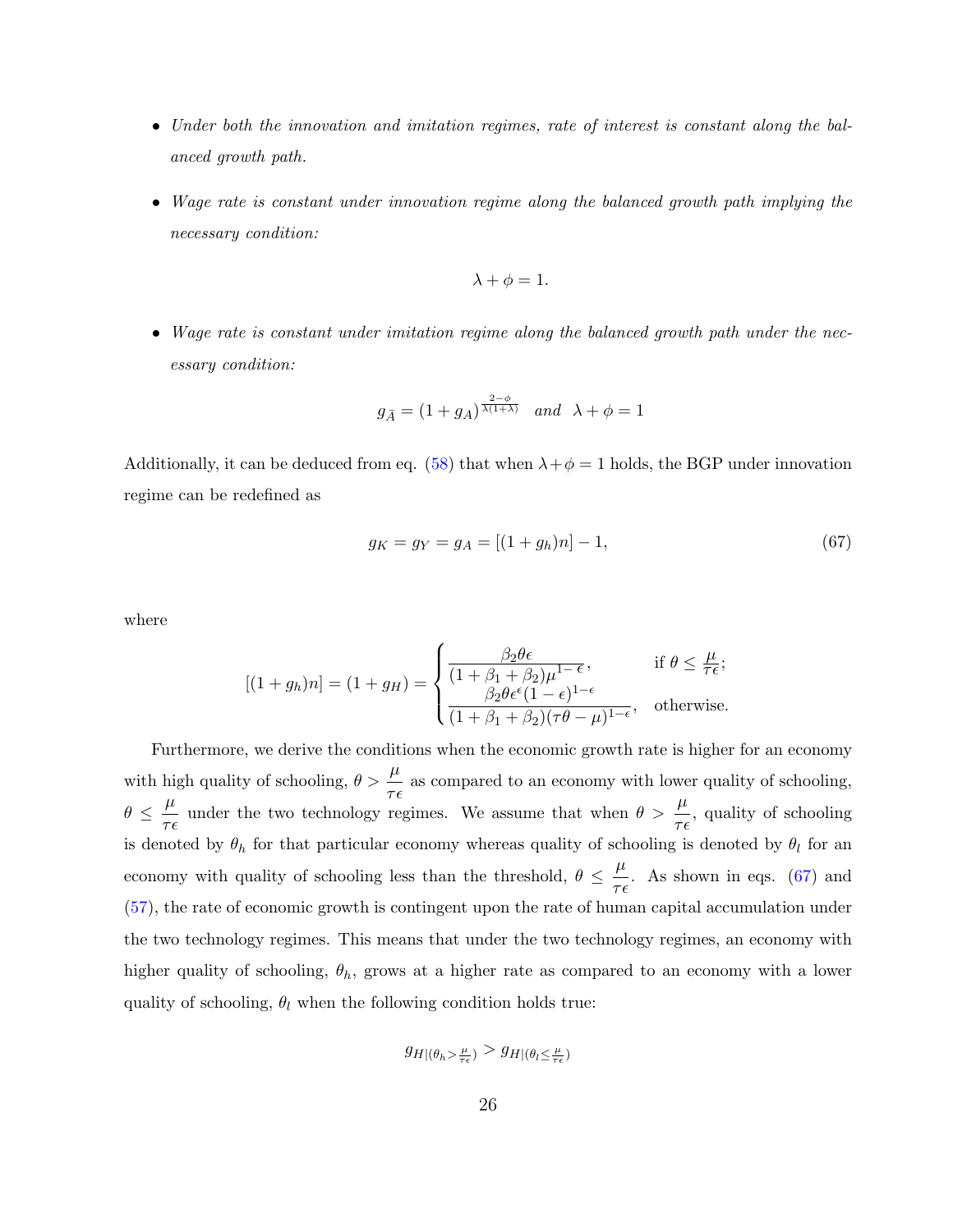Substituting for  $g_{H|\theta_h > \frac{\mu}{\tau_{\epsilon}}}$  and  $g_{H|(\theta_l \leq \frac{\mu}{\tau_{\epsilon}})}$  from eqs. (67) and (57), we have:

$$
\frac{\beta_2 \theta_h \epsilon^{\epsilon} (1 - \epsilon)^{1 - \epsilon}}{(1 + \beta_1 + \beta_2)(\tau \theta_h - \mu)^{1 - \epsilon}} > \frac{\beta_2 \theta_l \epsilon}{(1 + \beta_1 + \beta_2)\mu^{1 - \epsilon}},
$$

which on simplification yields the following condition:

$$
\theta_h > \theta_l \left[ \frac{(\tau \theta_h - \mu) \epsilon}{\mu (1 - \epsilon)} \right]^{1 - \epsilon}.
$$
\n(68)

We know that,

$$
\theta > \frac{\mu}{\tau \epsilon}
$$

Multiplying both sides by  $\tau$  and then, subtracting  $\mu$  from both sides yields

$$
\frac{(\tau\theta - \mu)\epsilon}{1 - \epsilon} > \mu,
$$

Since  $\mu \geq 1$ , we have:

$$
\frac{(\tau\theta - \mu)\epsilon}{1 - \epsilon} > 1.
$$
\n(69)

Thus,  $\left[\frac{(\tau \theta_h - \mu)\epsilon}{\mu(1-\epsilon)}\right]^{1-\epsilon} > 1$ . Thus, it can be deduced that,

**Proposition 3.2** When the necessary conditions stated in Proposition 3.1 are satisfied, then

- Under innovation regime, aggregate output, physical capital stock, total factor productivity and per capita consumption grow at a constant rate along the balanced growth path characterized by eqs.  $(67)$  and  $(60)$ .
- Under imitation regime, aggregate output, physical capital stock, total factor productivity and per capita consumption grow at a constant rate along the balanced growth path characterized by eqs.  $(57)$  and  $(60)$ .
- Under the two technology regimes, an economy with higher quality of schooling,  $\theta_h > \frac{\mu}{\tau \epsilon}$ , experiences a higher economic growth as compared to an economy with lower quality of schooling,  $\theta_l \leq \frac{\mu}{\tau \epsilon}$  only if the quality of schooling,  $\theta_h$  is sufficiently high such that:

$$
\theta_h > \theta_l \left[ \frac{(\tau \theta_h - \mu)\epsilon}{\mu(1 - \epsilon)} \right]^{1 - \epsilon}.
$$
\n(70)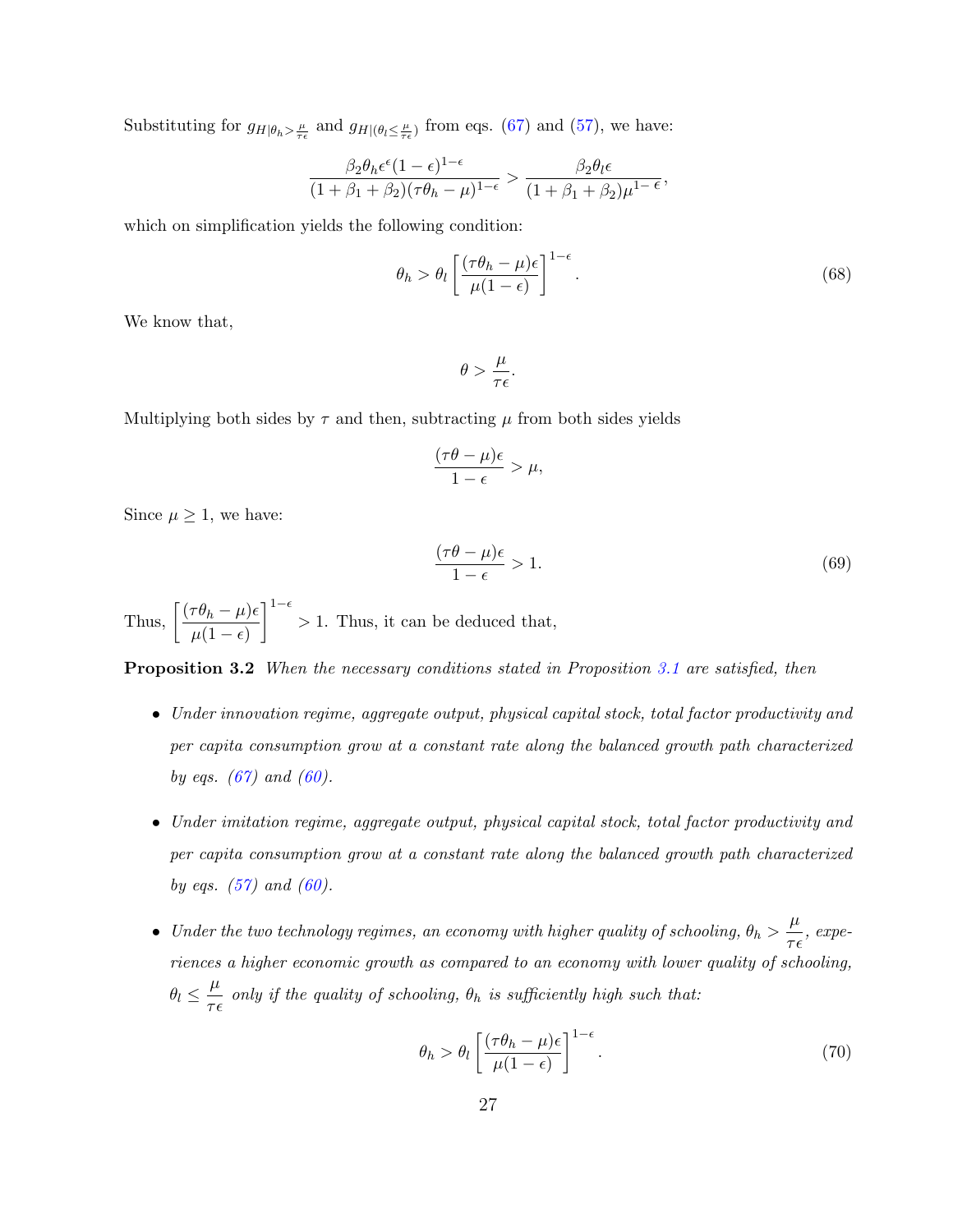Intuitively, under both the technology regimes, the self-sustaining growth path is driven by human capital accumulation when quality of schooling exceeds the threshold,  $\theta > \frac{\mu}{\tau \epsilon}$ . At the micro level, parents decide to have fewer number of children and invest more in their education. This follows from Lemma 1. At the macro level, this trade-off raises the rate of human capital accumulation, which encourages faster technological progress and, therefore, economic growth. Besides human capital, growth of world technology frontier is an additional driver of growth under the imitation regime via the catch-up effect.

Alternatively, when quality of schooling is less than the threshold,  $\theta \leq \frac{\mu}{\tau \epsilon}$ , parents do not invest in education of children and instead maximize fertility. In this case, the balanced growth path of the economy is driven only by population growth, which in turn, is determined by the fertility rate. Thus, the drivers of economic growth differ depending upon the level of quality of schooling. When quality of schooling surpasses the threshold level, economic growth is driven by human capital accumulation whereas it is driven by population growth when quality of schooling is less than the threshold.

Furthermore, a mere surpassing of the threshold level of quality schooling is not sufficient enough for an economy to experience a higher economic growth rate as compared to an economy with quality of schooling lower than the threshold level. Under the two technology regimes, quality of schooling should be high enough such that it leads to high enough investments in education of children such that the growth-stimulating effect overpowers the growth-impeding effect of quality of schooling by a larger magnitude. This, in turn, can only ensure that an economy with a higher quality of schooling (that is,  $\theta_h > \frac{\mu}{\tau \epsilon}$ ) experiences a higher economic growth as compared to an economy with a lower quality of schooling (that is,  $\theta_l \leq \frac{\mu}{\tau \epsilon}$ ).

Otherwise, an economy with lower quality of schooling may experience a higher economic growth rate than an economy with higher quality of schooling for large enough values of child rearing costs,  $\tau$ or for small enough value of intergenerational human capital spillovers,  $\mu$  and returns to education,  $\epsilon$ respectively. This follows directly from eq. (70). It can be observed that the expression,  $\frac{(\tau \theta_h - \mu)\epsilon}{\mu(1 - \epsilon)}$ is increasing in  $\tau$ . This implies that the threshold value of quality of schooling for higher economic growth is so high that an economy may consider not investing an education of the future generation as a relatively more beneficial outcome. In this particular case when the value of  $\tau$  is sufficiently high, population growth rate can be a more effective driver of economic growth. Similarly, it can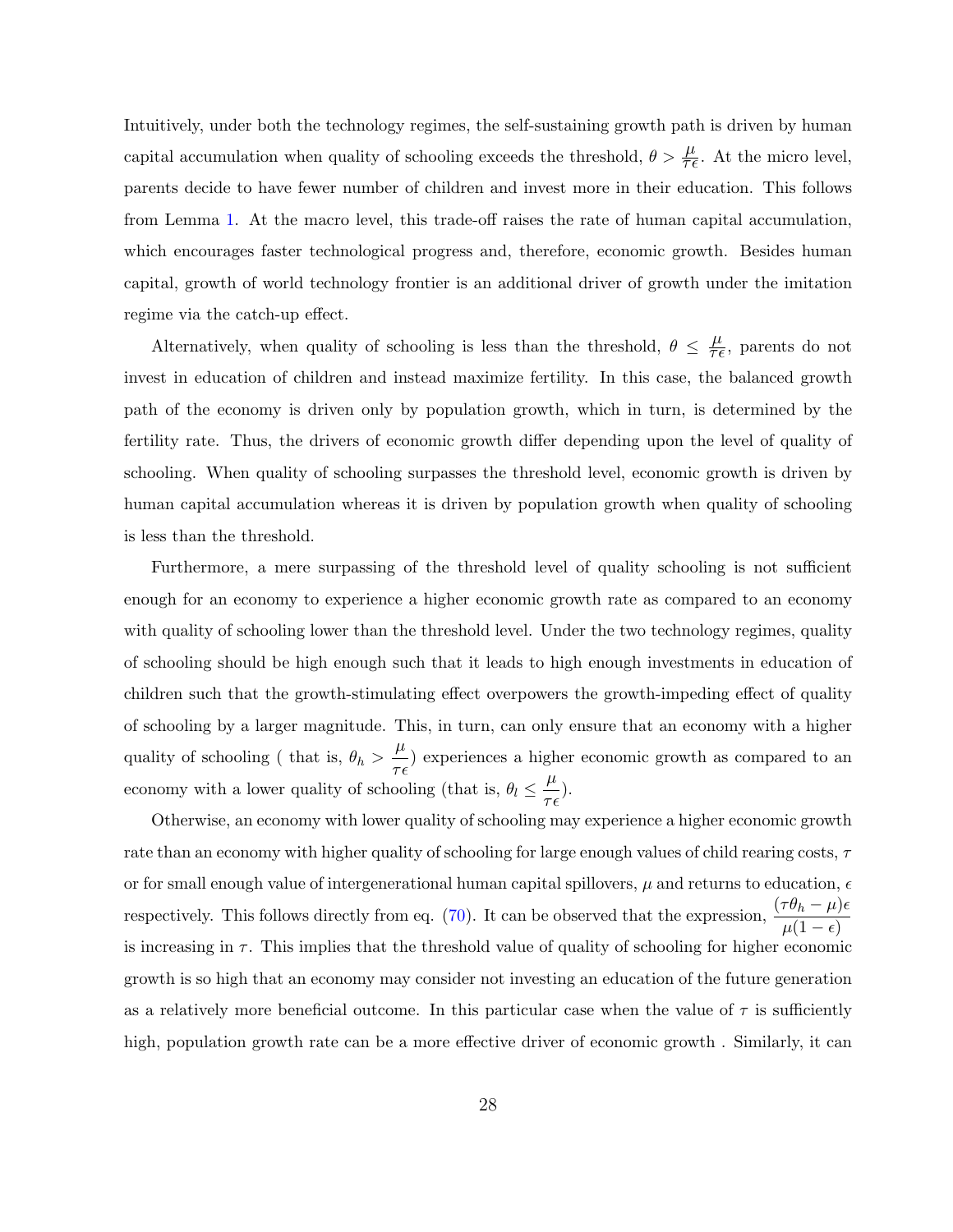be shown that:

$$
\frac{\partial}{\partial \mu} \frac{(\tau \theta_h - \mu)}{\mu} = \frac{-\tau \theta_h}{\mu^2} < 0; \\
\frac{\partial}{\partial \epsilon} \frac{\epsilon}{1 - \epsilon} = \frac{-1}{(1 - \epsilon)^2} < 0.
$$

This implies that the threshold value of quality of schooling for higher economic growth is decreasing in the value of  $\mu$  and  $\epsilon$  respectively. Thus, this threshold value of quality of schooling can be high enough for sufficiently small  $\mu$  and  $\epsilon$  such that population growth rate can be a more effective driver of economic growth and an economy may not invest in human capital of its future generation.

Additionally, eqs. (57) and (67) suggest that technological progress and aggregate output are positively correlated with population growth. This implies that decline in population growth entails a decline in rate of technical progress as postulated by conventional R&D based growth models (Jones, 1995; Romer, 1990). This type of macro-level superficial examination misses the point that aggregate human capital accumulation and fertility rate are inversely related via qualityquantity trade-off at the family/household level as shown in Lemma 1 and 2. The investment in education increases and fertility rate falls simultaneously as the quality of schooling increases above the threshold. This quality-quantity trade-off implies that the effect of population growth on total factor productivity growth and GDP growth cannot be analyzed in isolation keeping human capital growth constant. This leads to the question: how does improvement in quality of schooling and returns to education affect total factor productivity growth and, therefore, economic growth by influencing fertility and education decisions?

This can be answered by carrying out comparative dynamics with respect to these parameters that has been done in the next subsection.

#### 3.3 **Comparative Dynamics Analyses of the Balanced Growth Path**

#### Comparative Dynamics w.r.t Quality of Schooling,  $\theta$ 3.3.1

Since total factor productivity growth and economic growth depend on the rate of human capital accumulation under both the regimes of technological improvement, we first carry out comparative dynamics of the growth rate of aggregate human capital with respect to schooling quality. Let the economy be in steady state now. We take the derivative of the growth rate of aggregate human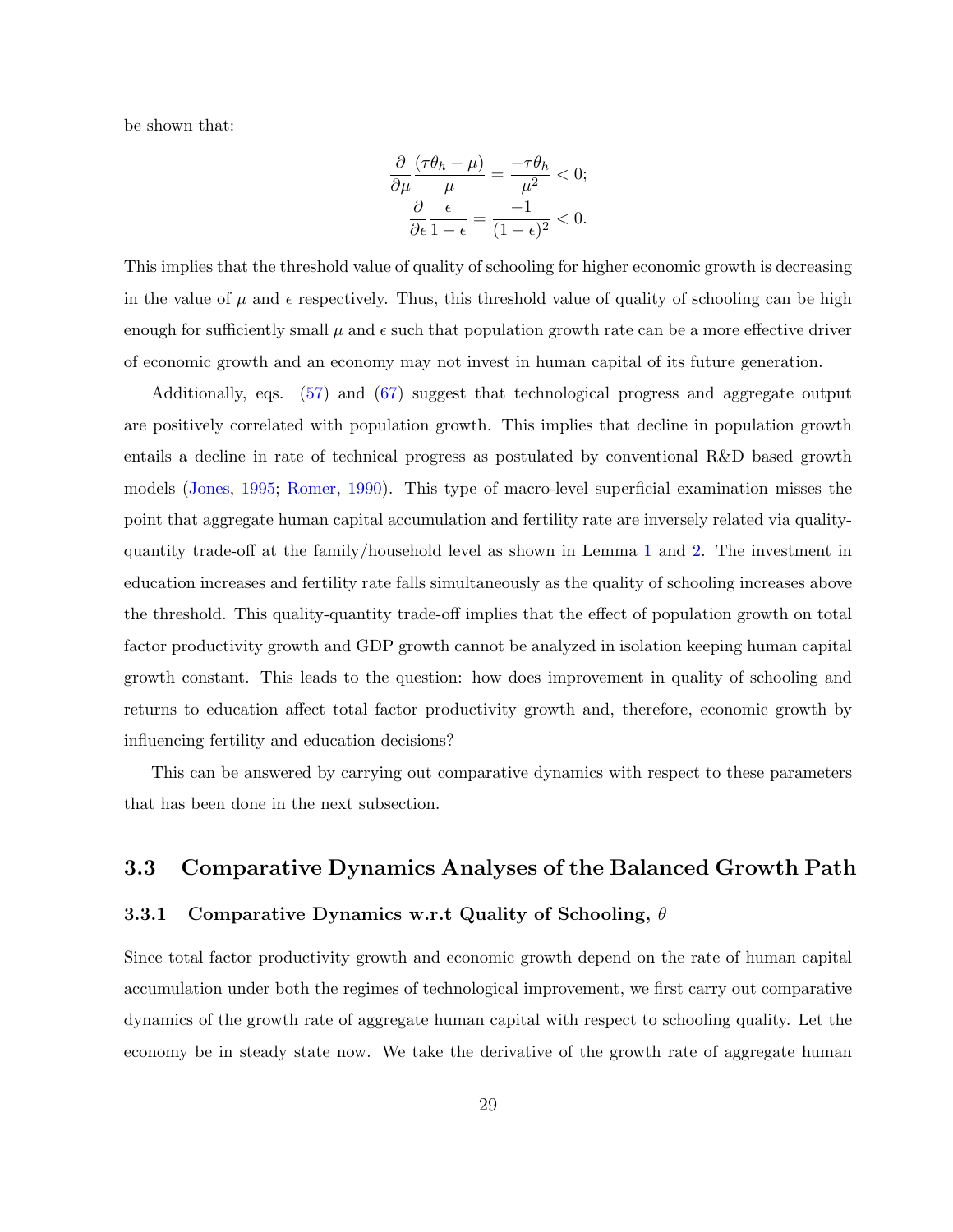capital with respect to schooling quality,  $\theta$ , when it exceeds the threshold, that is,  $\theta > \frac{\mu}{\tau_{\epsilon}}$ . Detailed derivations of eqs.  $(71)$  and  $(72)$  are provided in Appendix E.

$$
\frac{\partial g_H}{\partial \theta} = \left[ \frac{(1+g_h)\beta_2(\epsilon \tau \theta - \mu)(1-\epsilon)}{(1+\beta_1+\beta_2)(\tau \theta - \mu)^2} \right] > 0,\tag{71}
$$

in view of  $\epsilon$  < 1. Thus, in the aggregate, the growth rate of technology increases in response to an increase in schooling quality which sustains economic growth in the long-run.

We next analyze the derivative of the growth rate of aggregate human capital with respect to schooling quality when it is less than the threshold, that is,  $\theta \leq \frac{\mu}{\tau \epsilon}$ . We get that,

$$
\frac{\partial g_H}{\partial \theta} = \left[ \frac{\beta_2 \epsilon}{(1 + \beta_1 + \beta_2)\mu^{1-\epsilon}} \right] > 0. \tag{72}
$$

Thus, it can be deduced that,

**Proposition 3.3** The long-run rate of technical progress,  $g_A$ , and economic growth,  $g_Y$ , increase in response to an improvement in the quality of schooling on account of different channels, depending upon the quality of schooling,  $\theta$ :

- When  $\theta > \frac{\mu}{\tau \epsilon}$ ,  $g_A$  and  $g_Y$  are increasing in  $\theta$  due to higher rate of human capital accumulation under both the regimes of technological improvement.
- When  $\theta \leq \frac{\mu}{\tau_{\epsilon}}$ ,  $g_A$  and  $g_Y$  are increasing in  $\theta$  due to higher population growth rate under both the regimes of technological improvement.

The intuitive explanation for the impact of a change in quality of schooling on the long-run rate of technical progress and economic growth is as follows. When quality of schooling surpasses the threshold, it has two opposing effects on human capital accumulation. We know from Lemma 1 that an improvement in quality of schooling increases investment in the education of a child. This stimulates the accumulation of human capital which fosters technical progress leading to higher economic growth in the economy. This effect can be regarded as the growth-stimulating effect. The increase in education is also accompanied by a decline in fertility rate as the quality of education improves. This constitutes the growth-impeding effect that reduces the total factor productivity growth and economic growth by contracting the pool of available researchers. Total factor productivity growth and economic growth will accelerate or decelerate depending upon the relative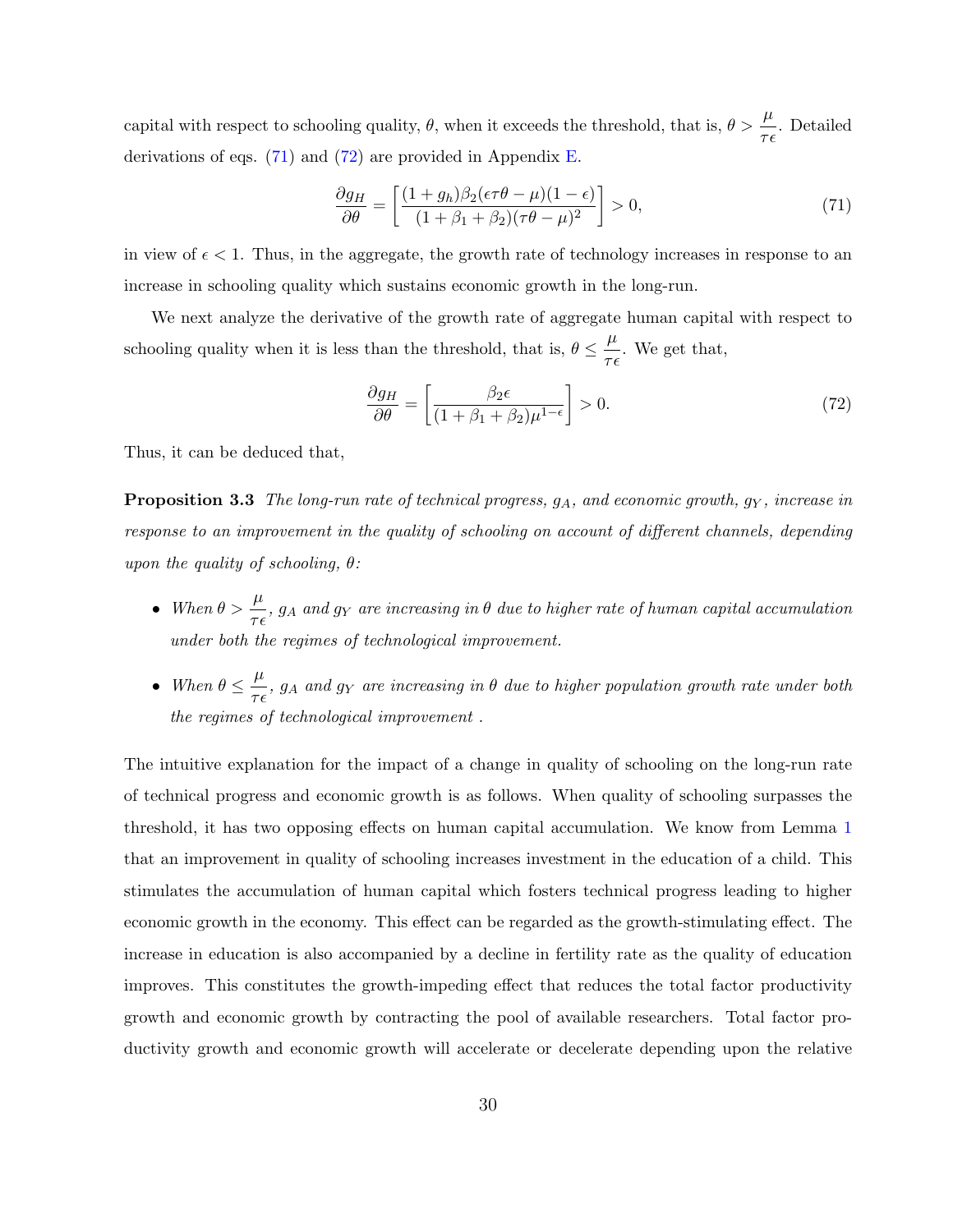magnitude of the two effects. As shown by eq.  $(71)$ , the growth-stimulating effect overpowers the growth-impeding effect of a change in quality of schooling when quality of schooling exceeds the threshold, that is,  $\theta > \frac{\mu}{\tau \epsilon}$ .

When quality of schooling is less than the threshold, parents do not educate their children and instead focus on having more children. In this particular case, there exist no growth-stimulating and growth-impeding effects of quality of schooling. In this case, the rate of technical progress and economic growth increase in response to an increase in the quality of schooling solely due to higher population growth, as parents focus on maximizing fertility when quality of schooling is less than the threshold.

Thus contingent upon the quality of schooling, there are two different channels at work which foster technical progress and economic growth. On one hand, quality of schooling raises total factor productivity growth and economic growth due to better quality of human capital in the economy as parents educate their children when quality of schooling surpasses the threshold. On the other hand, quality of schooling raises total factor productivity growth and economic growth due to higher population growth as parents have more children and impart no education to them when quality of schooling is less than the threshold. This result is similar to Hashimoto and Tabata (2016) finding about old-age survival probability and economic growth. They find that in economies in which old-age survival probability is sufficiently low, an increase in old-age survival probability motivates individuals to invest more in their own education, accelerating the accumulation of per capita human capital and, thereby, enhancing the long-run growth rate of the economy. However, in economies where old-age survival probability is sufficiently high, an increase in old age survival probability will lead to decline in population growth rates, thereby lowering the long-run growth rate of the economy.

We next consider the comparative dynamics of per capita income,  $y_t = Y_t/L_t$  with respect to  $\theta$ . At the steady state, the growth rate of per capita income under the innovation regime is given  $\mathrm{bv:}^4$ 

$$
(1 + g_y) = (1 + g_h). \t(73)
$$

<sup>&</sup>lt;sup>4</sup>Detailed derivation is provided in Appendix  $F$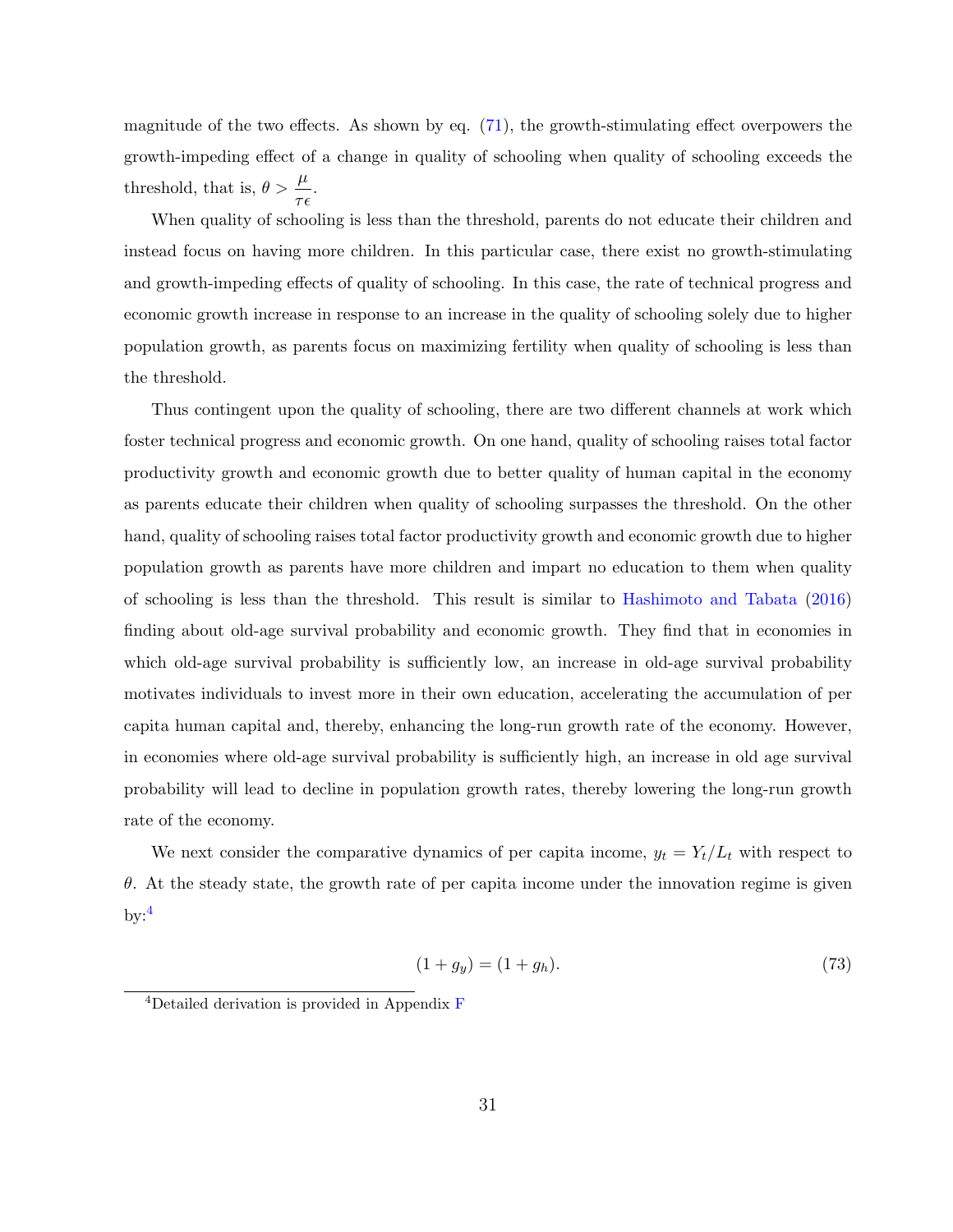And under the imitation regime, it is given by:

$$
g_y = (1 + g_{\bar{A}})^{\frac{1}{2 - \phi}} (1 + g_h)^{\frac{\lambda}{2 - \phi}} n^{\frac{-1}{2 - \phi}} - 1.
$$
 (74)

When  $\theta > \frac{\mu}{\tau \epsilon}$ , differentiating per capita income growth rate with respect to  $\theta$  under the innovation regime yields:

$$
\frac{\partial g_y}{\partial \theta} = \frac{(1 + g_y)\tau \epsilon}{\tau \theta - \mu} > 0,\tag{75}
$$

since  $\theta > \frac{\mu}{\tau \epsilon} \Rightarrow \theta > \frac{\mu}{\tau}$  as  $\epsilon < 1$ .

Similarly, if we differentiate per capita income growth rate with respect to  $\theta$  under the imitation regime, we get that:

$$
\frac{\partial g_y}{\partial \theta} = \frac{1 + g_y}{2 - \phi} \left[ \frac{\lambda \tau \epsilon}{\tau \theta - \mu} + \frac{\mu}{\theta (\tau \theta - \mu)} \right] > 0,
$$
\n(76)

as  $\theta > \frac{\mu}{\tau \epsilon}$  and  $\epsilon < 1$ .

We next determine the comparative dynamics of  $g_y$  with respect to  $\theta$  when  $\theta \leq \frac{\mu}{\tau \epsilon}$ . Differentiating growth rate of per capita income with respect to  $\theta$  yields<sup>5</sup>-Innovation regime:

$$
\frac{\partial g_y}{\partial \theta} = 0; \tag{77}
$$

Imitation regime:

$$
\frac{\partial g_y}{\partial \theta} = \frac{-(1+g_y)}{\theta(2-\phi)} < 0. \tag{78}
$$

An examination of these derivatives yields the following result.

**Proposition 3.4** Along the balanced growth path,

- When  $\theta > \frac{\mu}{\tau \epsilon}$ ,  $g_y$  is unambiguously increasing in  $\theta$  under both the innovation and imitation regimes of technological improvement.
- When  $\theta \leq \frac{\mu}{\tau \epsilon}$ ,  $g_y$  is unaffected by  $\theta$  under the innovation regime of technological improvement. However,  $g_y$  is unambiguously decreasing in  $\theta$  under the imitation regime of technological *improvement.*

<sup>&</sup>lt;sup>5</sup>Detailed derivation of eqs. (77) and (78) are again provided in Appendix F.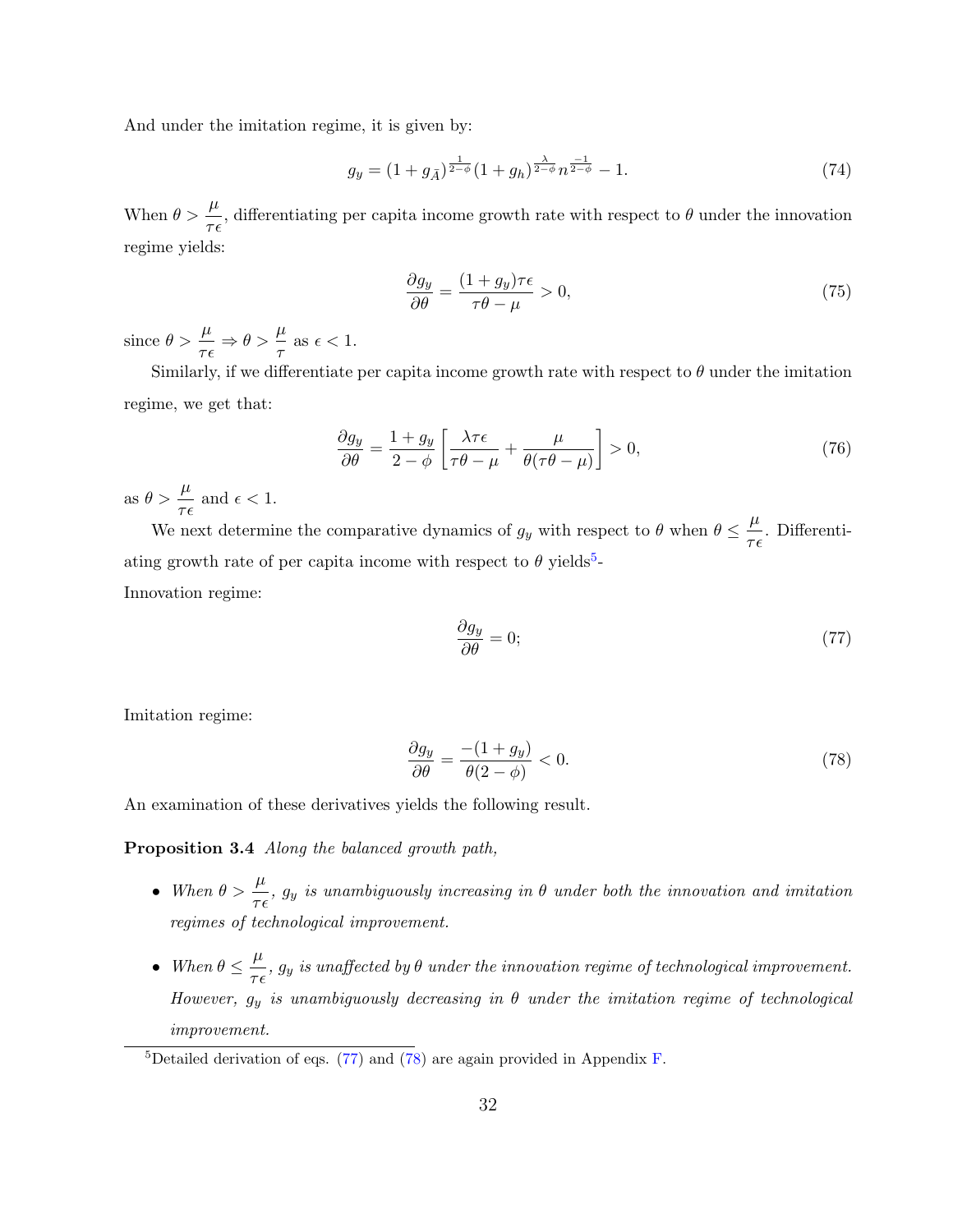The intuitive explanation for these results is as follows. We know that per capita income is  $y_t =$  $Y_t/L_t$ . The growth rate of per capita income along the BGP can be expressed as  $(1+g_y) = \frac{(1+g_Y)}{n}$ . It is known from Proposition 3.3 that the economic growth rate,  $g_Y$ , is increasing in  $\theta$  as growthstimulating effect dominates the growth-impeding effect of quality of schooling when it exceeds the threshold. Also, it is known from Lemma 1 that parents bear lower number of children in response to an improvement in quality of schooling. Thus, the fertility rate or the population growth rate is decreasing in  $\theta$ . Consequently, the growth rate of per capita income rises as quality of schooling improves under both the technology regimes when  $\theta > \frac{\mu}{\tau \epsilon}$ .

Alternatively, when  $\theta \leq \frac{\mu}{\tau \epsilon}$ , we know from eq. (9) that:

$$
(1+g_h)=\mu^{\epsilon}
$$

It follows from eq. (7) that parents do not invest in education of children when quality of schooling is less than the threshold and, therefore, human capital consists of basic skills only. As a result, quality of schooling has no impact on  $g_y$  under the innovation regime as along BGP:

$$
g_y = (1 + g_h).
$$

This follows from eq.  $(73)$ .

Under the imitation regime, it follows from eqs.  $(74)$  and  $(9)$  that:

$$
g_y = (1 + g_{\bar{A}})^{\frac{1}{2-\phi}} (\mu)^{\frac{\epsilon \lambda}{2-\phi}} n^{\frac{-1}{2-\phi}} - 1.
$$

It has been shown in Lemma 1 that parents maximize fertility and do not spend on education of their children. Thus, fertility rate rises as quality of schooling rises when  $\theta \leq \frac{\mu}{\tau \epsilon}$ . As a consequence, growth rate of per capita income falls as quality of schooling rises.

Next, the comparative dynamics with respect to returns to education,  $\epsilon$ , are discussed.

#### 3.3.2 Comparative Dynamics w.r.t Returns to Education,  $\epsilon$

Since rate of human capital accumulation determines the rate of technical progress and economic growth, we first analyze the derivative of the growth rate of aggregate human capital with respect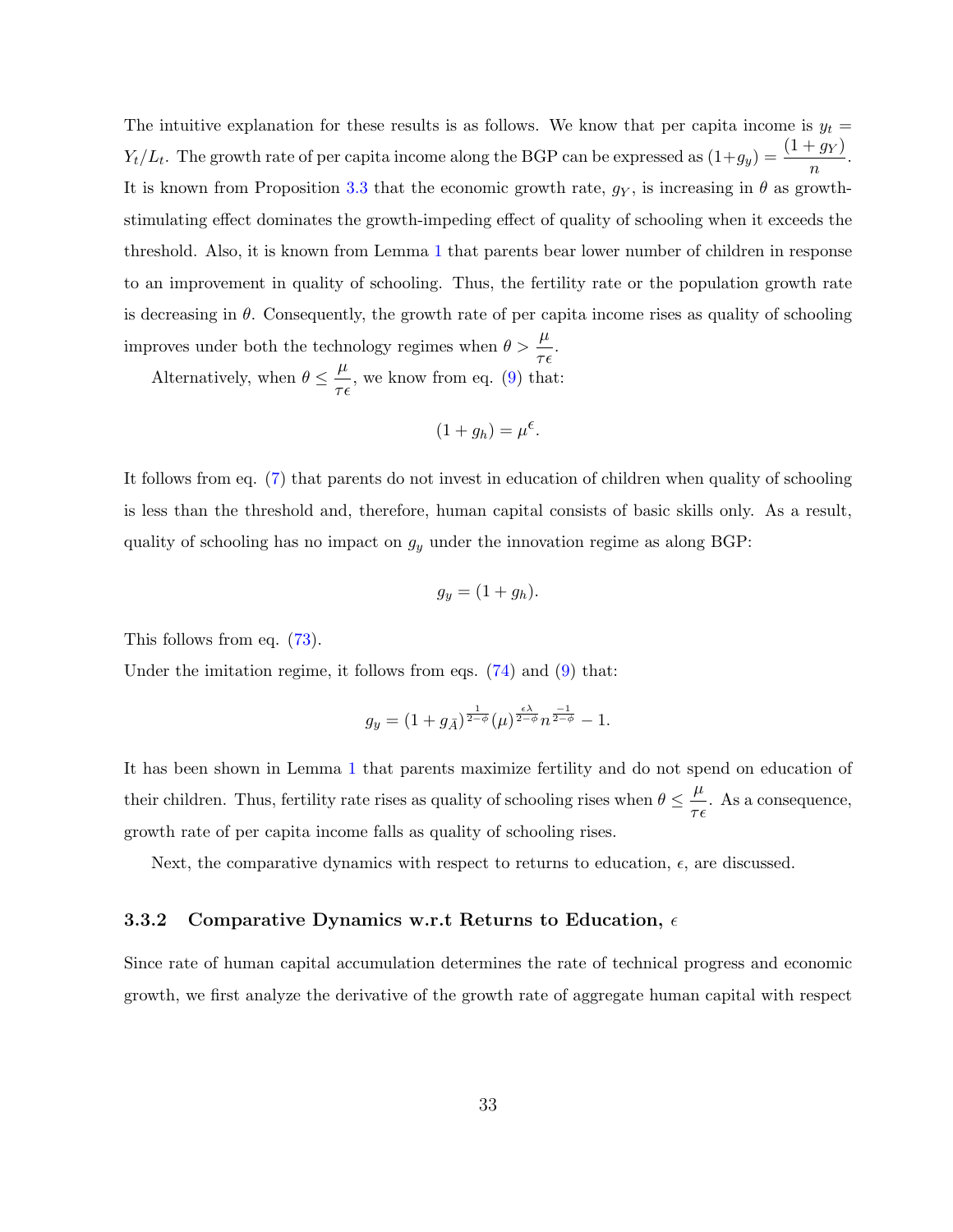to returns to education. We get that,<sup>6</sup>

$$
\frac{\partial g_H}{\partial \epsilon} = (1 + g_H) \log \left[ \frac{(\tau \theta - \mu)\epsilon}{1 - \epsilon} \right] > 0,\tag{79}
$$

as  $\frac{(\tau\theta - \mu)\epsilon}{1-\epsilon} > 1$  from eq. (69). Similarly, when  $\theta \leq \frac{\mu}{\tau \epsilon}$ , the derivative of the growth rate of aggregate human capital with respect to returns to education yields:

$$
\frac{\partial g_H}{\partial \epsilon} = (1 + g_H) \left[ \frac{1}{\epsilon} + \log \mu \right] > 0. \tag{80}
$$

Thus, we have,

**Proposition 3.5** The long-run rate of technical progress,  $g_A$ , and aggregate output,  $g_Y$ , increase in response to an increase in returns to education,  $\epsilon$ , on account of different channels, depending upon the quality of schooling,  $\theta$ :

- When  $\theta > \frac{\mu}{\tau \epsilon}$ ,  $g_A$  and  $g_Y$  are increasing in  $\epsilon$  due to higher rate of human capital accumulation under both the regimes of technological improvement.
- When  $\theta \leq \frac{\mu}{\tau \epsilon}$ ,  $g_A$  and  $g_Y$  are increasing in  $\epsilon$  due to higher intergenerational human capital spillovers and higher population growth rate.

The intuitive explanation for the impact of a change in returns to education on the long-run rate of technical progress and economic growth is as follows. We know from Lemma 2 that an increase in returns to education triggers a child quantity-quality trade-off at the micro level. The threshold value of quality of schooling,  $\frac{\mu}{\tau \epsilon}$ , is decreasing in the value of  $\epsilon$ . This implies that, ceteris paribus, this critical threshold value decreases as returns to schooling increase when quality of schooling exceeds the threshold. Therefore, parents educate their children and bear lower number of children in response to an increase in returns to education. Similar to the impact of quality of schooling. this micro level trade-off generates a growth-stimulating effect and a growth-impeding effect at the macro level. The growth-stimulating effect overpowers the growth-impeding effect of a change in returns to education when quality of schooling exceeds the threshold. Resultantly, an increase in returns to education yields higher rate of technical progress and, therefore, higher economic growth under both innovation and imitation regimes of technological improvement.

<sup>&</sup>lt;sup>6</sup>Detailed derivations of eqs.  $(79)$  and  $(80)$  are provided in Appendix G.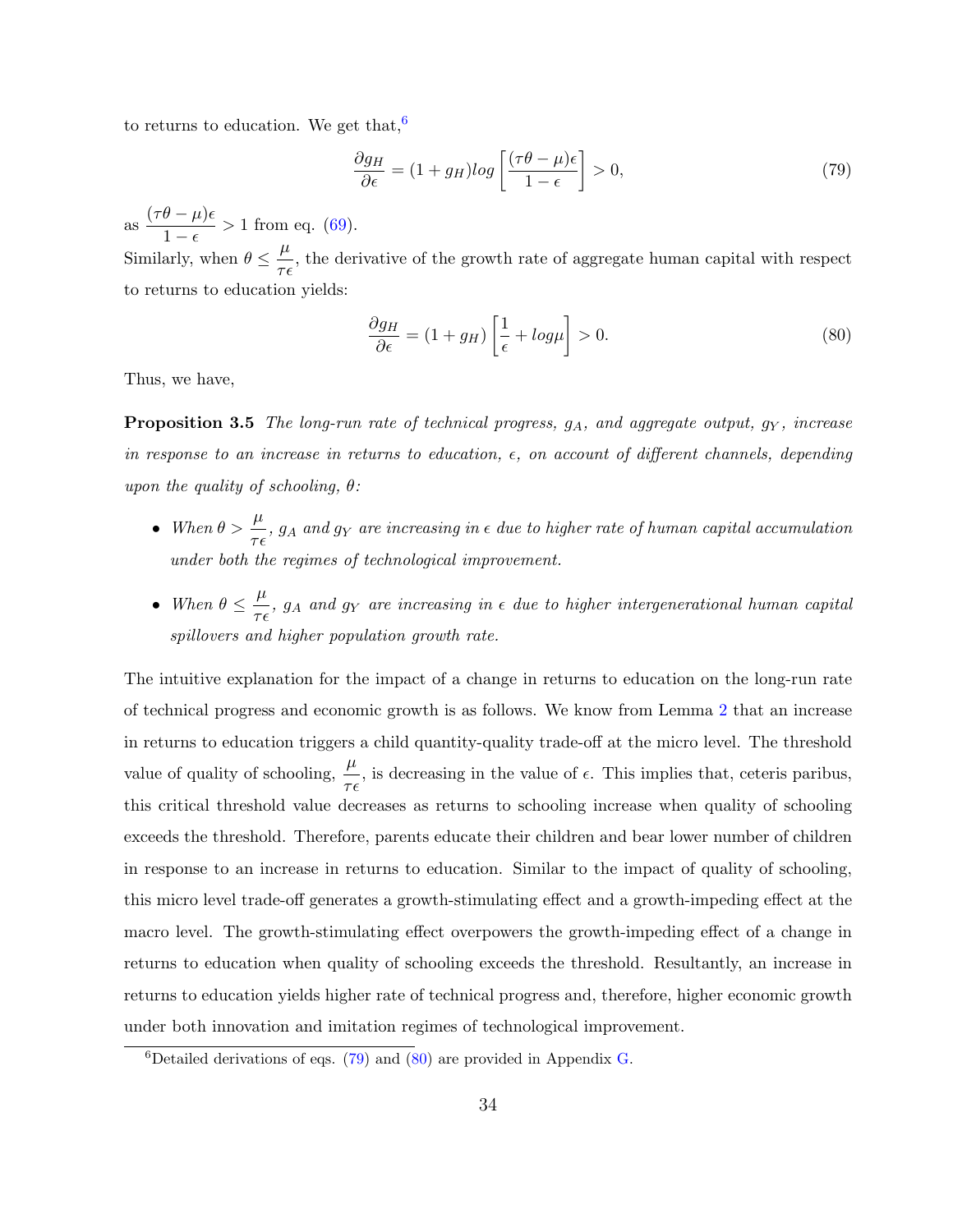Alternatively, when quality of schooling is less than the threshold, parents do not educate their children and, instead, focus on having more children. Therefore, similar to the effect of quality of schooling, the rate of technical progress increases in response to an increase in the returns to education due to higher population growth. Additionally, it can be observed from eq. (9) that intergenerational human capital spillovers become more productive and spur growth rate of per capita human capital as returns to education increase. On the whole, when  $\theta \leq \frac{\mu}{\tau_f}$ , an increase in returns to education yield higher rate of technical progress and, therefore, economic growth under both innovation and imitation regimes due to higher growth rate of population and higher intergenerational human capital spillovers.

We next consider the impact of a change in returns to education,  $\epsilon$ , on the growth rate of per capita income along the balanced growth path under the two technology regimes. When  $\theta > \frac{\mu}{\pi s}$ , differentiating per capita income growth rate with respect to  $\epsilon$  under the innovation and imitation regimes, yields<sup>7</sup>-

Innovation regime:

$$
\frac{\partial g_y}{\partial \epsilon} = (1 + g_y) \left[ \frac{1}{1 - \epsilon} + \log \frac{(\tau \theta - \mu)\epsilon}{1 - \epsilon} \right] > 0; \text{ and } (81)
$$

Imitation regime:

$$
\frac{\partial g_y}{\partial \epsilon} = \frac{\lambda (1 + g_y)}{2 - \phi} \left[ \frac{1}{1 - \epsilon} + \log \frac{(\tau \theta - \mu)\epsilon}{1 - \epsilon} \right] + \frac{(1 + g_y)}{(2 - \phi)(1 - \epsilon)} > 0,\tag{82}
$$

since  $\epsilon < 1$  and  $\frac{(\tau \theta - \mu)\epsilon}{1 - \epsilon} > 1$  (from eq. (71) under both innovation and imitation regimes.

Further, we examine the case when  $\theta \leq \frac{\mu}{\tau \epsilon}$ . Differentiating per capita income growth rate with respect to  $\epsilon$  yields -

Innovation regime:

$$
\frac{\partial g_y}{\partial \epsilon} = (1 + g_y) \log \mu > 0,\tag{83}
$$

since  $\epsilon < 1$  and  $\mu \geq 1$ .

Imitation regime:

$$
\frac{\partial g_y}{\partial \epsilon} = \frac{\lambda (1 + g_y) \log \mu}{2 - \phi} - \frac{(1 + g_y)}{(2 - \phi)\epsilon}.
$$
\n(84)

<sup>7</sup>Detailed derivation of eqs. (81), (82), (83) and (84) are provided in Appendix H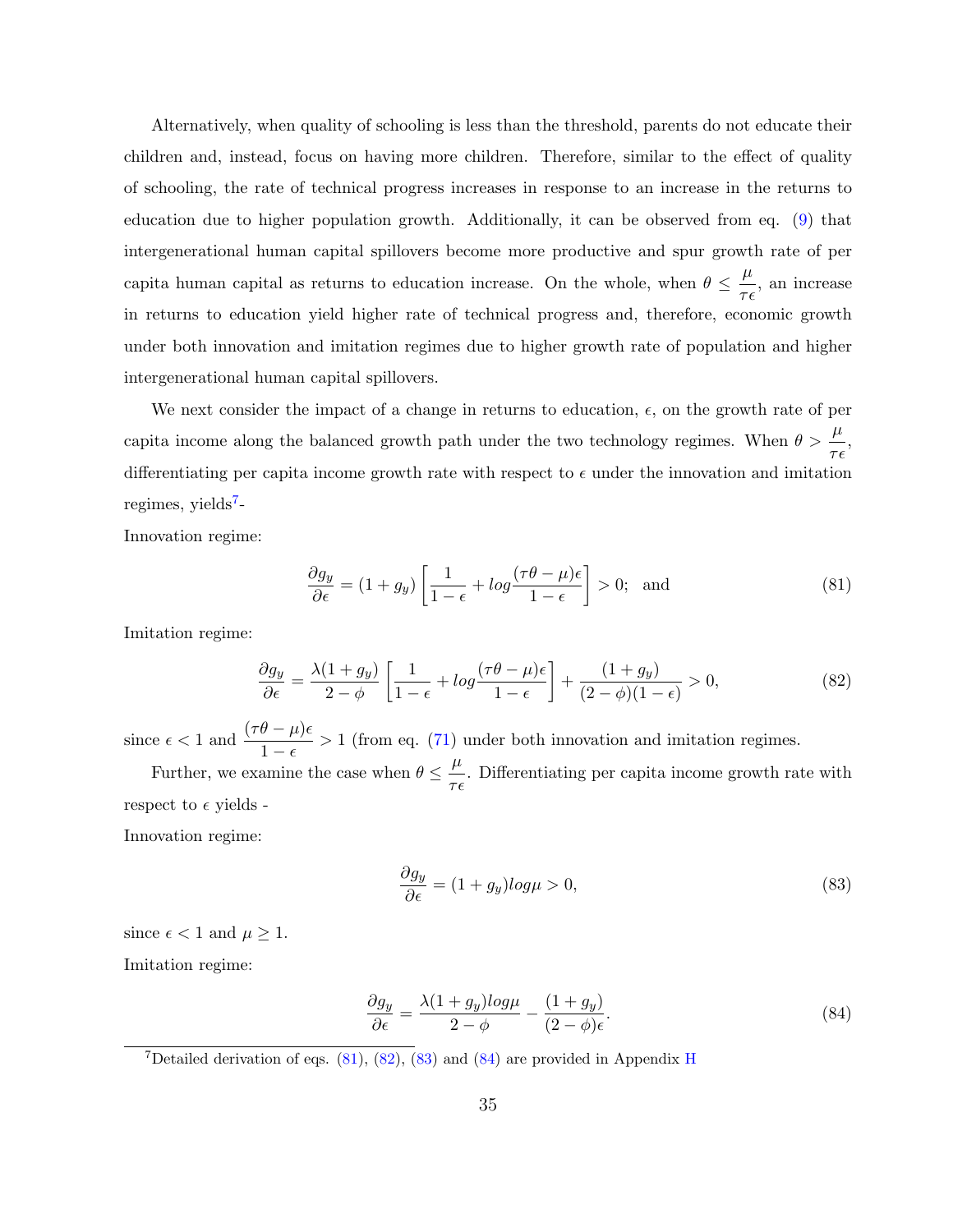Now,  $\frac{\partial g_y}{\partial \epsilon}$  < 0 if  $\lambda \epsilon \log \mu$  < 1 which is true as  $\lambda$  < 1,  $\epsilon$  < 1 and  $\mu \ge 1$ . An examination of these derivatives yields the following results.

## **Proposition 3.6** Along the balanced growth path,

- When  $\theta > \frac{\mu}{\tau_{\epsilon}}$ ,  $g_y$  is unambiguously increasing in  $\epsilon$  under both the innovation and imitation regimes of technological improvement.
- When  $\theta \leq \frac{\mu}{\tau \epsilon}$ ,  $g_y$  is increasing in  $\epsilon$  under the innovation regime of technological improvement. However,  $g_y$  is unambiguously decreasing in  $\epsilon$  under the imitation regime of technological *improvement.*

The intuitive explanation for this result is as follows. We know that per capita income is given by  $y_t = Y_t/L_t$ . Accordingly, the growth rate of per capita income along the BGP can be expressed as  $(1+g_y) = \frac{(1+g_Y)}{n}$ . It is known from Proposition 3.5 that the economic growth rate,  $g_Y$ , is increasing in  $\epsilon$  as the growth-stimulating effect overpowers the growth-impeding effect of returns to education when quality of schooling exceeds the threshold. Also, it is known from Lemma 2 that parents bear a lower number of children in response to a rise in returns to education. Thus, akin to quality of schooling, the fertility rate or the population growth rate is decreasing in returns to education,  $\epsilon$ . Consequently, the growth rate of per capita income rises as quality of schooling improves under both the technology regimes.

We next consider the case when  $\theta \leq \frac{\mu}{\tau \epsilon}$ . From eq. (73), it is known that along BGP, under the innovation regime:

$$
g_y = g_h.
$$

When  $\theta \leq \frac{\mu}{\tau \epsilon}$ , from eq. (9) we have that:

$$
g_h = \mu^{\mathbf{c}} - 1.
$$

On the one hand, when  $\mu = 1$ ,  $g_h = 0$ , returns to education has no impact on  $g_y$  under the innovation regime. On the other hand, when  $\mu > 1$ , it can be observed from eq. (9) that intergenerational human capital spillovers become more productive. Thus, growth rate of per capita human capital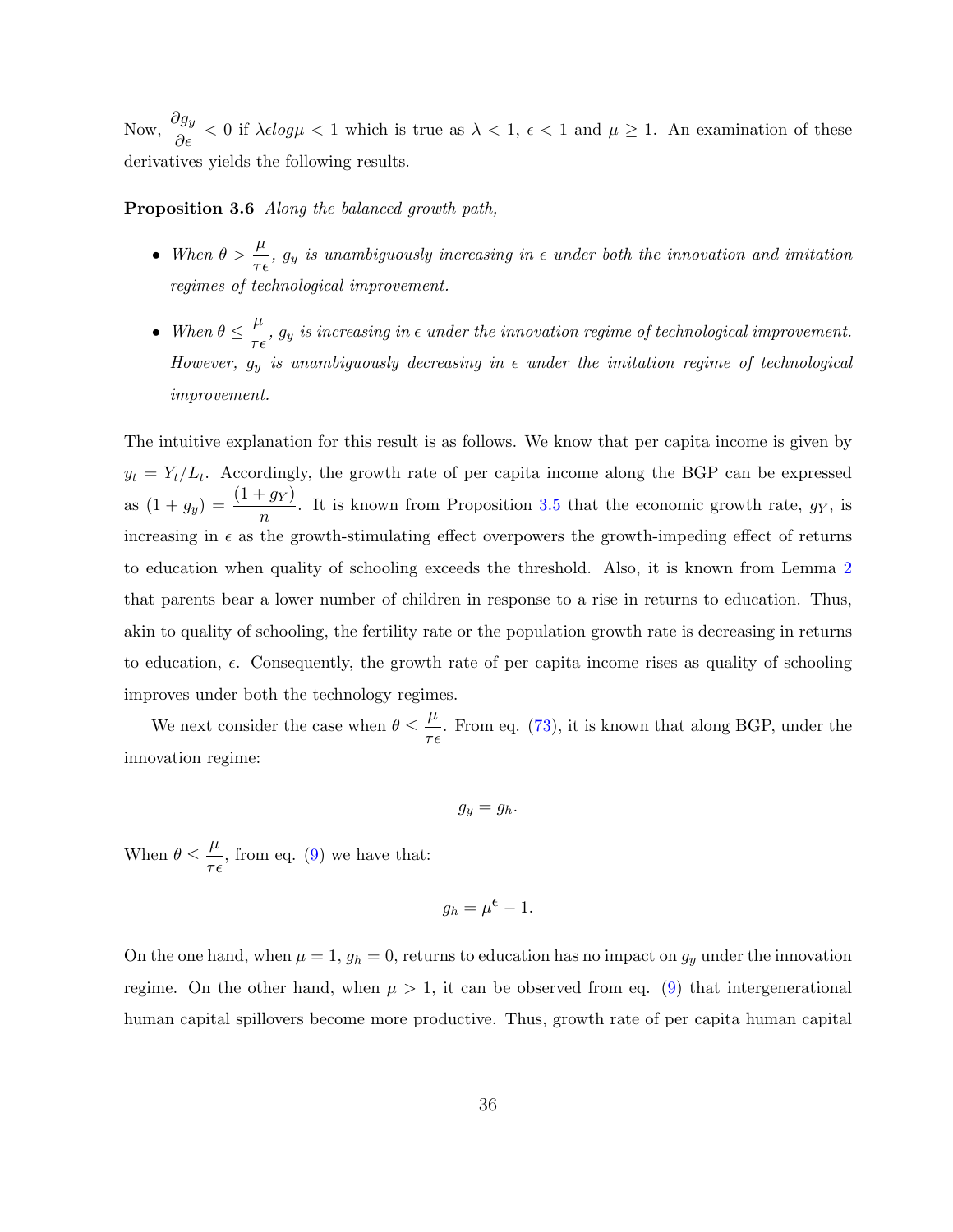and, therefore, growth rate of per capita income increases as returns to education increase. Under the imitation regime, it follows from eq.  $(74)$  that:

$$
g_y = (1 + g_{\bar{A}})^{\frac{1}{2 - \phi}} (1 + g_h)^{\frac{\lambda}{2 - \phi}} n^{\frac{-1}{2 - \phi}} - 1.
$$

It follows from Proposition 3.5 that  $g_Y$  is increasing in  $\epsilon$  as intergenerational human capital spillovers become more productive and spur growth rate of per capita human capital as returns to education increase. Also, it is known from Lemma 2 that parents maximize fertility in response to a rise in returns to education when  $\theta \leq \frac{\mu}{\tau \epsilon}$ . It can be observed from eq. (74) that returns to education raise population growth rate by a larger proportion as compared to the proportionate rise in growth rate of per capita human capital as  $\lambda < 1$ . Therefore, growth rate of per capita income falls as returns to education improve under imitation regime of technological improvement.

This completes the characterization of the balanced growth path of our decentralised economy.

#### **Discussion** 4

The existing literature on quality of schooling and economic growth shows that economic growth and quality of schooling are positively correlated (see e.g. Bosworth & Collins, 2003; Ciccone & Papaioannou, 2009; Islam, Ang, & Madsen, 2014b). This implies that developing countries should adopt a two-pronged approach to enhance the skill set of its workers. Under this approach, countries should focus on improving quality of education also along with improving access to education. Motivated by these observations, this chapter formulates an analytical framework to analyze the impact of quality of schooling on economic growth of an economy under imitation and innovation regimes. An overlapping generations version of an R&D-based growth model (a la Diamond, 1965) and Jones (1995) is build to examine how improvement in quality of schooling impact technical progress and long-run economic growth of an economy by influencing fertility and education decisions at household level. We characterize two types of economies. First type of economy is an innovation economy where technological improvements occur by innovating on local technology frontier. The second type of economy is the imitation economy where technological progress occurs by imitating existing foreign technologies. We find that the quality of schooling triggers a child quantity-quality trade-off at the micro level when quality of schooling surpasses an endogenously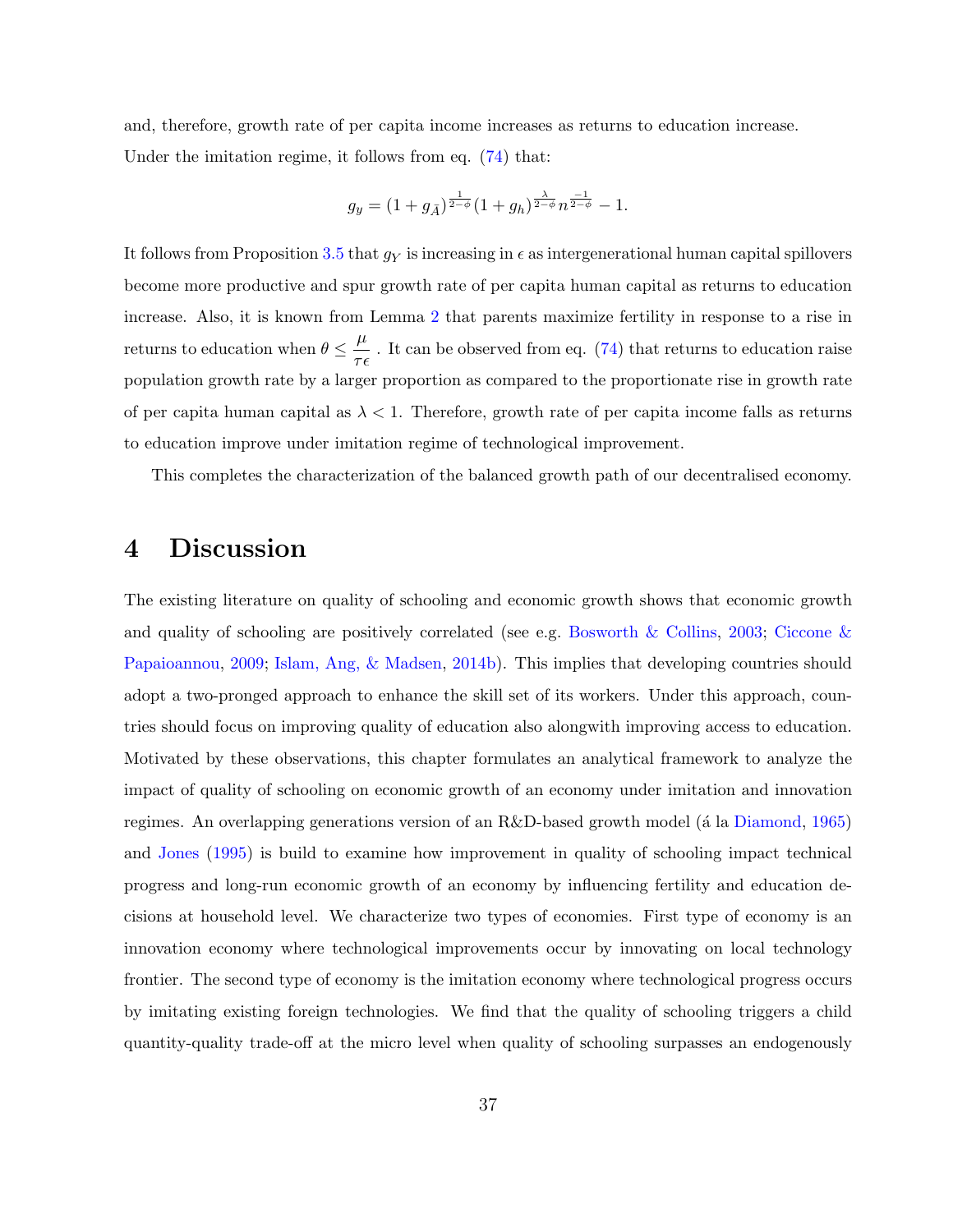determined threshold under both the regimes. When quality of schooling surpasses the threshold, then parents invest in education of their children and bear lower number of children. However, parents focus on maximizing fertility and do not educate their children when quality of schooling is less than the threshold. This micro-level trade-off has repercussions at the macro level. This micro-level trade-off has two opposing effects on aggregate human capital accumulation at macro level. Higher investment in education of a child stimulates the accumulation of human capital which fosters technical progress but the simultaneous decline in fertility rate reduces the total factor productivity growth and economic growth by contracting the pool of available researchers. The first effect prevails over latter only when quality of schooling is higher than the threshold. Accordingly, the economy is on a self-sustaining growth path propeled by higher human capital accumulation in the long-run when quality of schooling is higher than the threshold. When quality of schooling is less than the threshold, then parents do not educate their children and focus on maximizing fertility. In such a scenario, higher fertility rate leads to higher population growth which propels economic growth rate under both innovation and imitation regimes.

Further, the comparative dynamics analysis reveal that when quality of schooling exceeds the threshold, the long-run rate of technical progress and economic growth are increasing in quality of schooling and returns to education due to higher rate of human capital accumulation under both the regimes of technological improvement. Additionally, growth rate of per capita income is unambiguously increasing in quality of schooling and returns to education under both the technology regimes. When quality of schooling is less than the threshold, the long-run rate of technical progress and economic growth are increasing in quality of schooling and returns to education due to higher rate of population growth under both the regimes of technological improvement. Besides population growth, higher intergenerational human capital spillovers are another factor that propels economic growth when returns to education increase. Under the innovation regime, the growth rate of per capita income is unaffected by quality of schooling whereas it is increasing in returns to education when quality of schooling is less than the threshold. Under imitation regime, growth rate of per capita income is unambiguously decreasing in quality of schooling and returns to education.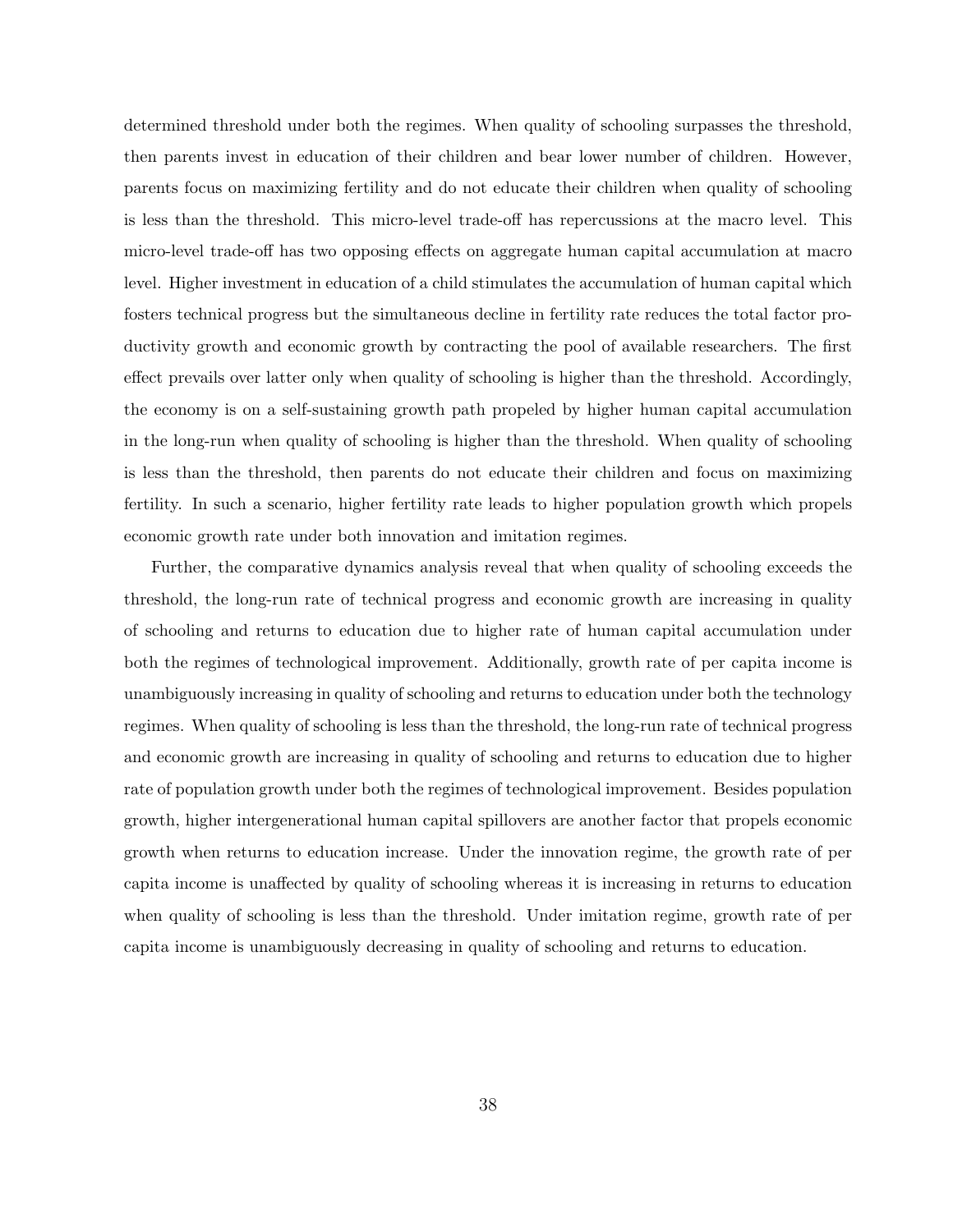### Solution to Household's Optimization Exercise  $\mathbf{A}$

The utility function is described as follows:

Maximize

$$
u_t = \log c_{1,t} + \beta_1 \log c_{2,t+1} + \beta_2 \log(h_{t+1}n_t)
$$
  
subject to  

$$
w_t h_t (1 - \tau n_t) = c_{1,t} + s_t + e_t (w_t h_t) n_t
$$

$$
c_{2,t+1} = (1 + r_{t+1}) s_t
$$

$$
h_{t+1} = (\mu + \theta e_t)^{\epsilon} h_t, \quad \epsilon < 1
$$

After substituting for  $c_{2,t+1}$  and  $h_{t+1}$ , the langragean for this problem is formulated as :

$$
L = \log c_{1,t} + \beta_1 \log[(1 + r_{t+1})s_t] + \beta_2 \log n_t + \beta_2 \epsilon \log(\mu + \theta e_t) + \beta_2 \epsilon \log h_t + \psi[w_t h_t (1 - \tau n_t) - c_{1,t} - s_t - e_t n_t (w_t h_t)]
$$

The choice variables are  $c_{1,t}$ ,  $s_t, e_t$  and  $n_t$ . The first-order conditions are:

$$
\frac{\partial L}{\partial c_{1,t}} = 0 \Leftrightarrow \frac{1}{c_{1,t}} - \psi = 0 \Leftrightarrow c_{1,t} = \frac{1}{\psi}.\tag{85}
$$

$$
\frac{\partial L}{\partial s_t} = 0 \Leftrightarrow \frac{\beta_1}{s_t} - \psi = 0 \Leftrightarrow s_t = \frac{\beta_1}{\psi}.\tag{86}
$$

$$
\frac{\partial L}{\partial n_t} = 0 \Leftrightarrow \frac{\beta_2}{n_t} - \psi \tau w_t h_t - \psi e_t w_t h_t = 0 \Leftrightarrow \frac{\beta_2}{n_t} = \psi[\tau + e_t] w_t h_t \Leftrightarrow n_t = \frac{\beta_2}{\psi[\tau + e_t] w_t h_t}.\tag{87}
$$

$$
\frac{\partial L}{\partial e_t} = 0 \Leftrightarrow \frac{\beta_2 \epsilon \theta}{\mu + \theta e_t} - \psi n_t w_t h_t = 0 \Leftrightarrow n_t = \frac{\beta_2 \epsilon \theta}{\psi[\mu + \theta e_t] w_t h_t}.
$$
\n(88)

From eqs.  $(87)$  and  $(88)$ , the l.h.s can be equated to yield:

$$
\mu + \theta e_t = \epsilon \theta[\tau + e_t] \Leftrightarrow \mu - \epsilon \theta \tau = e_t \theta[\epsilon - 1]
$$

$$
e_t = \frac{\mu - \epsilon \theta \tau}{\theta(\epsilon - 1)} = \frac{\epsilon \theta \tau - \mu}{\theta(1 - \epsilon)}
$$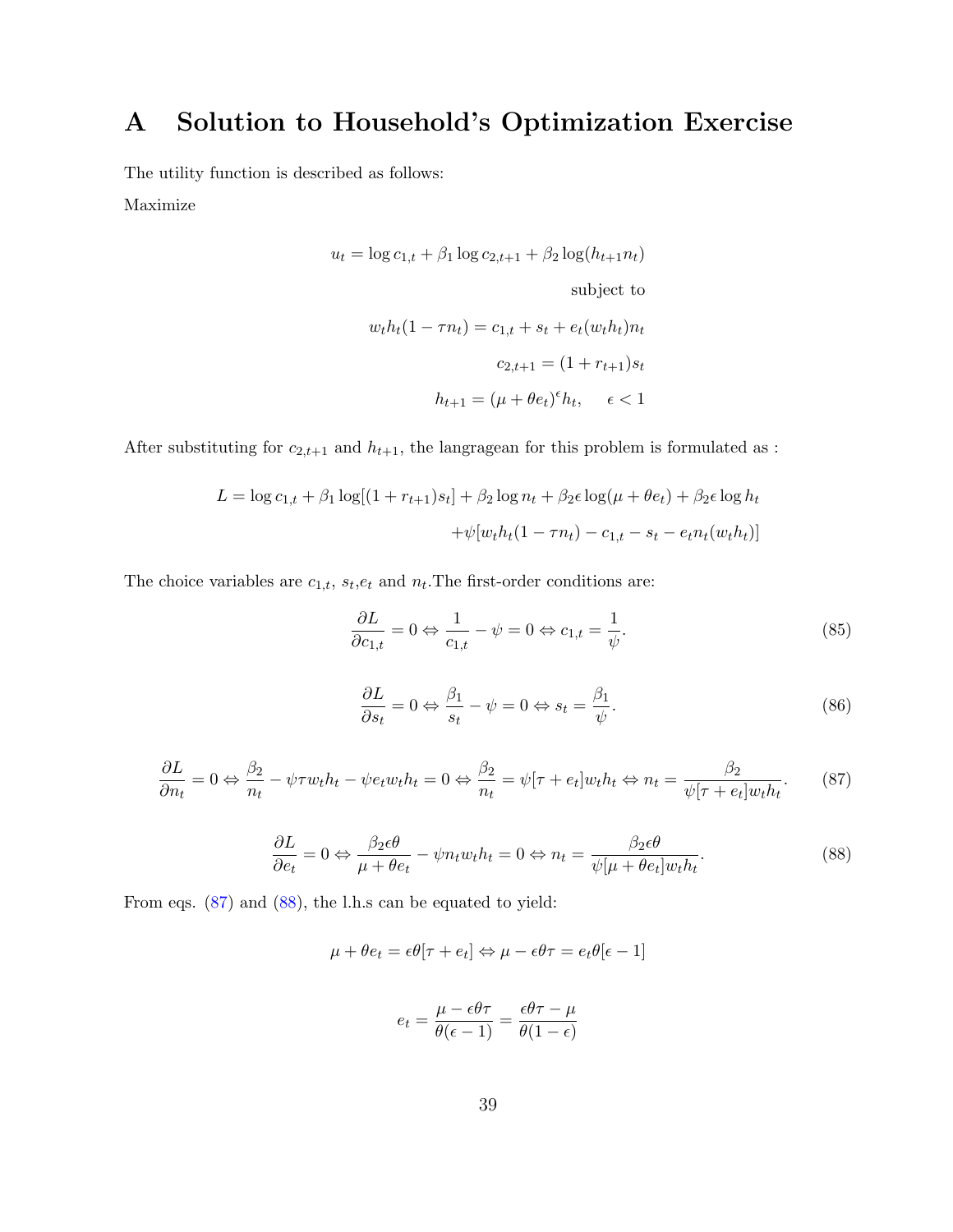Hence, we have:

$$
e_{t} = \begin{cases} 0, & \text{if } \theta \le \frac{\mu}{\tau \epsilon}; \\ \frac{\tau \theta \epsilon - \mu}{\theta (1 - \epsilon)}, & \text{otherwise.} \end{cases}
$$
(89)

Next, we know that the budget constraint is given by:

$$
w_t h_t (1 - \tau n_t) = c_{1,t} + s_t + e_t (w_t h_t) n_t.
$$

From eq. (87),  $e_t n_t(w_t h_t)$  can be expressed as:

$$
e_t n_t(w_t h_t) = \frac{\beta_2}{\psi} - \tau n_t w_t h_t.
$$
\n(90)

Substituting from eqs.  $(85)$ ,  $(86)$  and  $(90)$ , the budget constraint can be expressed as:

$$
w_t h_t - \tau n_t w_t h_t = \frac{1}{\psi} + \frac{\beta_1}{\psi} + \frac{\beta_2}{\psi} - \tau n_t w_t h_t
$$

which on simplifying leads to:

$$
\psi = \frac{1 + \beta_1 + \beta_2}{w_t h_t} \tag{91}
$$

whose substitution into eqs.  $(85)$  and  $(86)$  yields:

$$
c_{1,t} = \frac{w_t h_t}{1 + \beta_1 + \beta_2};
$$
\n(92)

$$
s_t = \frac{\beta_1 w_t h_t}{1 + \beta_1 + \beta_2},\tag{93}
$$

Substituting for  $e_t$  from eq. (89) and for  $\psi$  from eq. (91) in eq. (87), yields:

$$
n_{t} = \begin{cases} \frac{\beta_{2}\epsilon\theta}{(1+\beta_{1}+\beta_{2})\mu}, & \text{if } \theta \leq \frac{\mu}{\tau\epsilon};\\ \frac{\beta_{2}\theta(1-\epsilon)}{(1+\beta_{1}+\beta_{2})(\tau\theta-\mu)}, & \text{otherwise.} \end{cases}
$$
(94)

This completes the solution to the utility maximization exercise of households.

## Derivation of Eq. (36)  $\bf{B}$

As specified in eq.  $(35)$ , the research arbitrage condition is given by:

$$
r_t = \frac{\pi_t}{p_t^A} + \left[ \frac{p_{t+1}^A - p_t^A}{p_t^A} \right].
$$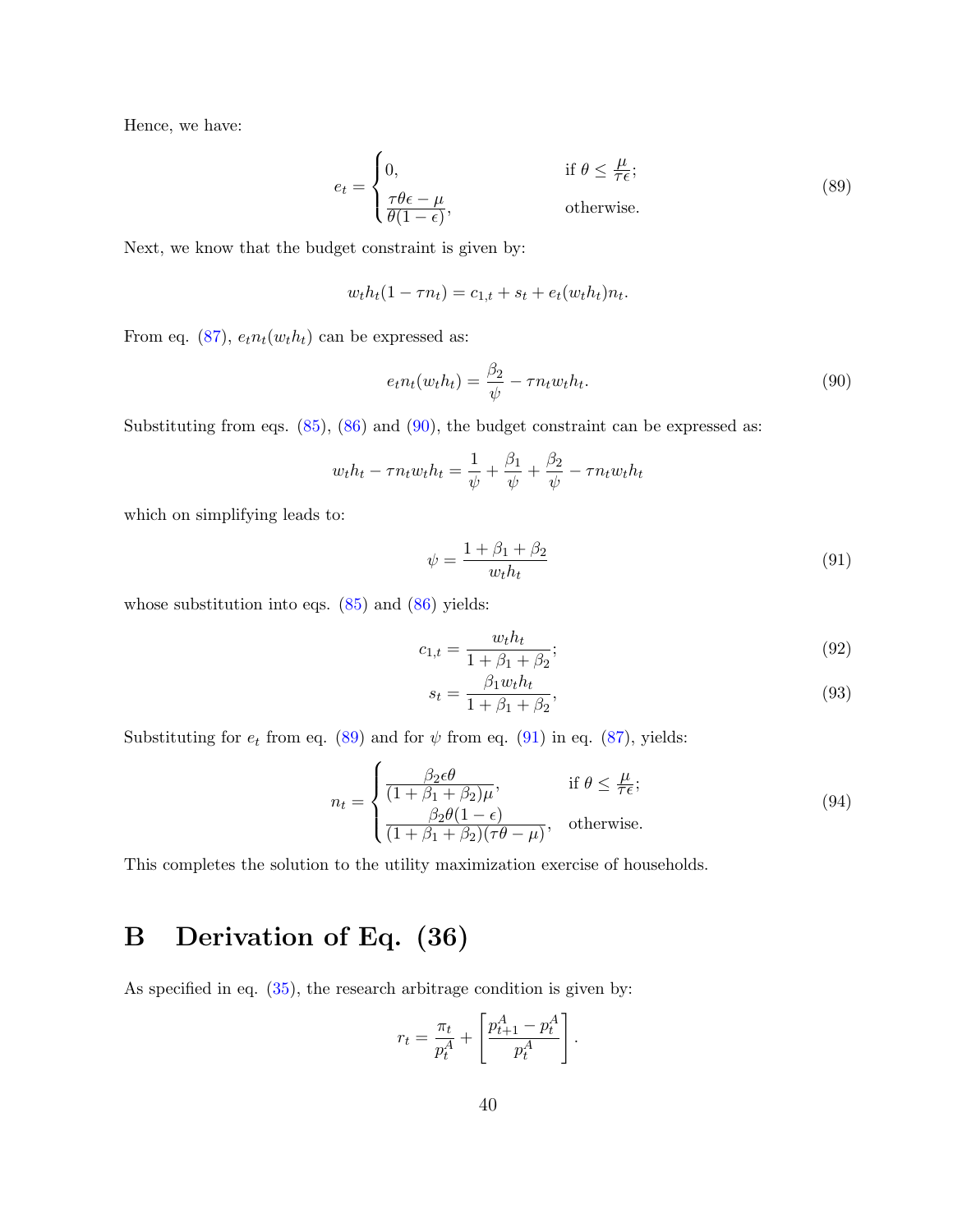We know from Proposition 3.1 that  $r_t$  is constant along balanced growth path. This implies l.h.s of above equation is constant. For r.h.s to be constant, following condition should hold true:

$$
\frac{\pi_{t+1}}{\pi_t} = \frac{p_{t+1}^A}{p_t^A}
$$

From eq.  $(21)$ , we have:

$$
\pi_t = \alpha (1 - \alpha) \frac{Y_t}{A_t}
$$

This implies that:

$$
\frac{\pi_{t+1}}{\pi_t} = \frac{\frac{Y_{t+1}}{Y_t}}{\frac{A_{t+1}}{A_t}}.\tag{95}
$$

From eq.  $(20)$ , we observe that:

$$
1 + g_{Y,t} \equiv \frac{Y_{t+1}}{Y_t} = \frac{K_{t+1}}{K_t} \frac{A_{t+1}}{A_t}^{1-\alpha}
$$

Inserting in eq.  $(95)$ , we get that:

$$
\frac{\pi_{t+1}}{\pi_t} = \left[\frac{\frac{K_{t+1}}{K_t}}{\frac{A_{t+1}}{A_t}}\right]^\alpha \equiv \left[\frac{1 + g_{K,t}}{1 + g_{A,t}}\right]^\alpha.
$$
\n(96)

Thus, eq.  $(35)$  will hold true if

$$
\frac{\pi_{t+1}}{\pi_t} = \frac{p_{t+1}^A}{p_t^A} = \left[\frac{1 + g_{K,t}}{1 + g_{A,t}}\right]^\alpha
$$

Inserting in eq. (35) and solving for  $p_t^A,$  we get that:

$$
p_t^A = \frac{\pi_t}{1 + r_t - \left[\frac{(1 + g_{K,t})}{(1 + g_{A,t})}\right]^{\alpha}}
$$

## Derivation of Eq. (50)  $\mathbf C$

When patents are infinitely-lived, we know from eq.  $(48)$  that:

$$
1 + g_{K,t} \equiv \frac{K_{t+1}}{K_t} = \left[\frac{K_t}{K_{t-1}}\right]^\alpha \left[\frac{A_t}{A_{t-1}}\right]^{1-\alpha} \left[\frac{g_{A,t}}{g_{A,t-1}}\right] \left[\frac{1 + r_{t-1} - \left[\frac{(1 + g_{K,t-1})}{(1 + g_{A,t-1})}\right]^\alpha}{1 + r_t - \left[\frac{(1 + g_{K,t})}{(1 + g_{A,t})}\right]^\alpha}\right]
$$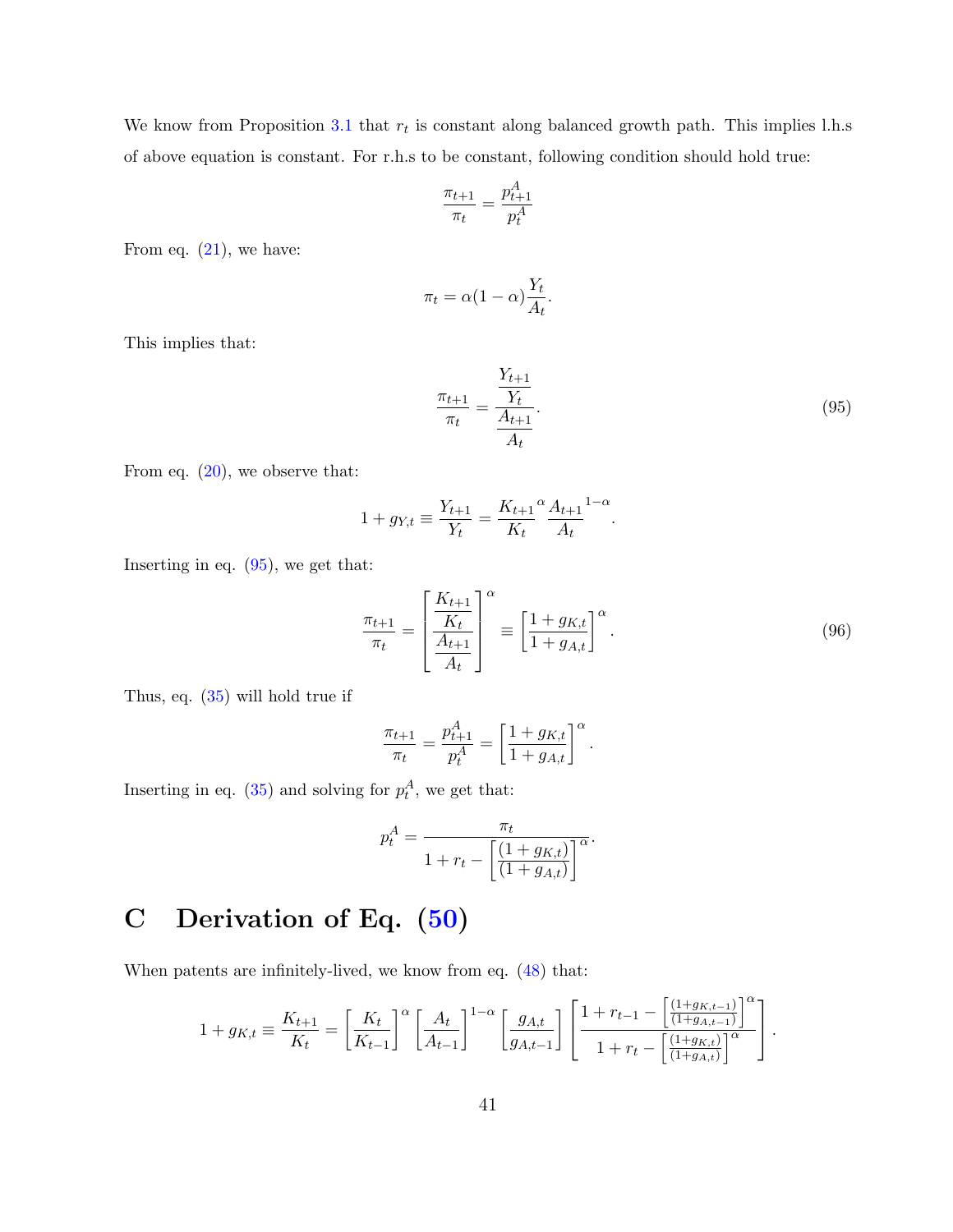Using that at steady state,  $\frac{K_{t+1}}{K_t}=\frac{K_t}{K_{t-1}}$  and  $g_{A,t}=g_{A,t-1},$  we obtain:

$$
1 + g_{K,t} \equiv \frac{K_{t+1}}{K_t} = \frac{A_{t+1}}{A_t} \left[ \frac{1 + r_{t-1} - \left[ \frac{(1 + g_{K,t-1})}{(1 + g_{A,t-1})} \right]^\alpha}{1 + r_t - \left[ \frac{(1 + g_{K,t})}{(1 + g_{A,t})} \right]^\alpha} \right]^{\frac{1}{1 - \alpha}}
$$

Along BGP, l.h.s is constant. R.h.s is constant if

$$
1 + r_{t-1} - \left[ \frac{(1 + g_{K,t-1})}{(1 + g_{A,t-1})} \right]^\alpha = 1 + r_t - \left[ \frac{(1 + g_{K,t})}{(1 + g_{A,t})} \right]^\alpha.
$$

This is true if  $g_{K,t} = g_{A,t}$ , which in turn, implies that:

$$
\frac{(1+g_{K,t-1})}{(1+g_{A,t-1})} = \frac{(1+g_{K,t})}{(1+g_{A,t})} = 1,
$$

which yields:

 $r_{t-1} = r_t.$ 

Thus, the condition for balanced growth path is

$$
g_K = g_A. \tag{97}
$$

Similarly, it is known from eq.  $(49)$  that when patents last for one period,

$$
1 + g_{K,t} \equiv \frac{K_{t+1}}{K_t} = \left[\frac{K_t}{K_{t-1}}\right]^\alpha \left[\frac{A_t}{A_{t-1}}\right]^{1-\alpha} \left[\frac{g_{A,t}}{g_{A,t-1}}\right].
$$
\n(98)

Using that at steady state,  $\frac{K_{t+1}}{K_t}=\frac{K_t}{K_{t-1}}$  and  $g_{A,t}=g_{A,t-1},$  we obtain

$$
g_K = g_A. \tag{99}
$$

Thus, it can be deduced from eqs.  $(97)$  and  $(99)$  that both the cases of infinitely-lived and oneperiod patents yield the same steady condition, that is,

$$
g_K = g_A.
$$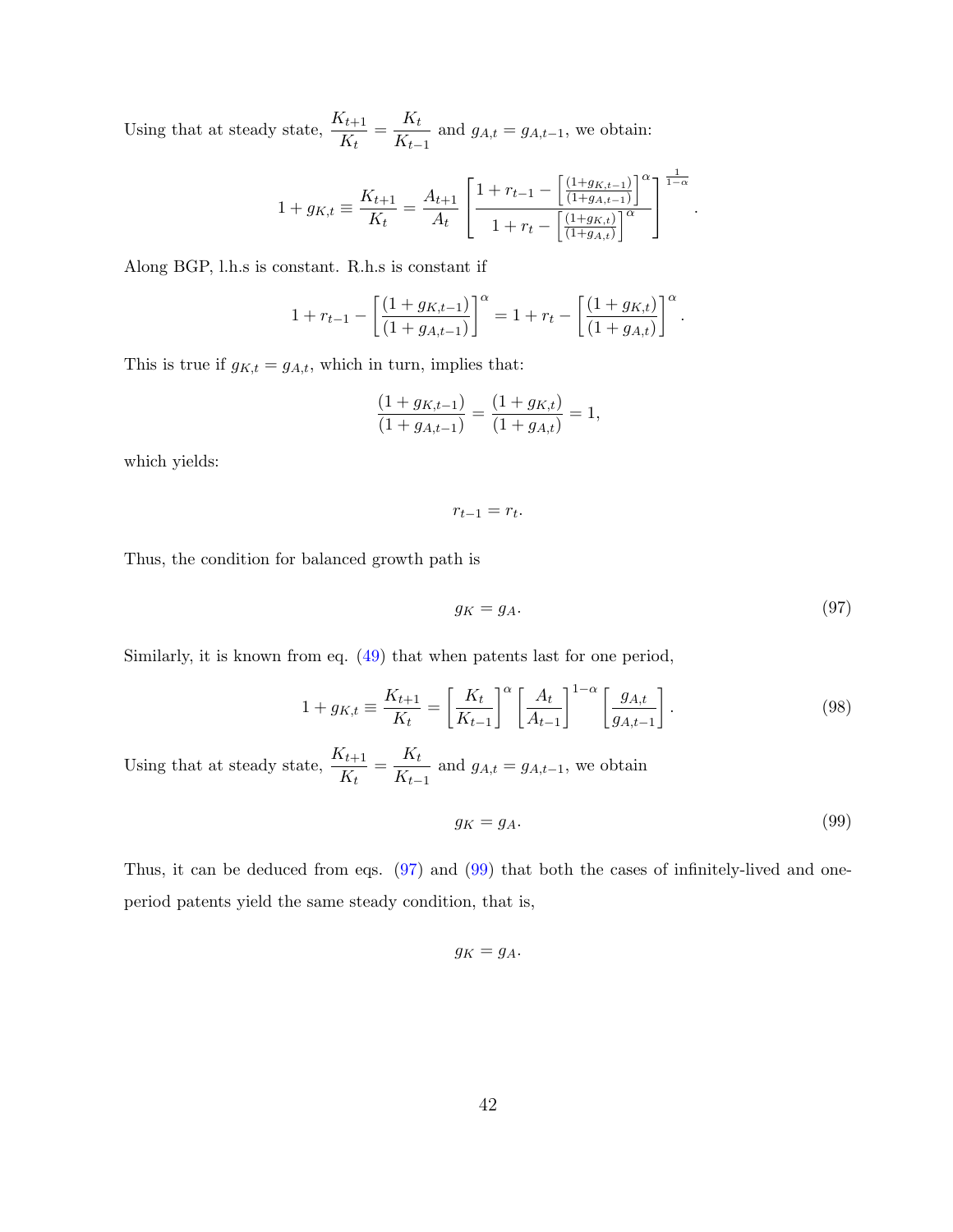## Derivations which prove that  $\lambda + \phi < 1$  is a neces-D sary condition for the steady state under the two technology regimes

We first consider the case when the value of  $\lambda$  or  $\phi$  falls such that  $\lambda + \phi < 1$ . When patents are one-period lived, we know from eq.  $(39)$  that the wage rate for both innovation and imitation economies is given by:

$$
w_t = \alpha (1 - \alpha) \frac{Y_t}{H_t} g_{A,t},
$$

where  $g_{A,t} = \frac{A_{t+1} - A_t}{A_t}$ . Further, we know from eqs. (58) and (57) that the BGP is given by: Imitation regime:

$$
g_K = g_Y = g_A = [(1 + g_H)]^{\frac{\lambda}{2 - \phi}} (1 + g_{\bar{A}})^{\frac{1}{2 - \phi}} - 1;
$$

Innovation regime:

$$
g_K = g_Y = g_A = [(1 + g_H)]^{\frac{\lambda}{1 - \phi}} - 1.
$$

Since  $\lambda + \phi < 1$  implies that  $\frac{\lambda}{1-\phi} < 1$ , it can be deduced that  $g_Y < g_H$ , that is, the aggregate output will grow at a lower rate as compared to aggregate human capital under both the technology regimes. Resultantly, it can be inferred that the wage rate will fall over time for the case of oneperiod patents.

Similarly, when patents are infinitely-lived, we know from eq. (37) that the wage rate under both the technology regimes can be expressed as:

$$
w_t = \frac{\alpha(1-\alpha)}{1+r_t - \left[\frac{(1+g_{K,t})}{(1+g_{A,t})}\right]^\alpha} \frac{Y_t}{H_t} g_{A,t},
$$

where  $g_{K,t} = \frac{K_{t+1} - K_t}{K_t}$  and  $g_{A,t} = \frac{A_{t+1} - A_t}{A_t}$ . It is known that  $g_Y = g_K = g_A$  as the economy is initially on the BGP. This implies that  $r_t$  given by eq. (23) as:

$$
r_t = \alpha^2 \left[ \frac{Y_t}{K_t} \right],
$$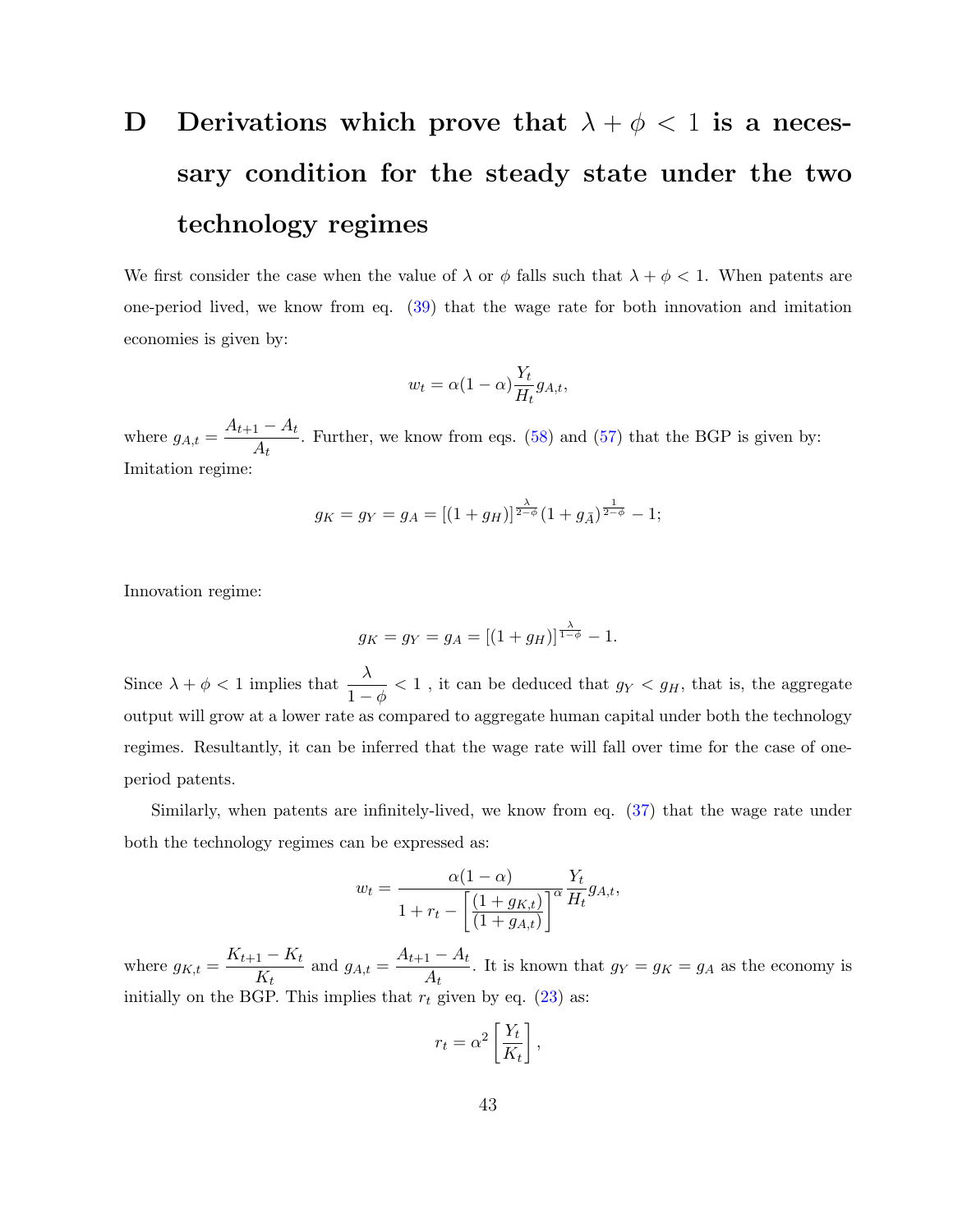is constant. Thus, it can be deduced that wage rate will decline over time when patents are infinitely-lived. Now, from eq.  $(5)$ , we have:

$$
c_{1,t} = \frac{w_t h_t}{1 + \beta_1 + \beta_2};
$$

$$
s_t = \frac{\beta_1 w_t h_t}{1 + \beta_1 + \beta_2}.
$$

Thus, it can be inferred that per capita consumption and savings rate in absolute terms fall as the wage rate falls over time under both the technology regimes.

Alternatively, if the the value of  $\lambda$  or  $\phi$  rises such that  $\lambda + \phi > 1$  along the BGP, then it can be observed from eqs.  $(58)$  and  $(57)$  that:

$$
g_Y > g_H,
$$

as  $\frac{\lambda}{1-\phi} > 1$  when  $\lambda + \phi > 1$ . Thus, similar to the case when  $\lambda + \phi < 1$ , it follows from eqs. (37) and  $(39)$  that the wage rate will rise over time for both the cases of infinitely-lived and one-period lived patents. This, in turn, implies that per capita consumption and savings rate in absolute terms rise as the wage rate rises over time.

## Derivations of Eqs. (71) and (72)  $\bf E$

We know that  $(1 + g_H) = (1 + g_h) \cdot n$ . Differentiating both the sides w.r.t  $\theta$  yields:

$$
\frac{\partial g_H}{\partial \theta} = (1 + g_h) \frac{\partial n}{\partial \theta} + n \frac{\partial g_h}{\partial \theta}.
$$
\n(100)

When  $\theta > \frac{\mu}{\tau \epsilon}$ , we know from Lemma 1 that:

$$
\frac{\partial n_t}{\partial \theta} = -\frac{\mu \beta_2 (1 - \epsilon)}{(1 + \beta_1 + \beta_2)(\tau \theta - \mu)^2}
$$

and it is given  $(1+g_h) = \left[\frac{\epsilon(\tau\theta-\mu)}{(1-\epsilon)}\right]^{\epsilon}$  from eq 9. Differentiating  $g_h$  w.r.t  $\theta$ , we get that:

$$
\frac{\partial g_h}{\partial \theta} = \left[ \frac{\epsilon(\tau \theta - \epsilon)}{1 - \epsilon} \right]^{\epsilon} \cdot \frac{\epsilon \tau}{\tau \theta - \mu} = \frac{(1 + g_h)\epsilon \tau}{\tau \theta - \mu}.
$$
\n(101)

Substituting this into eq.  $(100)$ , we get that:

$$
\frac{\partial g_H}{\partial \theta} = (1 + g_H) \frac{-\mu \beta_2 (1 - \epsilon)}{(1 + \beta_1 + \beta_2)(\tau \theta - \mu)^2} + (1 + g_h) \frac{\epsilon \tau}{\tau \theta - \mu} * n,
$$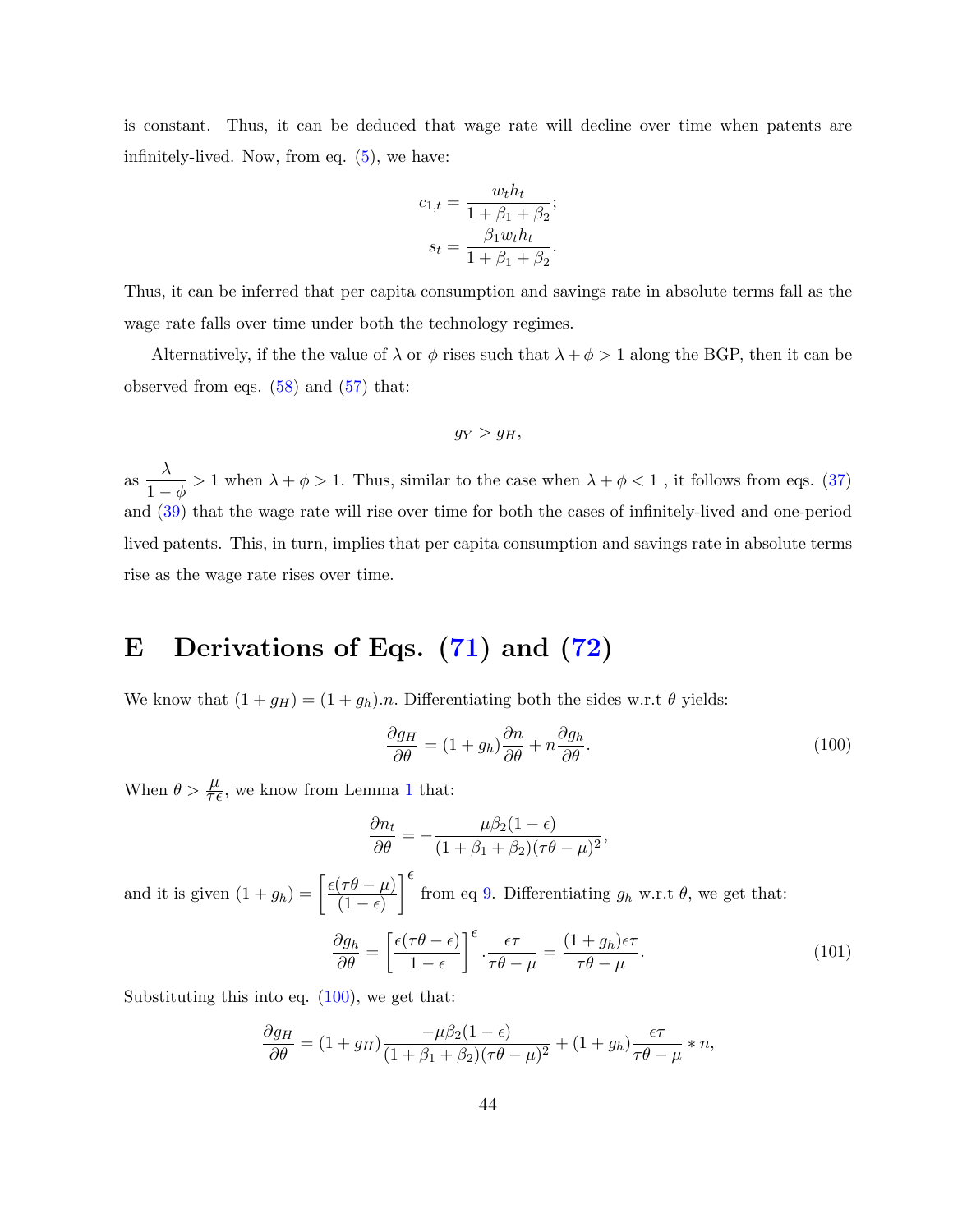Substituting for *n* from eq.  $(3.8)$ ,

$$
= (1+g_h) \left[ \frac{\epsilon \tau \beta_2 \theta (1-\epsilon)}{(1+\beta_1+\beta_2)(\tau \theta - \mu)^2} - \frac{\mu \beta_2 (1-\epsilon)}{(1+\beta_1+\beta_2)(\tau \theta - \mu)^2} \right]
$$

$$
= (1+g_h) [\epsilon \tau \theta - \mu] \frac{\beta_2 (1-\epsilon)}{(1+\beta_1+\beta_2)(\tau \theta - \mu)^2}.
$$

Alternatively, when  $\theta \leq \frac{\mu}{\tau \epsilon}$ , we know from Lemma 1 that:

$$
\frac{\partial n_t}{\partial \theta} = \frac{\beta_2 \epsilon}{(1 + \beta_1 + \beta_2)\mu},
$$

and it is given  $(1+g_h) = \mu^{\epsilon}$  from eq. (9). Differentiating  $g_h$  w.r.t  $\theta$  yields:

$$
\frac{\partial g_h}{\partial \theta} = 0. \tag{102}
$$

Substituting this into eq.  $(100)$ , we get that:

$$
\frac{\partial g_H}{\partial \theta} = (1 + g_H) \frac{\beta_2 \epsilon}{(1 + \beta_1 + \beta_2)\mu} = \frac{\beta_2 \epsilon}{(1 + \beta_1 + \beta_2)\mu^{1-\epsilon}}
$$

This completes derivation of eqs.  $(71)$  and  $(72)$ .

## Derivations of Eqs. (75), (76), (77) and (78)  ${\bf F}$

The per capita income is  $y_t = \frac{Y_t}{L_t}$ . The growth rate of per capita income can be expressed as:

$$
(1+g_y) = \frac{(1+g_Y)}{n}.
$$
\n(103)

Under innovation regime, substituting for  $(1 + g_Y)$  from eq. (67) and simplifying, we get:

$$
(1 + g_y) = (1 + g_h). \t(104)
$$

Taking log on both sides, we get that:

$$
log(1 + g_y) = log(1 + g_h). \tag{105}
$$

Differentiating w.r.t  $\theta$  yields:

$$
\frac{1}{1+g_y} \frac{\partial g_y}{\partial \theta} = \frac{1}{(1+g_h)} \frac{\partial g_h}{\partial \theta},\tag{106}
$$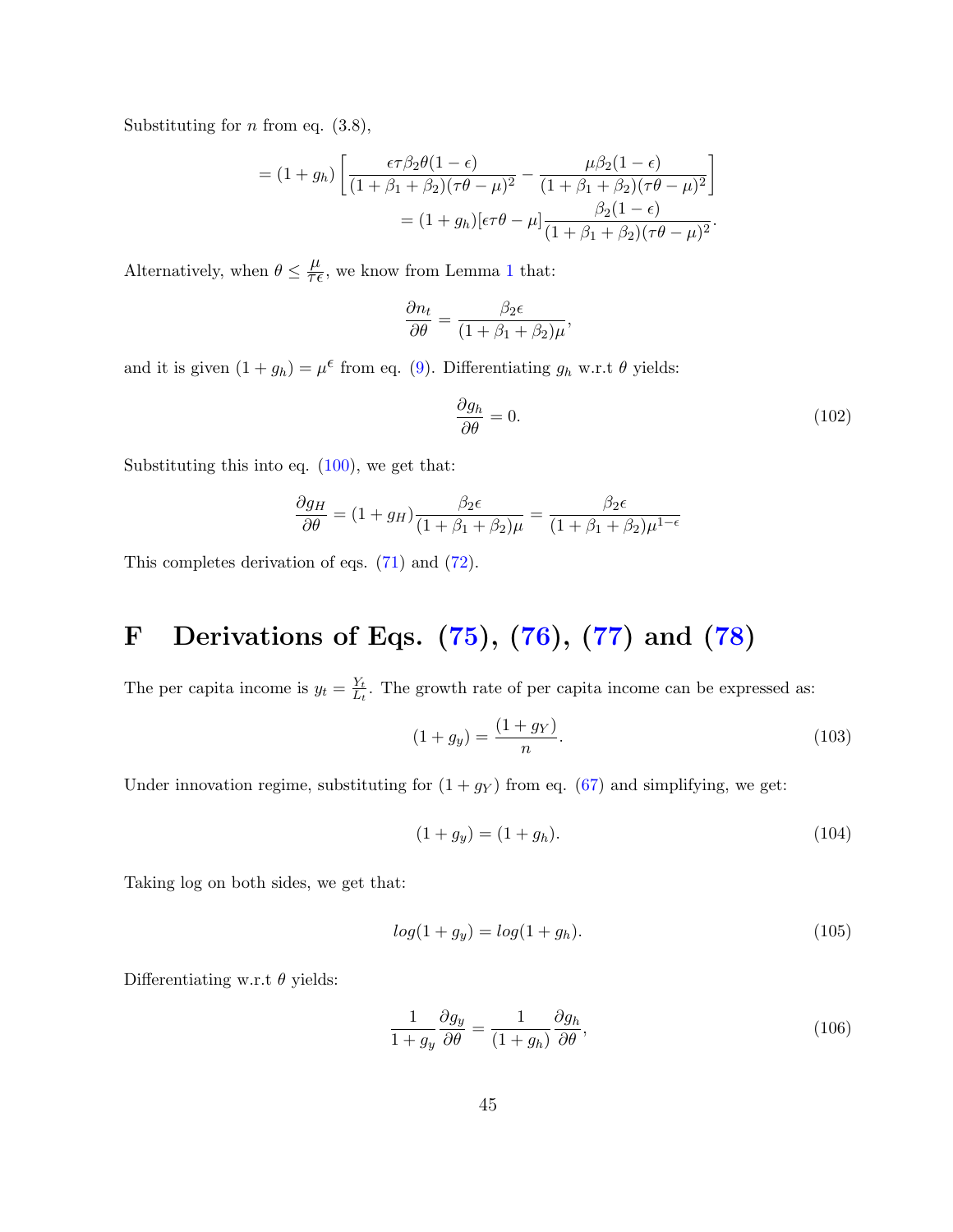Substituting for  $\frac{\partial g_h}{\partial \theta}$  from eq. (101) when  $\theta > \frac{\mu}{\tau \epsilon}$ , we derive that:

$$
\frac{\partial g_y}{\partial \theta} = (1 + g_y) \frac{\epsilon \tau}{\tau \theta - \mu}.
$$
\n(107)

We, next consider the case where  $\theta \leq \frac{\mu}{\tau \epsilon}$ . Substituting for  $\frac{\partial g_h}{\partial \theta}$  from eq. (102), we derive that:

$$
\frac{\partial g_y}{\partial \theta} = 0. \tag{108}
$$

Similarly, we derive the expression for  $\frac{\partial g_y}{\partial \theta}$  under imitation regime. Substituting for  $(1+g_Y)$  from eq. (57) in eq. (103), yields:

$$
(1+g_y) = (1+g_{\bar{A}})^{\frac{1}{2-\phi}}(1+g_h)^{\frac{\lambda}{2-\phi}} n^{\frac{\lambda+\phi-2}{2-\phi}}.
$$
\n(109)

It is known from Proposition 3.1 that  $\lambda + \phi = 1$  along the steady state. Thus, we get:

$$
(1+g_y) = (1+g_{\bar{A}})^{\frac{1}{2-\phi}}(1+g_h)^{\frac{\lambda}{2-\phi}} n^{\frac{-1}{2-\phi}}.
$$
\n(110)

Taking log on both sides,

$$
log(1+g_y) = \frac{1}{(2-\phi)}log(1+g_{\bar{A}}) + \frac{\lambda}{(2-\phi)}log(1+g_h) - \frac{1}{2-\phi}logn,
$$
\n(111)

Differentiating w.r.t  $\theta$  yields:

$$
\frac{1}{1+g_y} \frac{\partial g_y}{\partial \theta} = \frac{\lambda}{2-\phi(1+g_h)} \frac{\partial g_h}{\partial \theta} - \frac{1}{2-\phi(n)} \frac{\partial n}{\partial \theta},\tag{112}
$$

When  $\theta > \frac{\mu}{\tau \epsilon}$ , substituting for n from eq. (8),  $\frac{\partial n}{\partial \theta}$  from Lemma 1 and  $\frac{\partial g_h}{\partial \theta}$  from eq. (101), we derive that:

$$
\frac{\partial g_y}{\partial \theta} = \frac{(1+g_y)}{2-\phi} \left[ \frac{\lambda \epsilon \tau}{\tau \theta - \mu} + \frac{\mu}{\theta(\tau \theta - \mu)} \right].
$$
\n(113)

Similarly, when  $\theta \le \frac{\mu}{\tau \epsilon}$ , substituting for n from eq. (8),  $\frac{\partial g_h}{\partial \theta}$  from eq. (102) and  $\frac{\partial n}{\partial \theta}$  from Lemma  $1$  in eq.  $\left( 112\right)$  yields:

$$
\frac{\partial g_y}{\partial \theta} = \left[ \frac{-(1+g_y)}{\theta(2-\phi)} \right].
$$
\n(114)

This completes derivations of eqs.  $(75)$ ,  $(76)$ ,  $(77)$  and  $(78)$ .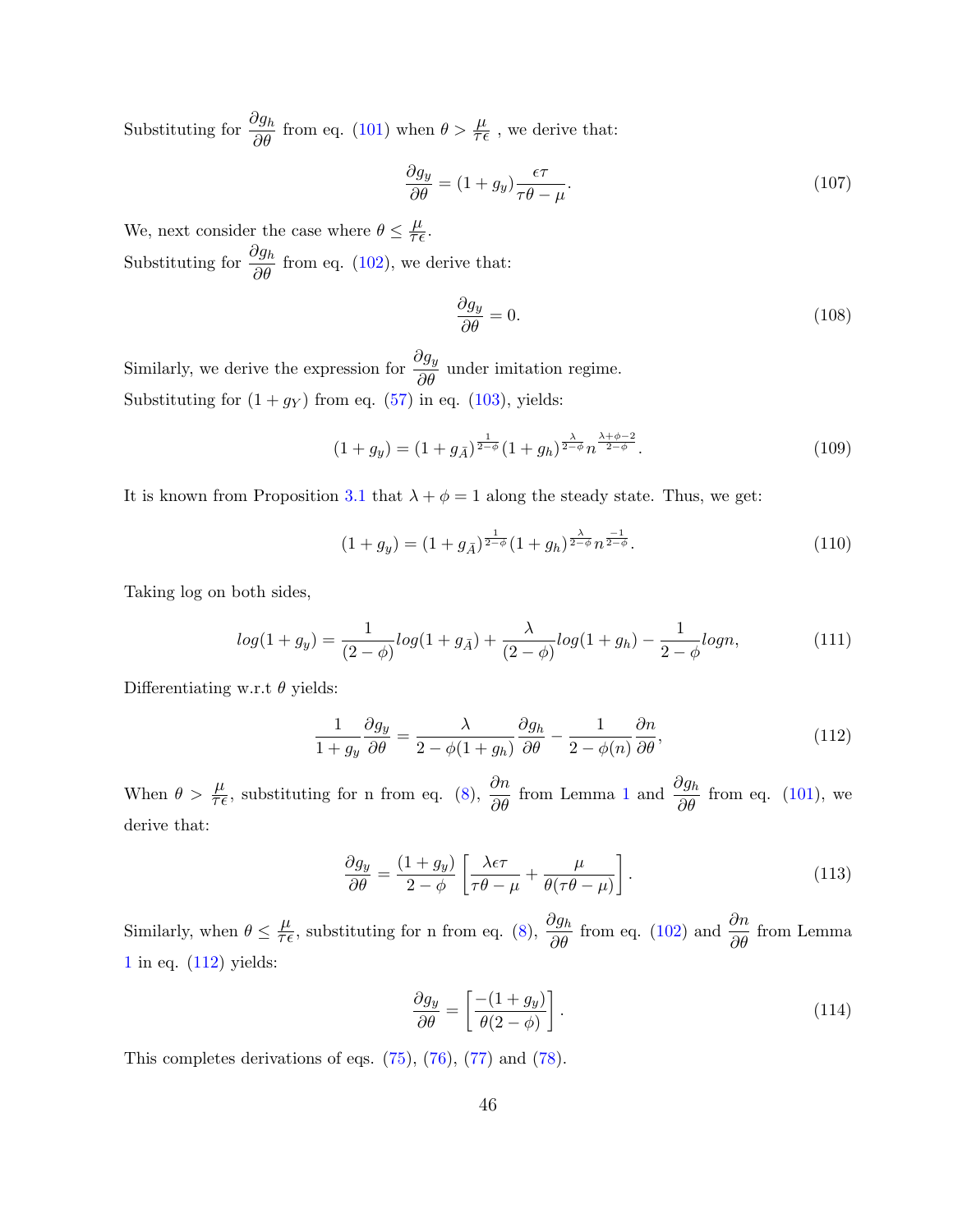### Derivations of Eqs. (79) and (80)  $\mathbf G$

We know that:

$$
(1 + g_H) = (1 + g_h).n
$$
\n(115)

Differentiating both the sides w.r.t  $\epsilon$ , we get that:

$$
\frac{\partial g_H}{\partial \epsilon} = (1 + g_h) \frac{\partial n}{\partial \epsilon} + n \frac{\partial g_h}{\partial \epsilon} \partial \epsilon \tag{116}
$$

When  $\theta > \frac{\mu}{\tau \epsilon}$ , we know from the interior solution of eq. (9) that:

$$
1 + g_h = \left[\frac{\epsilon(\tau\theta - \mu)}{(1 - \epsilon)}\right]^{\epsilon}.
$$
\n(117)

Taking log on both sides,

$$
log(1 + g_h) = \epsilon log\epsilon + \epsilon log(\tau \theta - \mu) - \epsilon log(1 - \epsilon), \qquad (118)
$$

Differentiating w.r.t  $\epsilon$ , we get the following expression:

$$
\frac{1}{1+g_h}\frac{\partial g_h}{\partial \epsilon} = 1 + \log \epsilon + \log(\tau \theta - \mu) + \frac{\epsilon}{1-\epsilon} - \log(1-\epsilon),\tag{119}
$$

which on simplification reduces to:

$$
\frac{\partial g_h}{\partial \epsilon} = (1 + g_h) \left[ \log \frac{1}{(1 - \epsilon)} + \frac{\epsilon(\tau \theta - \mu)}{1 - \epsilon} \right]. \tag{120}
$$

Also, from Lemma 2, we have  $\frac{\partial n_t}{\partial \epsilon} = \frac{-\beta_2 \theta}{(1 + \beta_1 + \beta_2)(\tau \theta - \mu)}$ . Substituting for  $\frac{\partial n}{\partial \epsilon}$  from Lemma 2 and  $\frac{\partial g_h}{\partial \epsilon}$  from eq. (120) into eq. (116), we derive that:

$$
\frac{\partial g_H}{\partial \epsilon} = \frac{-\beta_2 \theta (1 + g_h)}{(1 + \beta_1 + \beta_2)(\tau \theta - \mu)} + (1 + g_h)n \left[ \frac{1}{(1 - \epsilon)} + \log \frac{\epsilon (\tau \theta - \mu)}{1 - \epsilon} \right]
$$
(121)

Substituting for  $\frac{\beta_2 \theta}{(1+\beta_1+\beta_2)(\tau \theta - \mu)}$  from eq. (8), yields:

$$
= (1+g_h) \left[ n \left[ \frac{1}{(1-\epsilon)} + \log \frac{\epsilon(\tau \theta - \mu)}{1-\epsilon} \right] - \frac{n}{1-\epsilon} \right] \tag{122}
$$

$$
= (1 + g_H) \log \left[ \frac{\epsilon(\tau \theta - \mu)}{1 - \epsilon} \right].
$$
 (123)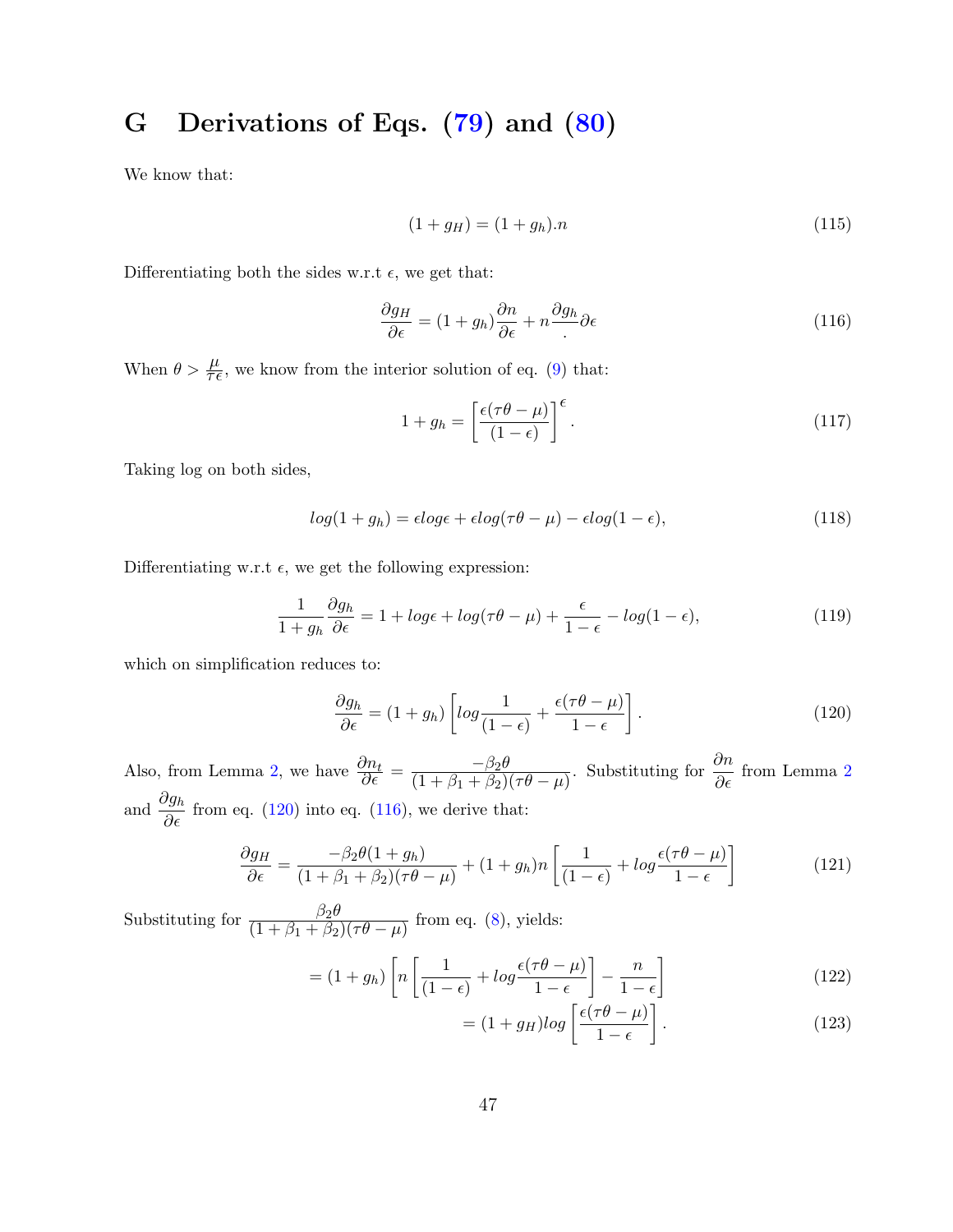We next derive the expression for  $\frac{\partial g_H}{\partial \epsilon}$  when  $\theta \leq \frac{\mu}{\tau \epsilon}$ . When  $\theta \leq \frac{\mu}{\tau \epsilon}$ , it is known from eq. (9) that:

$$
(1+g_h) = \mu^{\epsilon}.
$$
\n<sup>(124)</sup>

Taking log on both sides,

$$
log(1 + g_h) = \epsilon log \mu,\tag{125}
$$

Differentiating  $g_h$  w.r.t  $\epsilon$  yields:

$$
\frac{\partial g_h}{\partial \epsilon} = (1 + g_h) \log \mu. \tag{126}
$$

 $(128)$ 

Further, we derive know from Lemma 2 that  $\frac{\partial n_t}{\partial \epsilon} = \frac{\beta_2 \theta}{(1 + \beta_1 + \beta_2)\mu}$ . Substituting for  $\frac{\partial n}{\partial \epsilon}$  and  $\frac{\partial g_h}{\partial \epsilon}$ from eq.  $(126)$  into eq.  $(116)$ , we deduce that:

$$
\frac{\partial g_H}{\partial \epsilon} = \frac{\beta_2 \theta (1 + g_h)}{(1 + \beta_1 + \beta_2)\mu} + (1 + g_h) n \log \mu. \tag{127}
$$

Substituting for  $\frac{\beta_2 \theta}{(1+\beta_1+\beta_2)\mu}$  from eq. (8) when  $\theta \leq \frac{\mu}{\tau \epsilon}$ , we derive that:  $= (1+g_H)\left[\frac{1}{\epsilon}+log\mu\right].$ 

This completes the derivations of eqs.  $(79)$  and  $(80)$ .

## Derivations of Eqs.  $(81), (82), (83)$  and  $(84)$  $H$

We first, consider the innovation regime when  $\theta > \frac{\mu}{\tau \epsilon}$ . It is known from eq. (104) that the growth rate of per capita income is given by:

$$
(1 + g_y) = (1 + g_h). \t(129)
$$

Taking log on both sides, we get,

$$
log(1 + g_y) = log(1 + g_h).
$$
\n(130)

Differentiating eq. (130) w.r.t  $\epsilon$ , we have,

$$
\frac{1}{1+g_y}\frac{\partial g_y}{\partial \epsilon} = \frac{1}{(1+g_h)}\frac{\partial g_h}{\partial \epsilon},\tag{131}
$$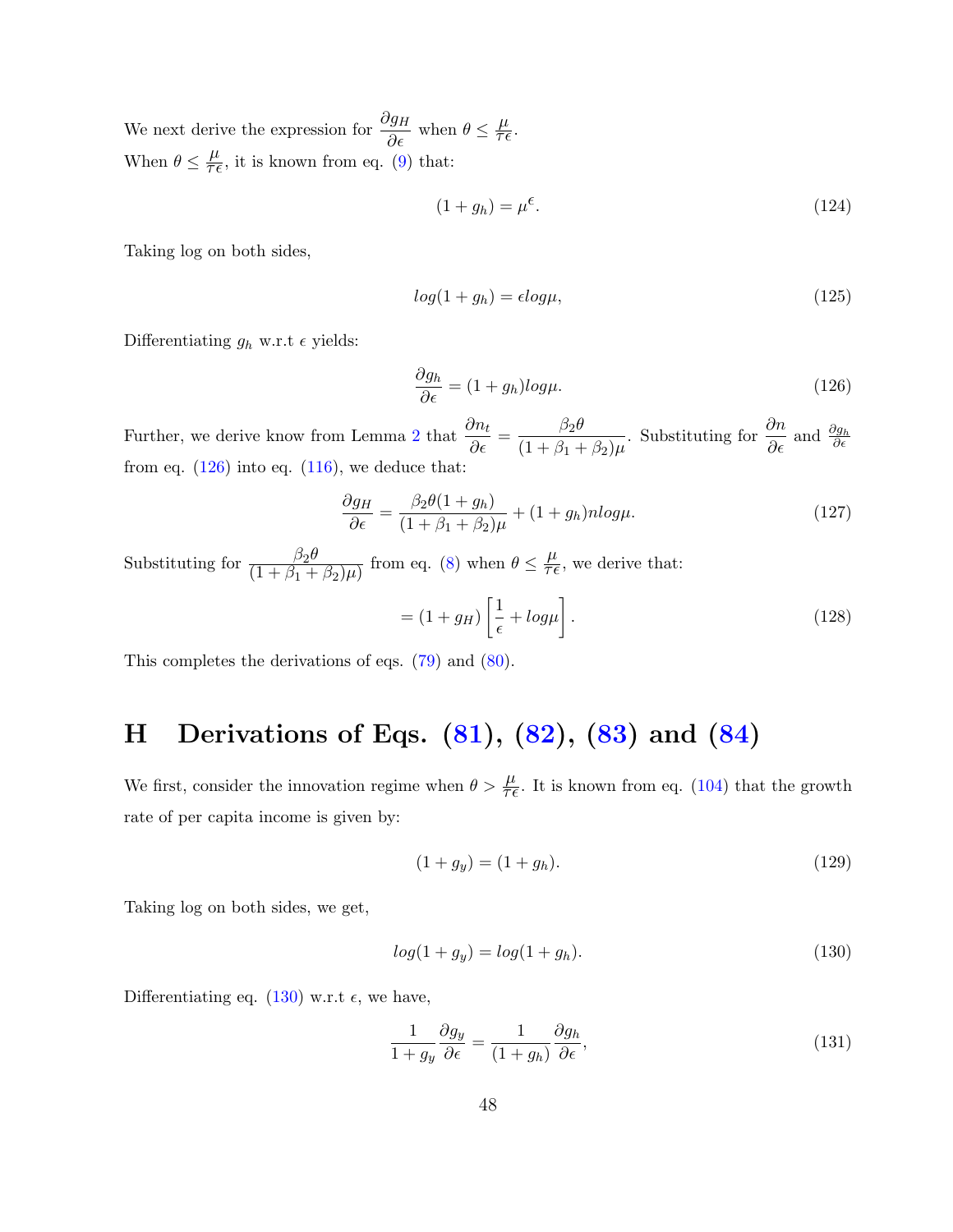Substituting for  $\frac{1}{1+g_h} \frac{\partial g_h}{\partial \epsilon}$  from eq. (120), we get that:

$$
\frac{\partial g_y}{\partial \epsilon} = (1 + g_y) \left[ \frac{1}{1 - \epsilon} + \log \frac{\epsilon(\tau \theta - \mu)}{(1 - \epsilon)} \right].
$$
\n(132)

We next, consider the case where  $\theta \leq \frac{\mu}{\tau \epsilon}$ .

Substituting for  $\frac{1}{1+g_h} \frac{\partial g_h}{\partial \epsilon}$  from eq. (126) in eq. (131), we get:

$$
\frac{\partial g_y}{\partial \epsilon} = \log \mu (1 + g_y) \tag{133}
$$

Similarly, we derive the expression for  $\frac{\partial g_y}{\partial \epsilon}$  under imitation regime. We know from eq.  $(111)$  that:

$$
log(1+g_y) = \frac{1}{(2-\phi)}log(1+g_{\bar{A}}) + \frac{\lambda}{(2-\phi)}log(1+g_h) - \frac{1}{2-\phi}logn
$$
 (134)

Differentiating w.r.t  $\epsilon$  yields:

$$
\frac{1}{1+g_y}\frac{\partial g_y}{\partial \epsilon} = \frac{\lambda}{2-\phi(1+g_h)}\frac{\partial g_h}{\partial \epsilon} - \frac{1}{2-\phi(n)}\frac{\partial n}{\partial \epsilon}.\tag{135}
$$

When  $\theta > \frac{\mu}{\tau \epsilon}$ , substituting for n from eq. (8),  $\frac{\partial n}{\partial \epsilon}$  from Lemma 2 and  $\frac{\partial g_h}{\partial \epsilon}$  from eq. (120), we derive that:

$$
\frac{\partial g_y}{\partial \epsilon} = \frac{\lambda (1 + g_y)}{2 - \phi} \left[ \frac{1}{1 - \epsilon} + \log \frac{\epsilon (\tau \theta - \mu)}{(1 - \epsilon)} \right] + \frac{(1 + g_y)}{(2 - \phi)(1 - \epsilon)}.
$$
(136)

Alternatively, when  $\theta \leq \frac{\mu}{\tau \epsilon}$ , substituting for n from eq. (8),  $\frac{\partial g_h}{\partial \epsilon}$  from eq. (126) and  $\frac{\partial n}{\partial \epsilon}$  from Lemma  $2$  in eq.  $(135)$  yields:

$$
\frac{\partial g_y}{\partial \epsilon} = \frac{\lambda (1 + g_y) \log \mu}{\epsilon (2 - \phi)} - \frac{(1 + g_y)}{\epsilon (2 - \phi)}.
$$
\n(137)

This completes the derivations of eqs.  $(81)$ ,  $(82)$ ,  $(83)$  and  $(84)$ .

## References

- Andreoni, J. (1989). Giving with impure altruism: Applications to charity and ricardian equivalence. Journal of political Economy,  $97(6)$ , 1447-1458.
- Becker, G. S. (1960). An economic analysis of fertility. In *Demographic and economic change in developed countries* (pp. 209–240). Columbia University Press.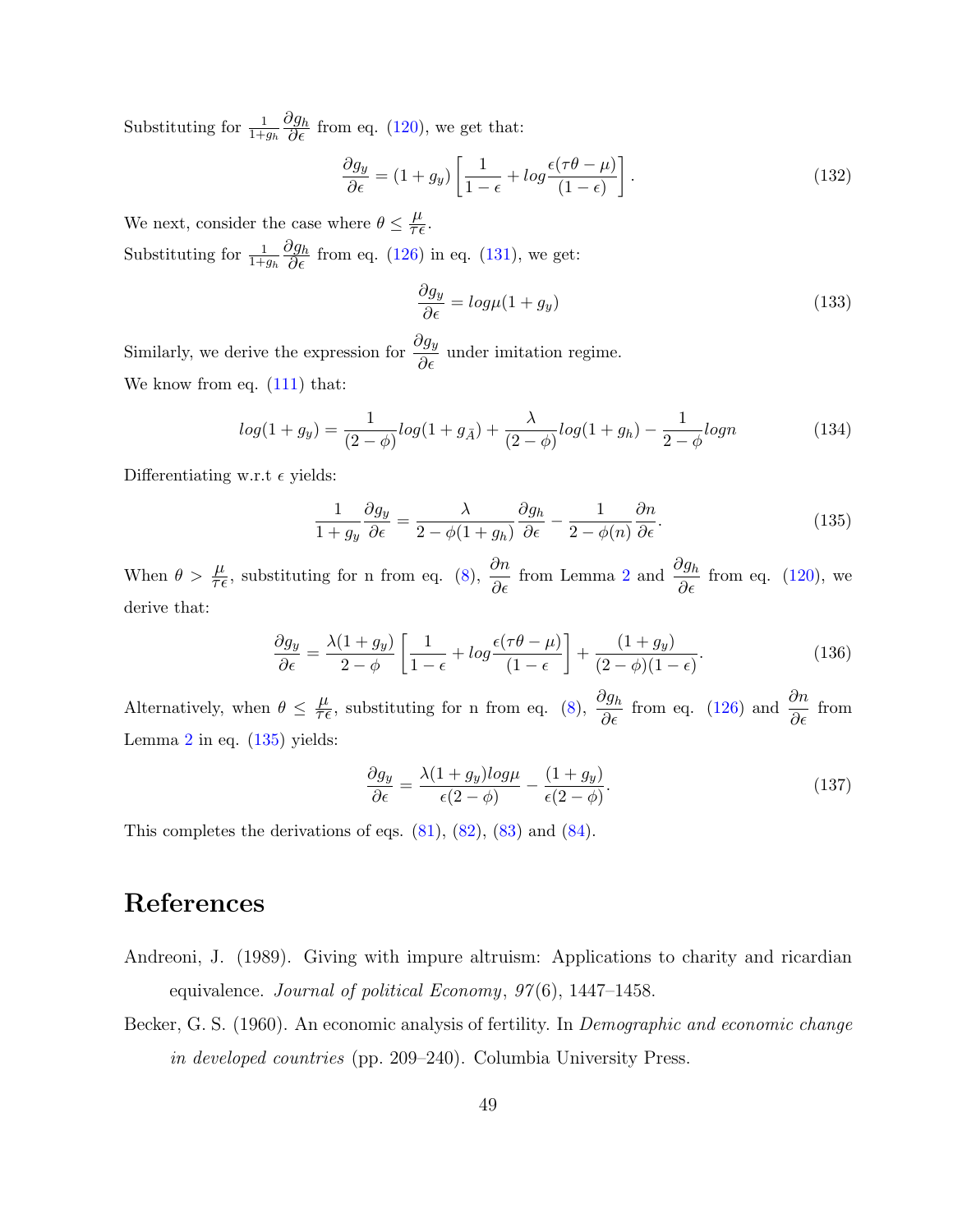- Bosworth, B., & Collins, S. M. (2003). The empirics of growth: An update. *Brookings papers* on economic activity,  $2003(2)$ , 113-206.
- Boucekkine, R., Croix, D. d. l., & Licandro, O. (2003). Early mortality declines at the dawn of modern growth. The Scandinavian Journal of Economics,  $105(3)$ , 401–418.
- Boucekkine, R., De la Croix, D., & Licandro, O. (2002). Vintage human capital, demographic trends, and endogenous growth. Journal of Economic Theory,  $104(2)$ , 340–375.
- Castelló-Climent, A., & Hidalgo-Cabrillana, A.  $(2012)$ . The role of educational quality and quantity in the process of economic development. Economics of Education Review,  $31(4)$ , 391-409.
- Ciccone, A., & Papaioannou, E.  $(2009)$ . Human capital, the structure of production, and growth. The Review of Economics and Statistics,  $91(1)$ , 66–82.
- Das, J., Dercon, S., Habyarimana, J. P., & Krishnan, P. (2004). When can school inputs improve test scores?
- Das, M., & Guha, S.  $(2012)$ . What do teachers do? teacher quality vis-a-vis teacher quantity in a model of public education and growth.

 $(\text{http://www.cdedse.org/pdf/work216.pdf$   $[\text{Accessed: } 10 \text{ August. } 2015])$ 

- De la Croix, D., & Doepke, M.  $(2004)$ . Public versus private education when differential fertility matters. Journal of Development Economics,  $73(2)$ , 607–629.
- Diamond, P. A. (1965). National debt in a neoclassical growth model. The American *Economic Review*,  $55(5)$ , 1126-1150.
- Galor, O., & Weil, D. N. (1996). The gender gap, fertility, and growth. The American *Economic Review, 374-387.*
- Galor, O., & Weil, D. N. (2000). Population, technology, and growth: From malthusian stagnation to the demographic transition and beyond. American economic review,  $90(4)$ , 806-828.
- Gilpin, G., & Kaganovich, M.  $(2012)$ . The quantity and quality of teachers: Dynamics of the trade-off. *Journal of Public Economics*,  $96(3-4)$ ,  $417-429$ .

Glewwe, P., Ilias, N., & Kremer, M. (2010). Teacher incentives. American Economic Journal: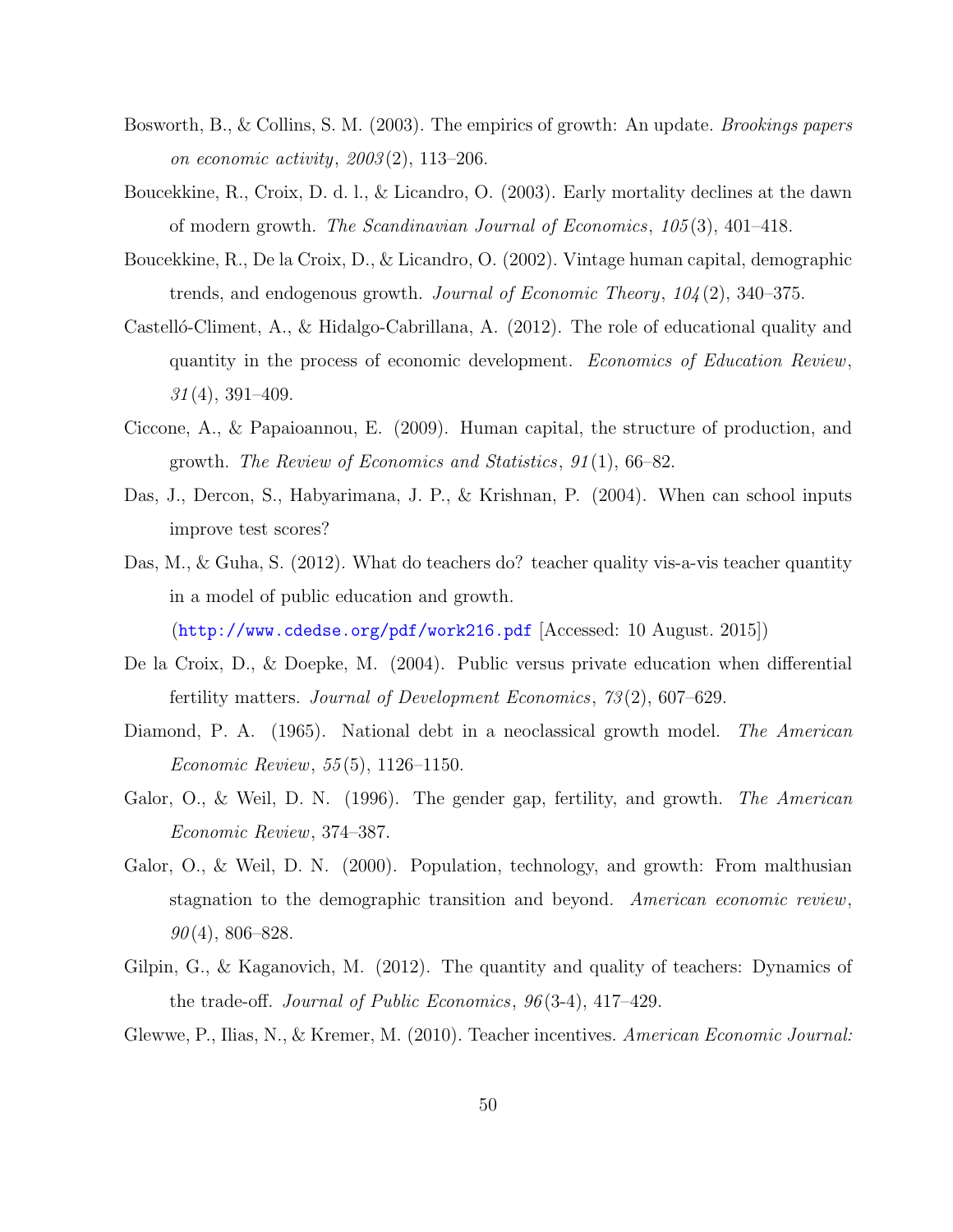Applied Economics,  $2(3)$ ,  $205-27$ .

- Guilló, M. D., Papageorgiou, C., & Perez-Sebastian, F. (2011). A unified theory of structural change. Journal of Economic Dynamics and Control,  $35(9)$ , 1393-1404.
- Hanushek, E. A., & Kimko, D. D. (2000). Schooling, labor-force quality, and the growth of nations. American economic review,  $90(5)$ , 1184-1208.
- Hanushek, E. A., Lavy, V., & Hitomi, K. (2008). Do students care about school quality? determinants of dropout behavior in developing countries. Journal of Human Capital,  $2(1), 69-105.$
- Hanushek, E. A., & Woessmann, L. (2012). Do better schools lead to more growth? cognitive skills, economic outcomes, and causation. Journal of economic growth,  $17(4)$ ,  $267-321$ .
- Hashimoto, K.-i., & Tabata, K.  $(2016)$ . Demographic change, human capital accumulation and r&d-based growth. Canadian Journal of Economics/Revue canadienne  $d'\'e conomique, 49(2), 707-737.$
- Islam, R., Ang, J. B., & Madsen, J. B. (2014a). Quality-adjusted human capital and productivity growth. *Economic Inquiry*,  $52(2)$ ,  $757-777$ .
- Islam, R., Ang, J. B., & Madsen, J. B. (2014b). Quality-adjusted human capital and productivity growth. *Economic Inquiry*,  $52(2)$ ,  $757-777$ .
- Jones, C. I. (1995). R & d-based models of economic growth. Journal of political Economy,  $103(4)$ , 759-784.
- Kalemli-Ozcan, S. (2002). Does the mortality decline promote economic growth? Journal of Economic Growth,  $7(4)$ , 411-439.
- Kalemli-Ozcan, S. (2003). A stochastic model of mortality, fertility, and human capital investment. Journal of Development Economics,  $70(1)$ , 103-118.
- Nelson, R. R., & Phelps, E. S. (1966). Investment in humans, technological diffusion, and economic growth. The American economic review,  $56(1/2)$ , 69-75.
- Papageorgiou, C., & Perez-Sebastian, F. (2006). Dynamics in a non-scale r&d growth model with human capital: Explaining the japanese and south korean development experiences. Journal of Economic Dynamics and Control,  $30(6)$ , 901–930.